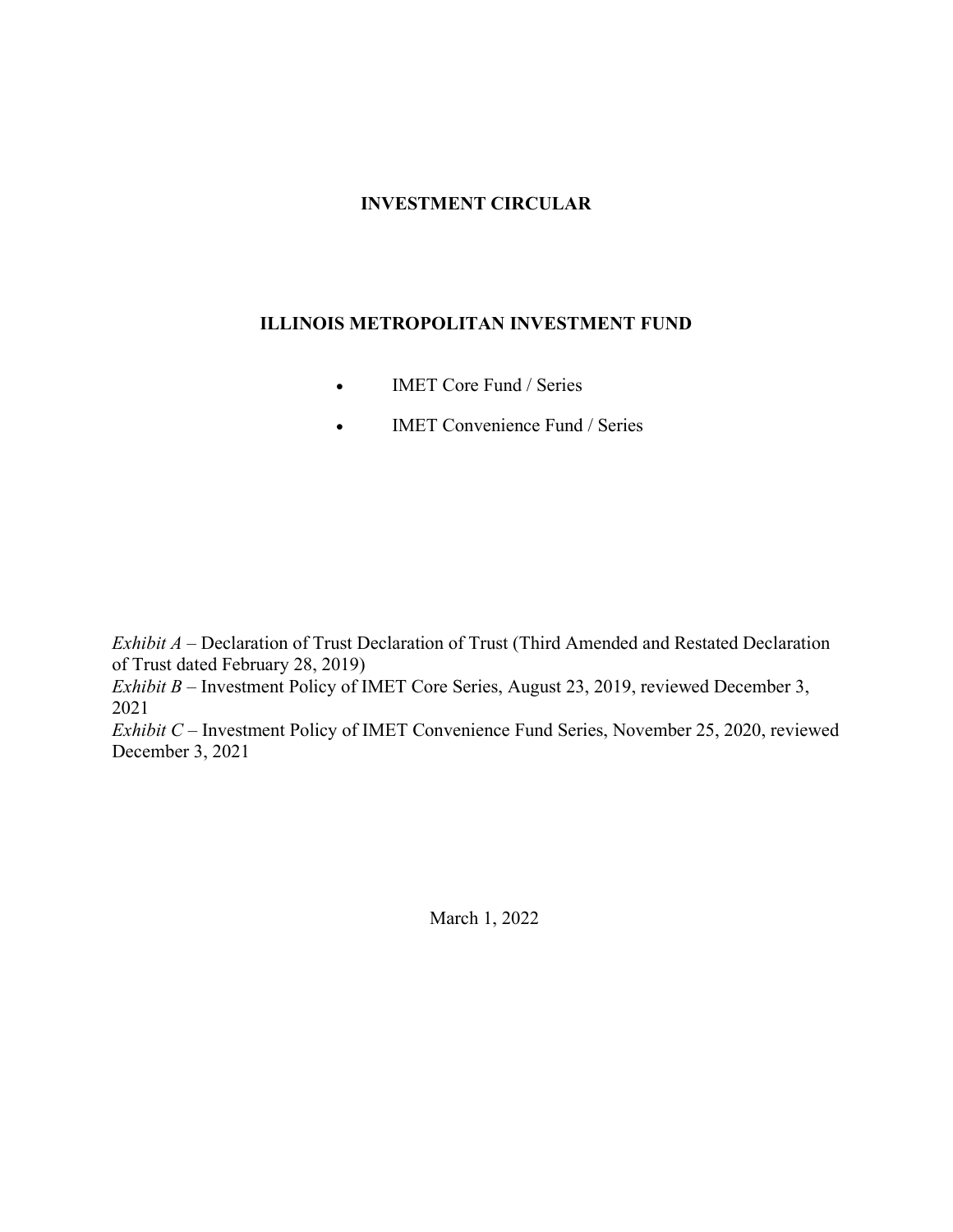# **TABLE OF CONTENTS**

# **Page**

| HOW TO PURCHASE AND REDEEM SHARES OF THE CORE FUND  13             |  |
|--------------------------------------------------------------------|--|
| PERFORMANCE AND YIELD INFORMATION OF THE CORE FUND 16              |  |
|                                                                    |  |
|                                                                    |  |
|                                                                    |  |
| CHARACTERISTICS OF FIXED INCOME SECURITIES OF THE CONVENIENCE FUND |  |
|                                                                    |  |
|                                                                    |  |
|                                                                    |  |
|                                                                    |  |
| HOW TO PURCHASE AND REDEEM SHARES OF THE CONVENIENCE FUND  28      |  |
| PERFORMANCE AND YIELD INFORMATION OF THE CONVENIENCE FUND  30      |  |
|                                                                    |  |
|                                                                    |  |
|                                                                    |  |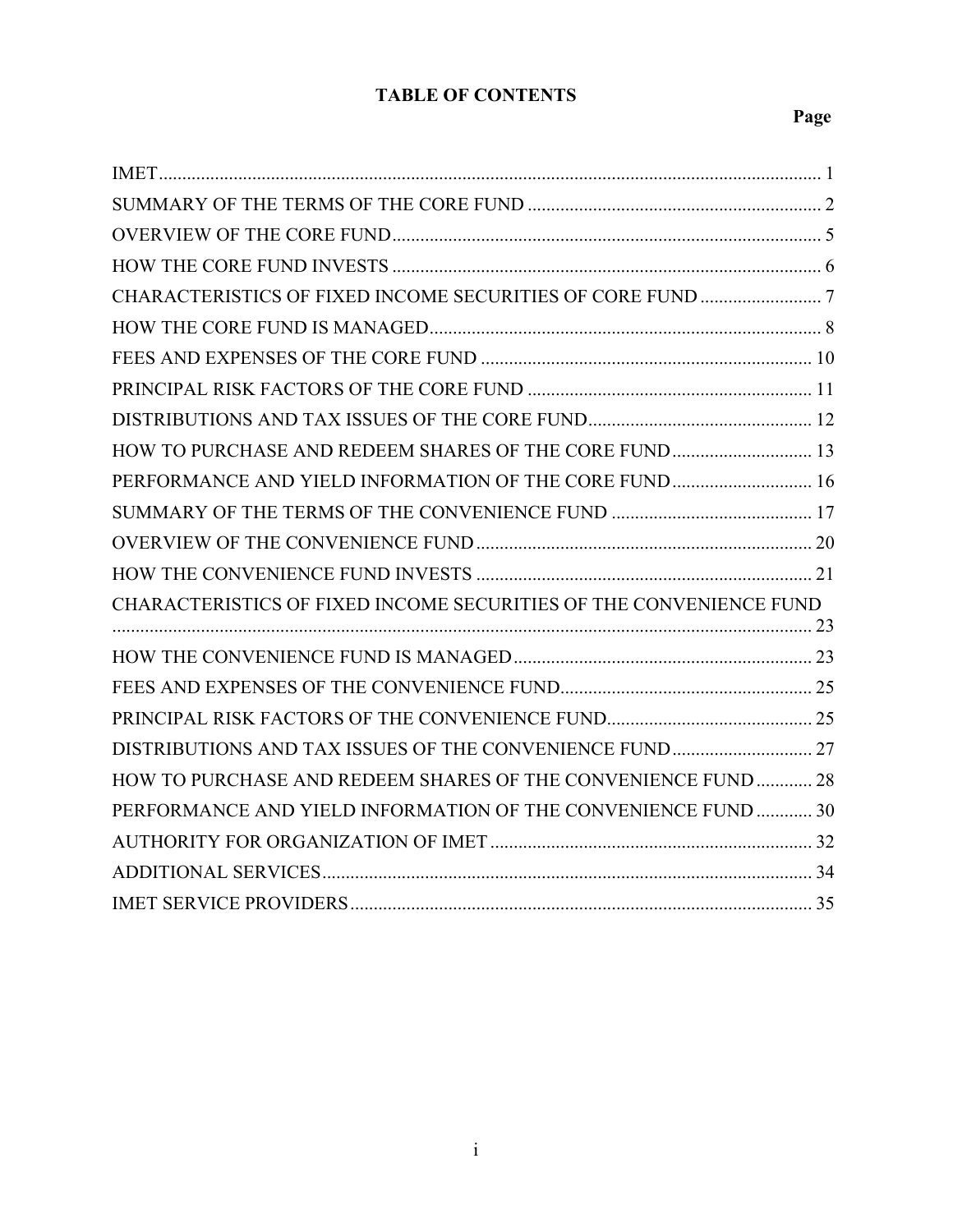#### **IMET**

The Illinois Metropolitan Investment Fund ("**IMET**") is an entity established by Illinois municipal treasurers, finance directors and other official custodians of public funds ("**participants**", "**investors**" or "**members**") for joint investment. This Investment Circular ("**Circular**") provides key information about the two current funds or series of IMET, namely the IMET Core Fund / Series (the "**Core**") and the IMET Convenience Fund Series (the "**CVF**"). For more information on the investment options of IMET, please see the sections entitled "**Summary of the Terms of the Core Fund**" and "**Summary of the Terms of the Convenience Fund**," respectively. The IMET Board of Trustees (the "**Trustees**") may authorize additional series in the future.

IMET is not a bank and an investment in IMET is not guaranteed. The Core Fund and the Convenience Fund are investment options available to Illinois public entities. Investments in the Core Fund and the Convenience Fund are not insured by the Federal Deposit Insurance Corporation or any other federal or state agency.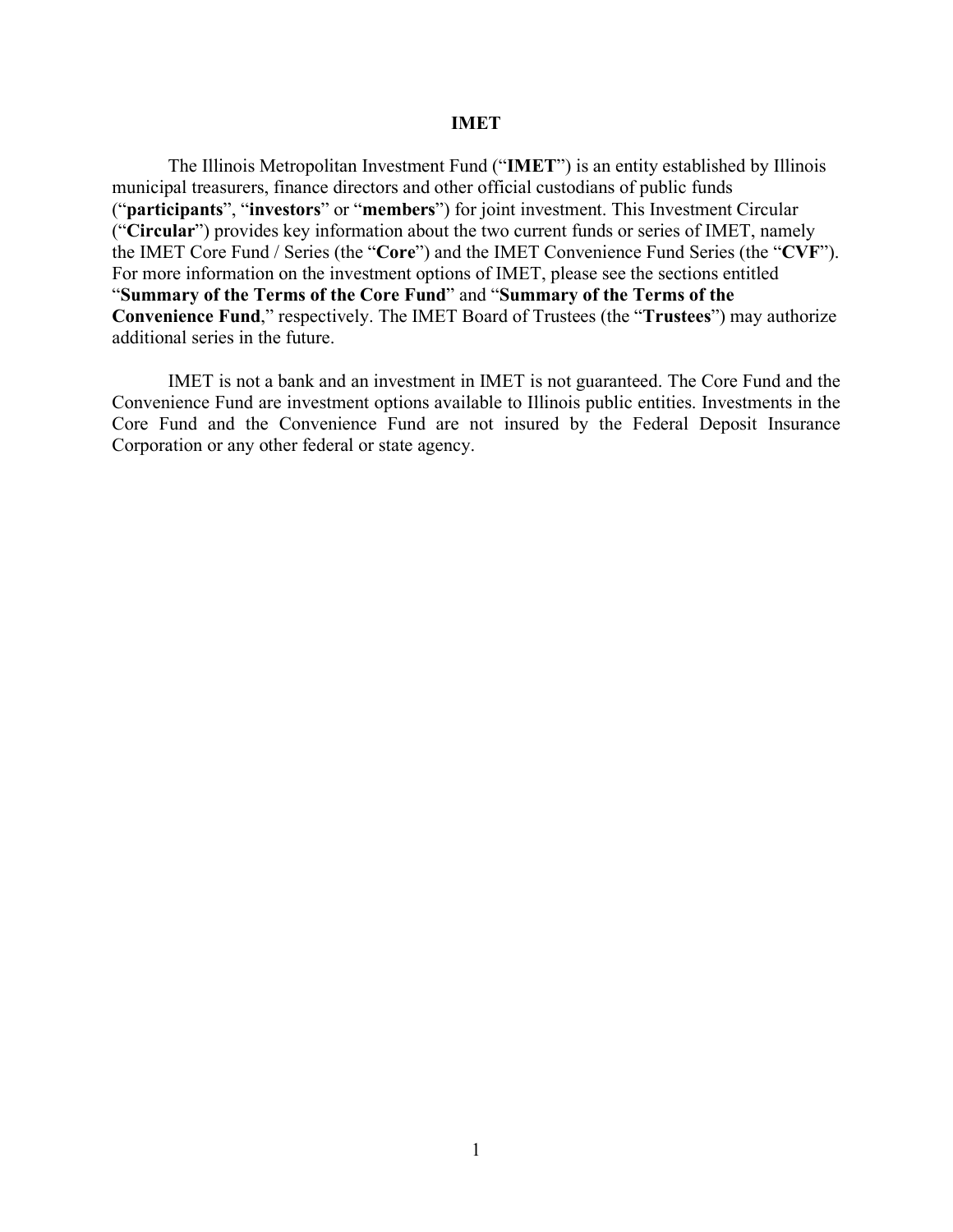### **SUMMARY OF THE TERMS OF THE IMET CORE FUND**

The following summary is furnished solely to provide limited introductory information and is qualified in its entirety by the detailed information appearing elsewhere in this Circular. Terms not otherwise defined herein shall have the meaning set forth in IMET's Third Amended and Restated Declaration of Trust dated February 28, 2019 and subsequent amendments (the "**Declaration of Trust**").

**IMET Core Fund** The IMET Core Fund ("Core Fund") is designed for funds that may be invested for more than one year. The Core Fund portfolio has an average maturity of between one and threeyears.

**Investment Objective and Policy** It is the policy of the Core Fund to invest public funds of Illinois governments in a manner that seeks to provide a positive return while pursuing the preservation of capital. All investments by the Core Fund shall be made in compliance with the Illinois Public Funds Investment Act (30 ILCS 235/) (the "**Investment Act**") and in accordance with the Core Fund Investment Policy.

> In seeking to achieve its investment objectives, the Core Fund intends to invest, under normal market conditions, at least fifty percent (50%) in: obligations issued or secured by the U.S. Government and/or its agencies, U.S. agency mortgage-backed pass-through securities, commercial paper and corporate obligations between 250 days and under three years, money market mutual funds that are permitted investments under the Public Funds Act, taxable and taxexempt municipal obligations.

> In extraordinary circumstances, such as when the herein defined Investment Adviser believes that market conditions indicate that the Core Fund should adopt a temporary defensive position, the Core Fund may invest up to 100% in cash and/or such money market mutual funds.

> Portfolio duration of the Core Fund is to be maintained no greater than 25% above or 50% below that of its benchmark, the Bloomberg Barclay's 1-3 Year Government Total Return Index. Individual securities may have remaining maturities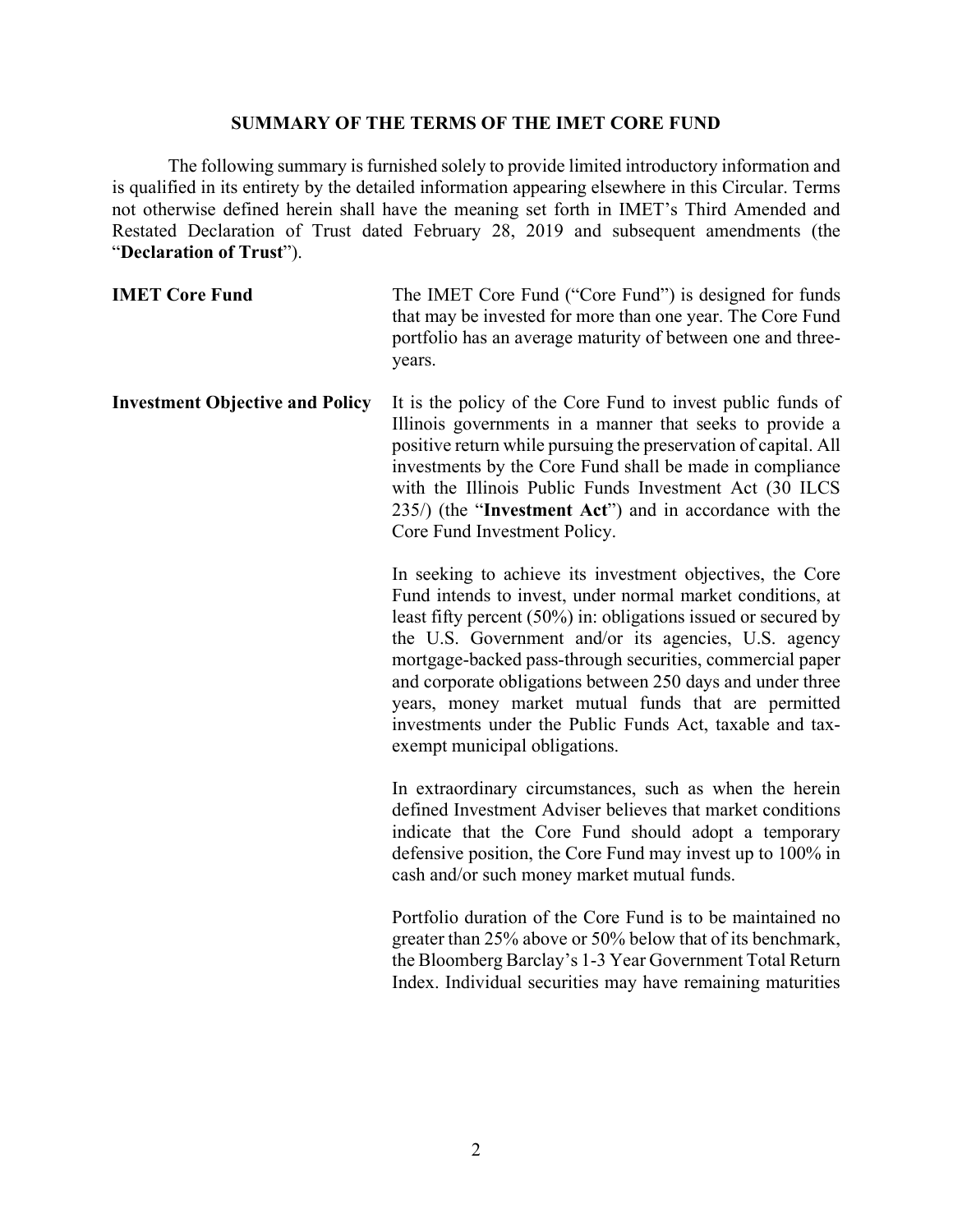of greater than five years, but in any event not greater than ten years from the date of the Core Fund's purchase thereof.

**Investment Adviser** Meeder Public Funds (the "Investment Adviser") provides investment advice and, in general, supervises the investment program of the Core Fund and the composition of its portfolio to determine what investments shall be purchased or sold, and to arrange for the purchase and sale of investment instruments, all subject to the parameters set forth in the Declaration of Trust, this Circular and the Investment Policy the Core Fund.

> The Investment Advisory Agreement dated June 1, 2021 (the "**Advisory Agreement**"), between IMET and the Investment Adviser is not assignable without the prior written consent of each party thereto and may be terminated without penalty on 30 days' written notice at the option of IMET for the Core Fund or on 90 days' written notice at the option of the Investment Adviser.

**Administrator Mutual Funds Service Co. d/b/a Public Funds** Administrators, a wholly-owned subsidiary of Meeder Investment Management, Inc. (the "**Administrator**") has been appointed as the Administrator of the Core Fund pursuant to an Agreement dated as of February 25, 2020. The Administrator assists in supervising all of the Core Fund's operations other than its investment operations, the marketing of its shares (the **"Core Shares**") and those operations that are to be managed by the Custodian, as defined below. Among other activities, the Administrator services all Participant accounts; allocates income; determines the daily net asset value; provides certain written confirmations of the investment and withdrawal of monies by Participants; provides administrative personnel and office facilities; bears certain expenses in discharging its responsibilities; and performs all related accounting and administrative services for the Core Fund.

> The Administrator will also act as the transfer and servicing agent to the Core Fund and provide such services as maintaining and servicing Participant account records.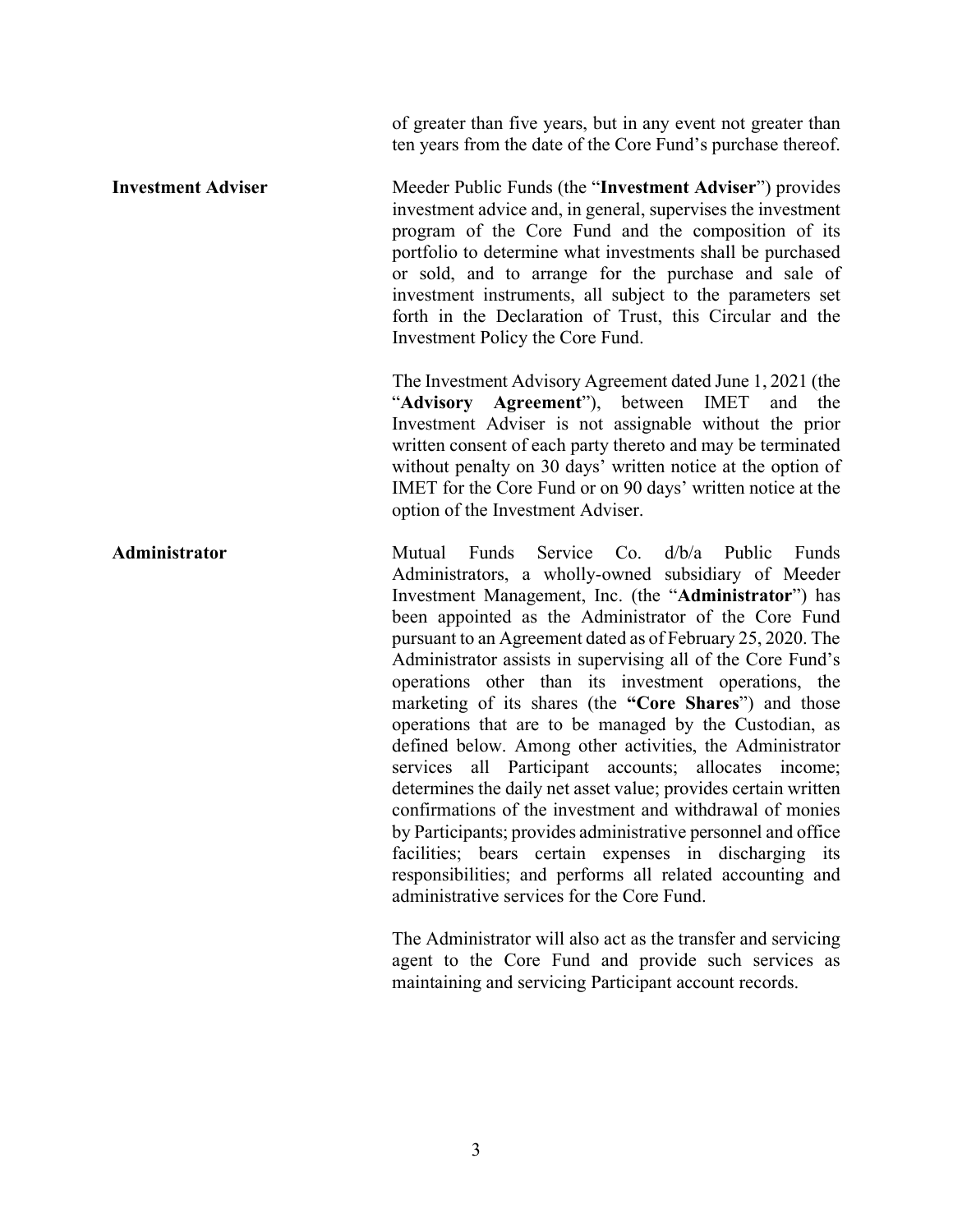|                     | The<br>administration<br>agreement ("Administration<br>Agreement") between IMET and the Administrator shall<br>continue from year to year after the initial three-year term if<br>so annually approved. The Administration Agreement is<br>assignable with prior written consent.                                                                                                                                                                                                                                                                                                                                                                                                                     |
|---------------------|-------------------------------------------------------------------------------------------------------------------------------------------------------------------------------------------------------------------------------------------------------------------------------------------------------------------------------------------------------------------------------------------------------------------------------------------------------------------------------------------------------------------------------------------------------------------------------------------------------------------------------------------------------------------------------------------------------|
| Custodian           | U.S. Bank N.A. serves as the Custodian (the "Custodian")<br>of the Core Fund pursuant to an agreement dated as of<br>December 13, 2018 (the "Custody Agreement"). The<br>Custodian acts as a safekeeping agent for the Core Fund. It<br>will custody all investment instruments and monies for the<br>Core Fund. The Custody Agreement shall continue from<br>year to year after the initial three-year term if so annually<br>approved, and may be terminated by either party on 30 days'<br>written notice. The Custody Agreement is assignable with<br>prior written consent.                                                                                                                      |
| <b>Consultant</b>   | Certain Chicago Metropolitan Councils of Government<br>("COG" or "Consultant") have agreed to provide<br>consulting services pertaining to marketing to the Core Fund<br>and IMET staff.                                                                                                                                                                                                                                                                                                                                                                                                                                                                                                              |
|                     | The "Consulting Agreement" between IMET and the<br>Consultant may be terminated without penalty on 60 days'<br>written notice at the option of IMET or the Consultant. The<br>Consulting Agreement shall continue automatically from<br>year to year so long as such continuance is specifically<br>approved at least annually.                                                                                                                                                                                                                                                                                                                                                                       |
| <b>Risk Factors</b> | Although the Core Fund invests in high quality instruments,<br>investment in the Core Fund is not without risk. When<br>securities in the Core Fund are sold or redeemed, their value<br>may be more or less than the initial purchase price paid by<br>the Core Fund due to changes in value when interest rates<br>rise or fall. The net asset value of participant Core Fund<br>Shares will correspondingly fluctuate. Participants may<br>experience a gain or loss upon redemption of their Core Fund<br>Shares. It is also important to note that neither the principal<br>value of the Core Fund nor its yield are guaranteed by the<br>U.S. Government, the State of Illinois, the Investment |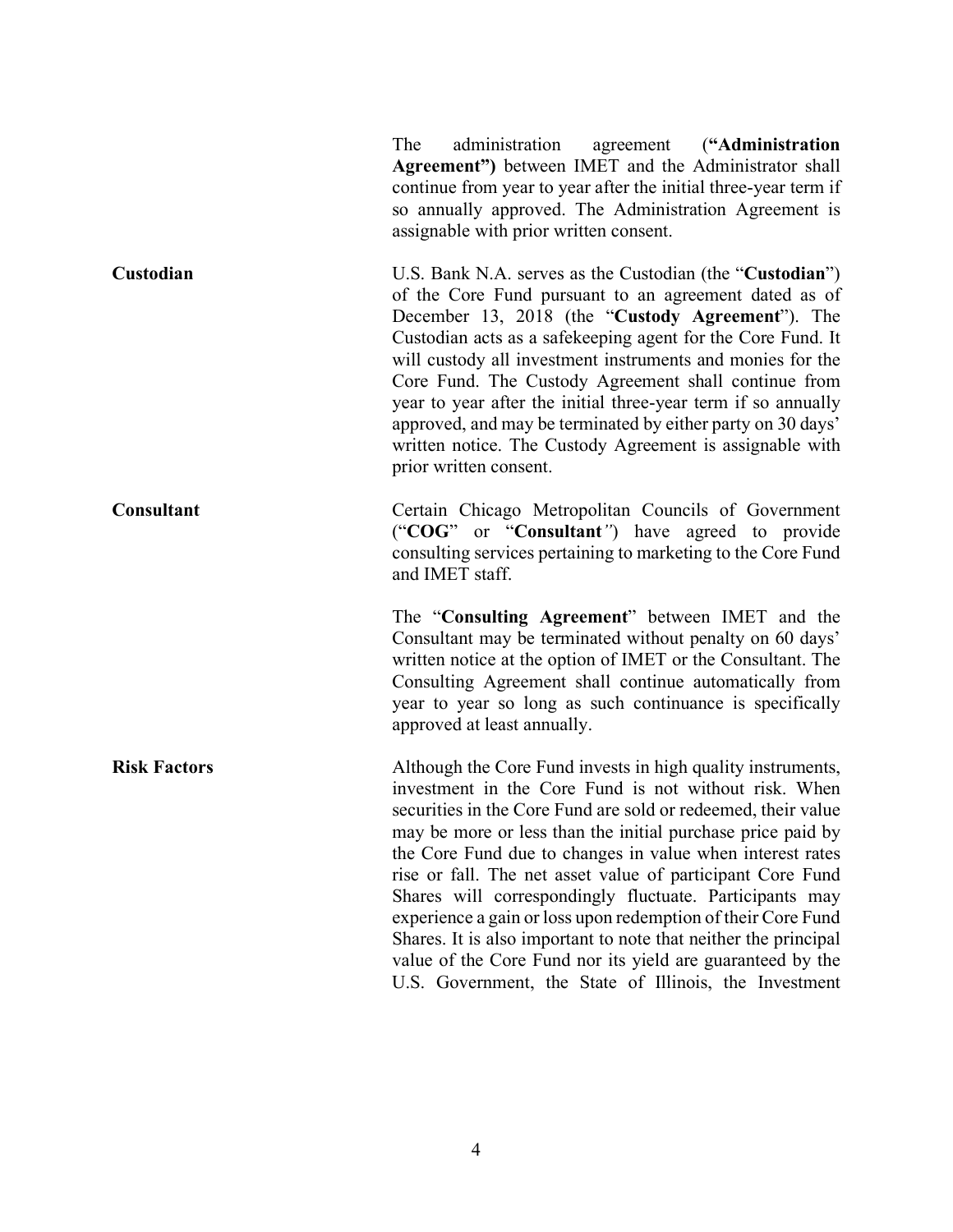|                                | Adviser or its affiliates, any municipality of the State of<br>Illinois, any Participant, or IMET. There are no guarantees<br>of principal or yield. As with any investment, an investment<br>in the Core Fund involves risk and special considerations<br>that should be carefully considered prior to investment. See<br>"Principal Risk Factors of the Core Fund."                                                                                                                                                          |
|--------------------------------|--------------------------------------------------------------------------------------------------------------------------------------------------------------------------------------------------------------------------------------------------------------------------------------------------------------------------------------------------------------------------------------------------------------------------------------------------------------------------------------------------------------------------------|
| <b>Fees and Expenses</b>       | The fees and expenses of the Core Fund, including the fees<br>of the Investment Adviser, Administrator, Custodian, and<br>IMET, are set forth below under "Fees and Expenses of the<br>Core Fund." The total fees for the Core Fund are not<br>expected to exceed 0.25% (25.0 basis points) of the average<br>daily net assets of the Core Fund, but there is no guarantee<br>that the Core Fund's overall expenses will not exceed 25.0<br>basis points.                                                                      |
| <b>The Offering</b>            | IMET offers shares in the Core Fund Series on a continuous<br>basis. A share is the unit used to denominate and measure<br>the respective <i>pro rata</i> beneficial interest of a Participants in<br>the Core Fund.                                                                                                                                                                                                                                                                                                           |
| <b>Minimum Investment</b>      | There is no minimum initial investment or balance<br>requirement.                                                                                                                                                                                                                                                                                                                                                                                                                                                              |
| <b>Redemptions</b>             | Redemptions from the IMET Core Fund will be completed<br>in one business day following an order for redemption.<br>Participants' redemptions of the IMET Core Series will be at<br>the net asset value as of the close of business the day of<br>notice as long as notice occurs before 3:00 PM Central Time.<br>Requests received after 3:00 PM Central Time will be<br>processed the day following notification at that next business<br>day's net asset value. See "How to Purchase and Redeem<br>Shares of the Core Fund." |
| <b>Investor Reports</b>        | Participants receive monthly account statements, trade<br>confirmations and an annual financial report containing the<br>Annual Comprehensive Financial Report of IMET.                                                                                                                                                                                                                                                                                                                                                        |
| <b>Participant Eligibility</b> | Participants<br>the<br>Core<br>Fund<br>Eligible<br>in<br>include:<br>(i) municipal or county treasurers acting on behalf of their<br>municipalities or counties, (ii) each official custodian of                                                                                                                                                                                                                                                                                                                               |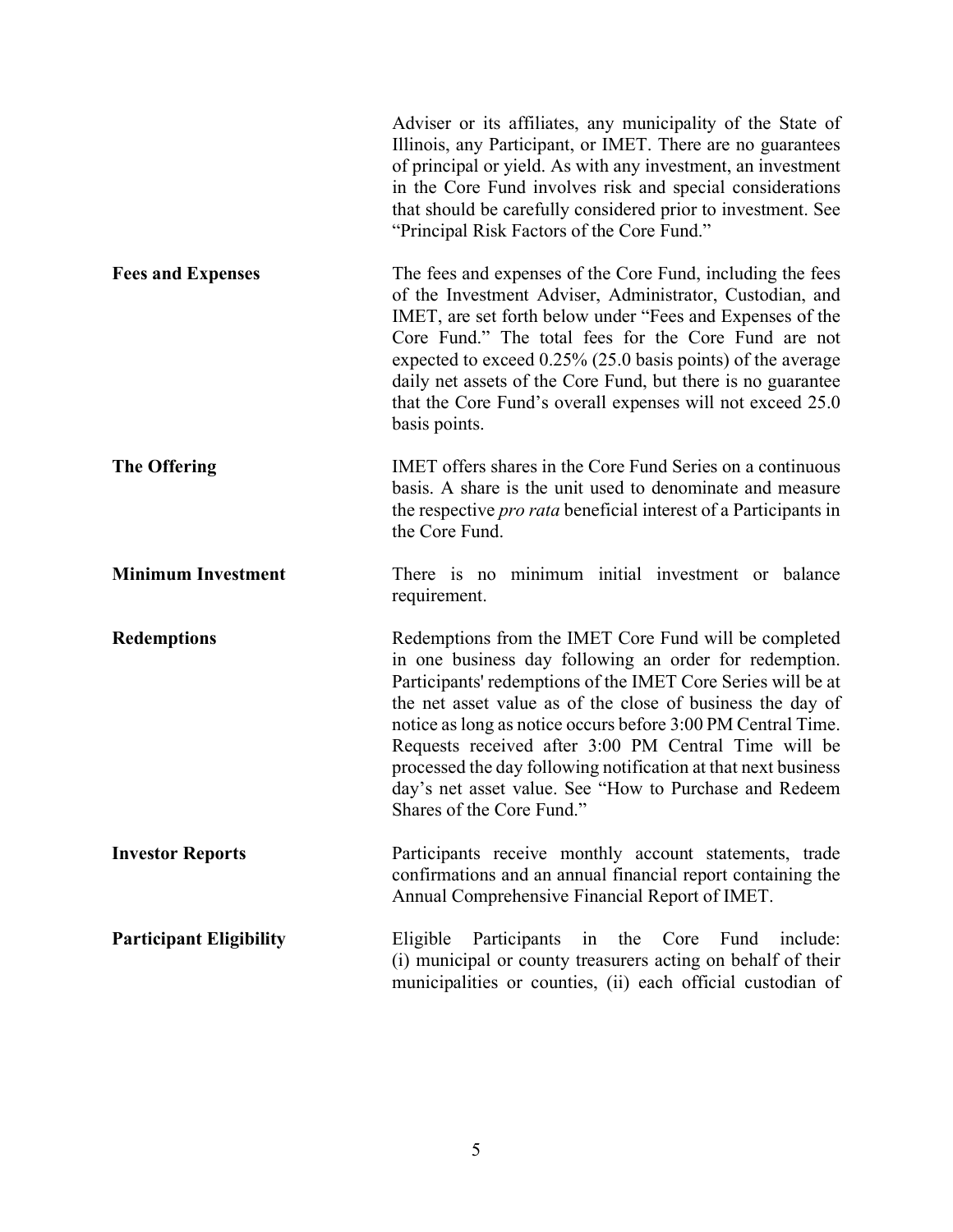municipal funds, whose intergovernmental risk management entity, self-insurance pool, waste management agency, or other intergovernmental entity is composed solely of participating municipalities or counties organized under the laws of Illinois, (iii) each official custodian of public agency funds and (iv) each official custodian of funds of a COG who adopts the Declaration of Trust pursuant to Section 14.6. As used herein, the phrase *"municipal treasurer"* "county treasurer" or *"official custodian"* shall refer to such officer or officers only in their official capacity as such, and not individually or personally.

**Rating** The Core Fund has earned a bond fund rating of Aaa/bf from Moody's Investors Service, the highest rating given to a fund that invests in obligations issued or guaranteed by the U.S. government. There is no guarantee that the Core Fund will maintain this or any rating.

### **OVERVIEW OF THE CORE FUND**

The Core Fund is designed as an investment vehicle for funds not required to be spent in the near term and are available for investment in securities with slightly longer (than near term) average maturities.

The Core Fund has earned a Aaa/bf rating from Moody's Investors Service, the highest rating given to a fund that invests in US government securities. There is no guarantee that the Core Fund will maintain this or any rating.

### **HOW THE CORE FUND INVESTS**

#### Investment Policy

The Core Fund is designed specifically for Illinois municipalities and public entities. Accordingly, its portfolio, at all times, consists solely of instruments in which Illinois public entities are permitted to invest. Such instruments include only "**Permitted Investments**" as defined in Section 2.2(b) of the Declaration of Trust. All investments must comply with the Investment Act and all provisions of the Investment Policy attached hereto as Exhibit B.

All investments by the Core Fund shall be made in compliance with the Investment Act, including, without limitation, the definition of "agency" contained therein.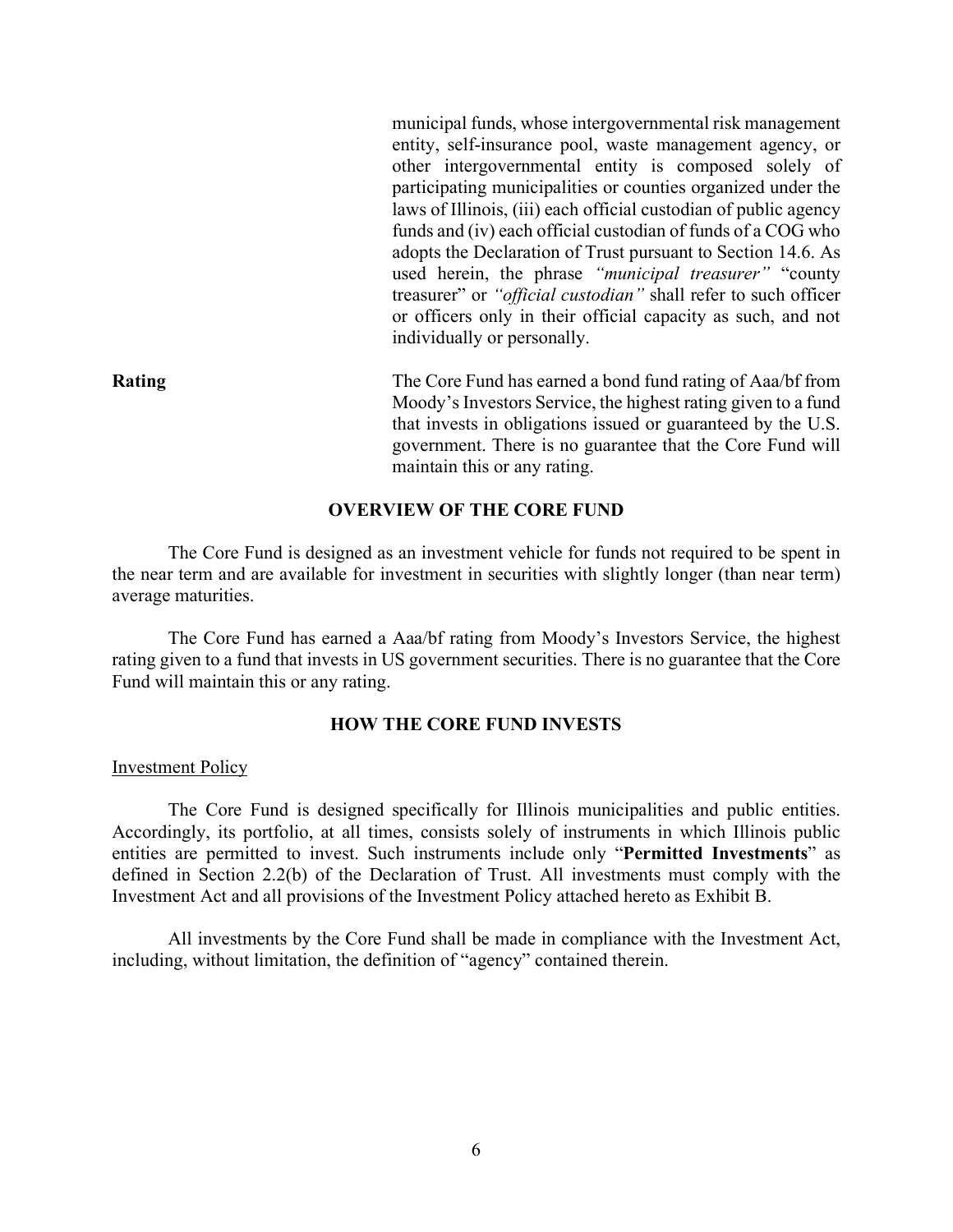In seeking to achieve its investment objectives, the Core Fund intends to invest, under normal market conditions, at least fifty percent (50%) in: obligations issued or secured by the U.S. Government and/or its agencies, U.S. agency mortgage-backed pass-through securities, commercial paper, money market mutual funds that are permitted investments under the Public Funds Act, and taxable and tax-exempt municipal obligations.

In extraordinary circumstances, such as when the herein defined Investment Adviser believes that market conditions indicate that the Core Fund should adopt a temporary defensive position, the Core Fund may invest up to 100% in cash and/or such money market mutual funds.

The net asset value will fluctuate on a daily basis according to the change in market value of its underlying portfolio obligations.

### Additional Investment Restrictions

The following are additional investment restrictions:

- (i) Corporate credit, pursuant to Illinois law, cannot exceed 10% of the issuing corporation's outstanding obligations. Such obligations must be rated, at the time of purchase, no less than A-1/P-1, by at least two Nationally Recognized Statistical Rating Organizations (NRSROs).
- (ii) Municipal obligations, at the time of purchase, will be rated within the four highest general classifications (without regard to any refinement or gradation of rating category by numerical modifier or otherwise) established by an NRSRO.
- (iii) Mortgage pass-through securities must be issued by an agency of the United States government and must have a liquid market with a readily determinable market value. Securities issued by only the Government National Mortgage Association ("Ginnie Mae"), the Federal Home Loan Mortgage Corporation ("Freddie Mac") and the Federal National Mortgage Association ("Fannie Mae") are permitted. Privately structured and issued mortgage pass-through securities or collateralized mortgage obligations are not permitted investments.

### **Maturities**

Portfolio duration of the Core Fund is to be maintained no greater than 25% above or 50% below that of the Bloomberg Barclay's 1-3 Year Government Total Return Index.

Individual securities may have remaining maturities of greater than five years, but in any event not greater than ten years from the date of the Fund's purchase thereof. The remaining life of any agency mortgage pass-through security will be determined based on the weighted-average life of the security.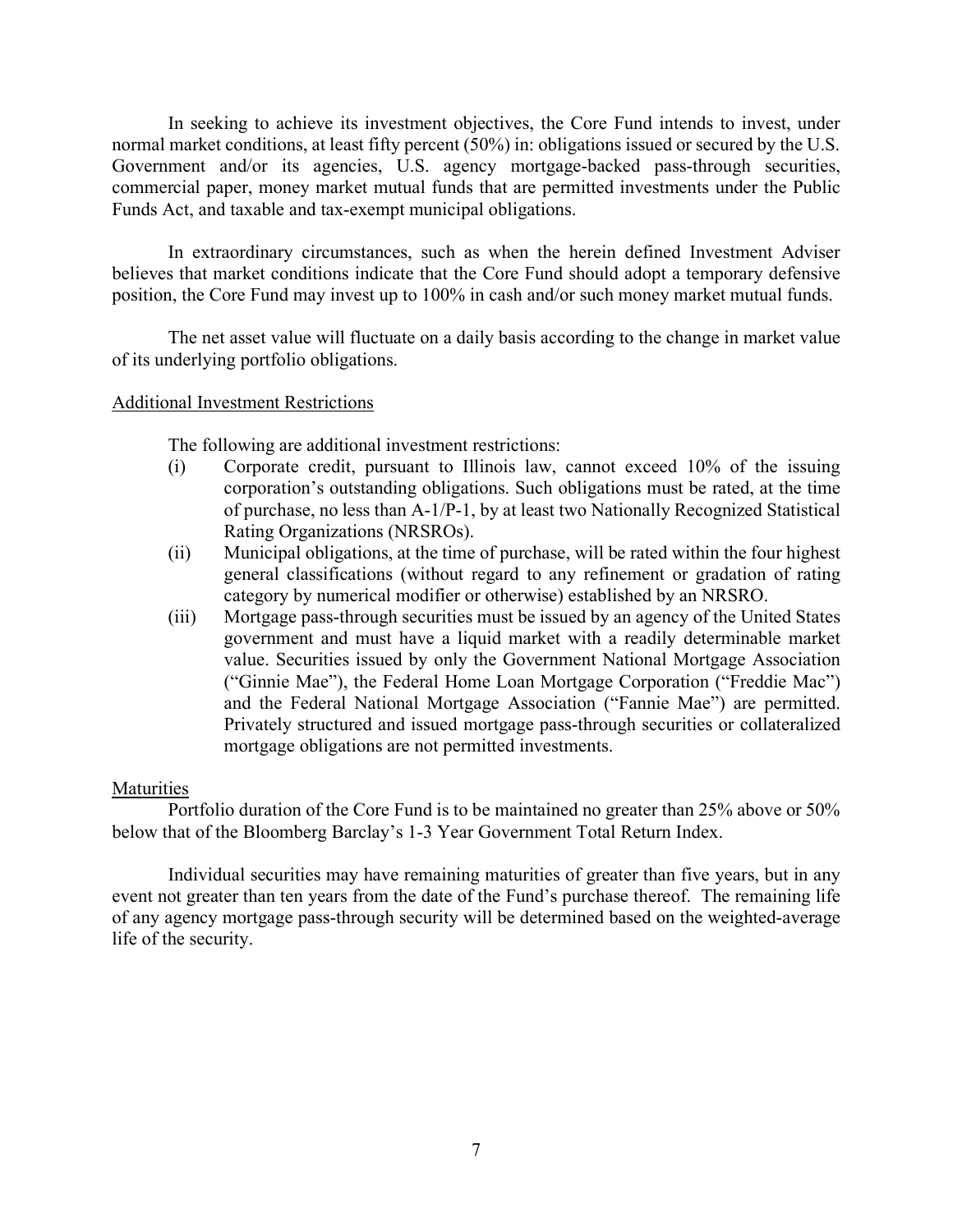### Performance Standards

The Core Fund's investment strategy is targeted active management. The performance objective for this portfolio is to meet or exceed the Bloomberg Barclay's 1-3 Year Government Total Return Index (the benchmark) prior to payment of the Core Fund's expenses.

# **CHARACTERISTICS OF FIXED INCOME SECURITIES OF CORE FUND**

Fixed income securities in the Core Fund will have the following characteristics:

(i) U.S. Treasury, agency and agency mortgage pass-through securities may be used without limitation. Under normal market conditions, such obligations, along with money market mutual funds that are permitted investments under the Investment Act, will constitute at least 50% of the portfolio;

(ii) At no time may the portfolio own more than 5% of the outstanding amount of any one fixed income issue (other than securities of the U.S. Government or its agencies), or have more than 7% of its total assets invested in the securities (including cash equivalents) of any permissible fixed income issuer (other than the U.S. Government or its agencies) without prior notification and approval of the Trustees.

# **HOW THE CORE FUND IS MANAGED**

# Board of Trustees

The Trustees are responsible for the general investment policy and program of the Core Fund and for the general supervision and administration of the business and affairs of the Core Fund conducted by the officers, agents, employees, investment advisers, administrators, consultants, distributors, or independent contractors of the Fund. There are currently 8 authorized Trustee seats. The Trustees are divided into the following two classes:

| CLASS A | Four At-Large Trustees                         |
|---------|------------------------------------------------|
| CLASS B | Municipal Officials Representing the Four COGs |

Four Class A Trustees will be elected at-large from the eligible Participants. All Class B Trustees will be appointed from one of the following COGs: DuPage Mayors and Managers Conference, Northwest Municipal Conference, South Suburban Mayors and Managers Association, and Will County Governmental League. The appointment of the Trustees from the respective COGs is ratified by the Participants at the Annual Meeting. A Trustee representing one of the COGs will be an official of an Eligible Member that is a Participant with a fund balance in its account and that is a member of the respective COG from which the Trustee is to serve. As a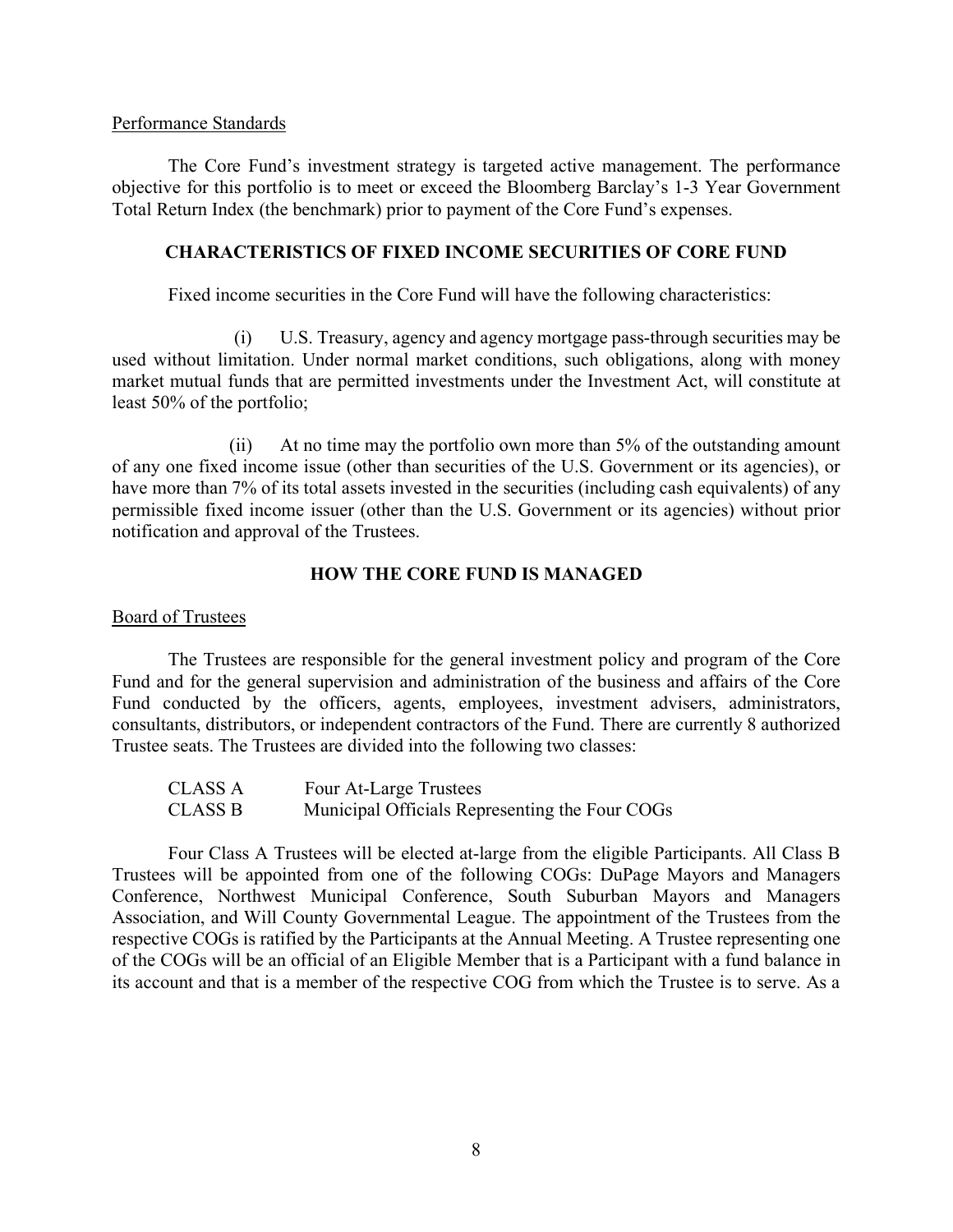further qualification for office for those Trustees representing one of the four COGs, those officials will present evidence in writing of the granting of an authorization by the respective COG with which such official is affiliated. At-large Trustees shall be officials from any Eligible Member that are Participants without regard to any COG affiliations, and have had a funded account with the Fund for a minimum of one (1) year as of October 1st of the year of nomination to the Board of Trustees.

The Trustees serve without compensation, but they are reimbursed by IMET for reasonable travel and other out-of-pocket expenses incurred in connection with their duties as Trustees. The Trustees are not required to devote their entire time to the affairs of IMET.

### Investment Adviser

Meeder Public Funds has been appointed by the Trustees to provide investment advice and, in general, supervises the investment program of the Core Fund and the composition of its portfolio to determine what investments shall be purchased or sold, and to arrange for the purchase and sale of investment instruments, all subject to the parameters set forth in the Declaration of Trust, this Investment Circular and the Investment Policy.

The Investment Advisory Agreement dated June 1, 2021, between IMET for the Core Fund and the Investment Adviser is not assignable without the prior written consent of each party thereto and may be terminated without penalty on 30 days' written notice at the option of IMET for the Core Fund or 90 days' written notice at the option of the Investment Adviser.

### Administrator

Mutual Funds Service Co. d/b/a Public Funds Administrators, a corporation organized and existing under the laws of the State of Ohio and a wholly-owned subsidiary of Meeder Investment Management, Inc. (the "**Administrator**") has been appointed as the Administrator of the Core Fund pursuant to an Agreement dated as of February 25, 2020. The Administrator assists in supervising all of the Core Fund's operations other than the Core Fund's investment operations, the marketing of the Core Fund's shares and those operations that are to be managed by the Custodian of the Core Fund's assets. Among other activities, the Administrator services all Participant accounts in the Core Fund; allocates income of the Core Fund; determines the daily net asset value; provides certain written confirmations of the investment and withdrawal of monies by Participants; provides administrative personnel and office facilities to the Core Fund; bears certain expenses for the Core Fund in discharging its responsibilities; and performs all related accounting and administrative services for the Core Fund.

The Administration Agreement between IMET and the Administrator continues from year to year after an initial three-year term if so annually approved by IMET. The Administration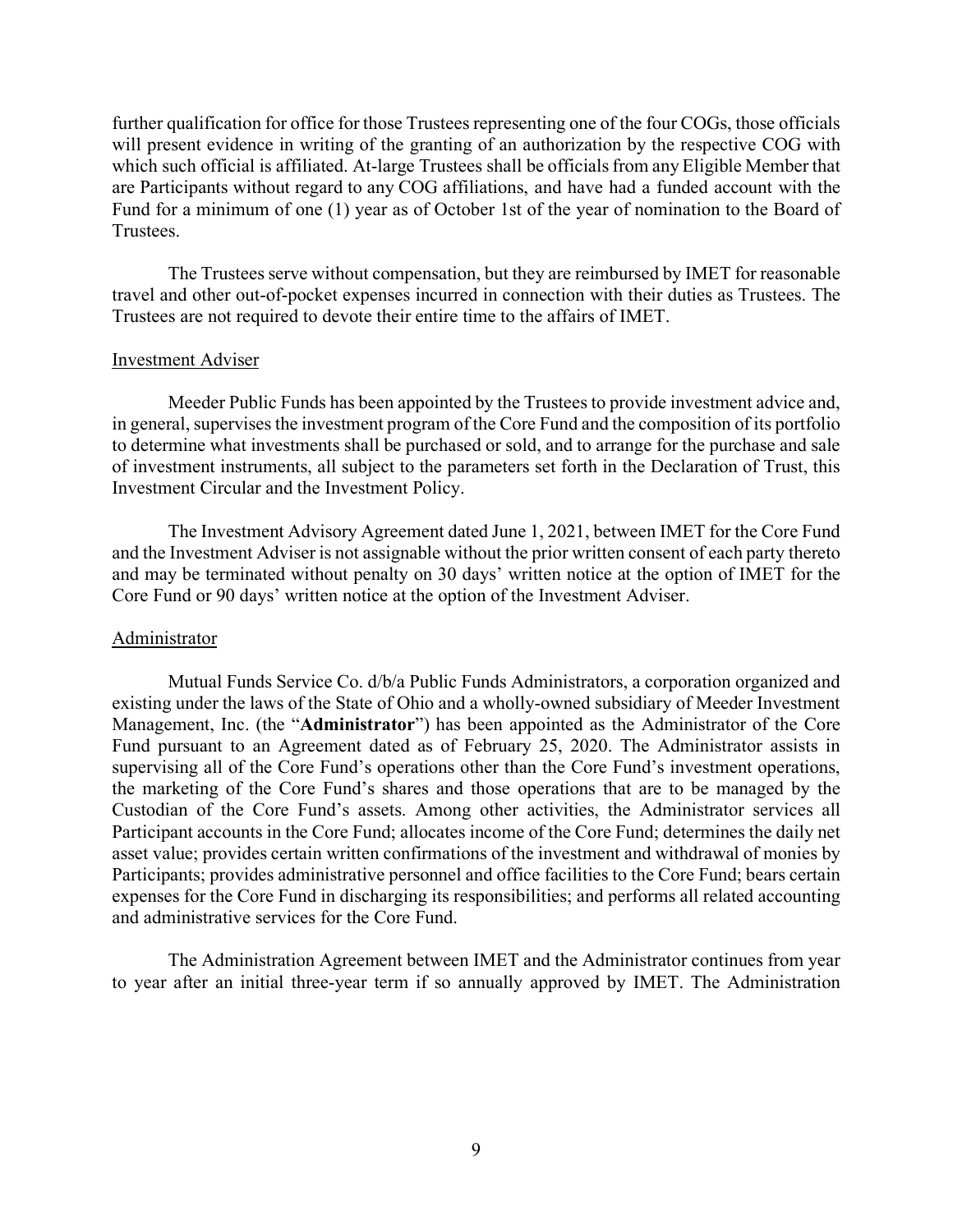Agreement is not assignable without the prior written consent of each party thereto and may be terminated without penalty on 90 days' written notice at the option of the Core Fund or the Administrator.

The Administrator will also act as the transfer and servicing agent to the Core Fund and provide such services as maintaining and servicing Participant account records. The Administrator will maintain portfolio and general accounting records for the Core Fund.

### Custodian

U.S. Bank N.A. has been appointed to serve as Custodian of the Core Fund pursuant to the Custodian Agreement dated as of December 13, 2018. The Custodian acts as a safekeeping agent for the Core Fund. It will custody all investment instruments and monies for the Core Fund. The Custody Agreement shall continue from year to year after the initial three-year term and may be terminated by either party without penalty on 30 days' written notice.

US Bank N.A. maintains custody of the securities of the Core Fund and provides safekeeping for the Core Fund investment portfolio.

### Consultant

Certain Chicago Metropolitan Councils of Government ("**COG**" or "**Consultant**") have agreed to provide consulting services related to marketing to the Core Fund and IMET staff. The following COGs serve as Consultant: the Du Page Mayors and Managers Conference (DMMC), the Northwest Municipal Conference (NWMC), the South Suburban Mayors and Managers Association (SSMMA), and the Will County Governmental League (WLCL). As described below, the COGs receive fees in exchange for their consulting and sponsorship of the Core Fund. The COGs do not manage, administer or supervise the operations of the Core Fund. See "Conflict of Interest" for more information.

### **FEES AND EXPENSES OF THE CORE FUND**

The total budgeted fees are not expected to exceed 0.25% (25 basis points) of the average daily net assets of the Core Fund, although there is no guarantee that the overall expenses of the Core Fund will not exceed 25 basis points. Fees of the Core Fund are broken down as follows:

#### Investment Management

The Core Fund pays an investment advisory fee to the Investment Adviser for its services. This fee is calculated each day and paid monthly based on the daily net assets of the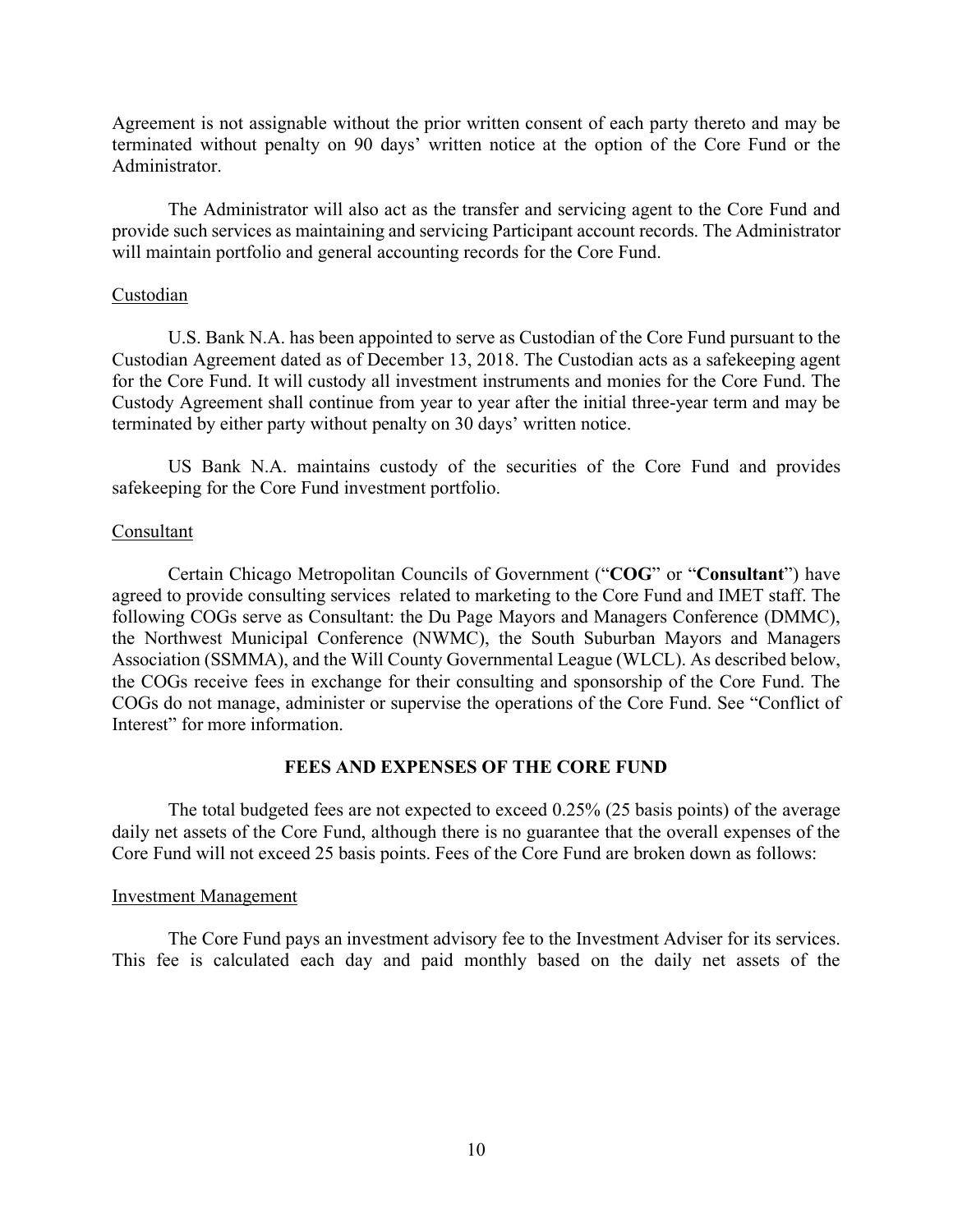Core Fund. The fee paid to the Investment Adviser pursuant to the Advisory Agreement is as follows:

- 0.07% (7 basis points) on balances to \$250,000,000
- 0.05% (5 basis points) on balances over \$250,000,000 to \$500,000,000, and
- 0.03% (3 basis points) on balances exceeding \$500,000,000

In addition, the Investment Adviser receives a base fee of \$30,000 per year.

# Administrator

The Core Fund pays fund accounting and transfer agent fees to the Administrator for its services. The fees are calculated each day and paid monthly based upon the average daily net combined assets of the Core Fund and the Convenience Fund (see Summary of the Terms of the Convenience Fund). The fees are paid to the Administrator pursuant to the administration agreement as follows:

- $\bullet$  0.06% (6 basis points) on combined balances of \$0 to \$500,000,000
- 0.03% (3 basis points) on combined balances over \$500,000,000 to \$1,000,000,000
- $\bullet$  0.02% (2 basis points) on combined balances exceeding \$1,000,000,000

# Custodian

The Core Fund pays custodial fees to the Custodian for its services. This fee is calculated each day and paid monthly at an annual percentage rate of 0.01% (1 basis point) based upon the average daily net assets of the Core Fund held in custody/safekeeping pursuant to the Custody Agreement.

# Other Expenses – IMET and Consultant

The Core Fund pays a fee to IMET for among other items: the Consultant, the salaries and expenses of the Executive Director and the IMET staff as well as the office expenses, legal services, audit services, required execution costs, fund insurance and other professional services as required. Currently, the fee IMET charges is 0.105% (10.5 basis points). The Trustees shall annually review the other expenses of the Core Fund. The Trustees may establish a reserve to pay other expenses.

The Core Fund, subject to the conditions set forth herein, pays an annual fee of no less than \$10,500 for each fiscal year to the Consultant. The fee is allocated, at the discretion of the IMET board, among, and paid to, the COGs who act collectively as the Core Fund's Consultant pursuant to the Consulting Agreement.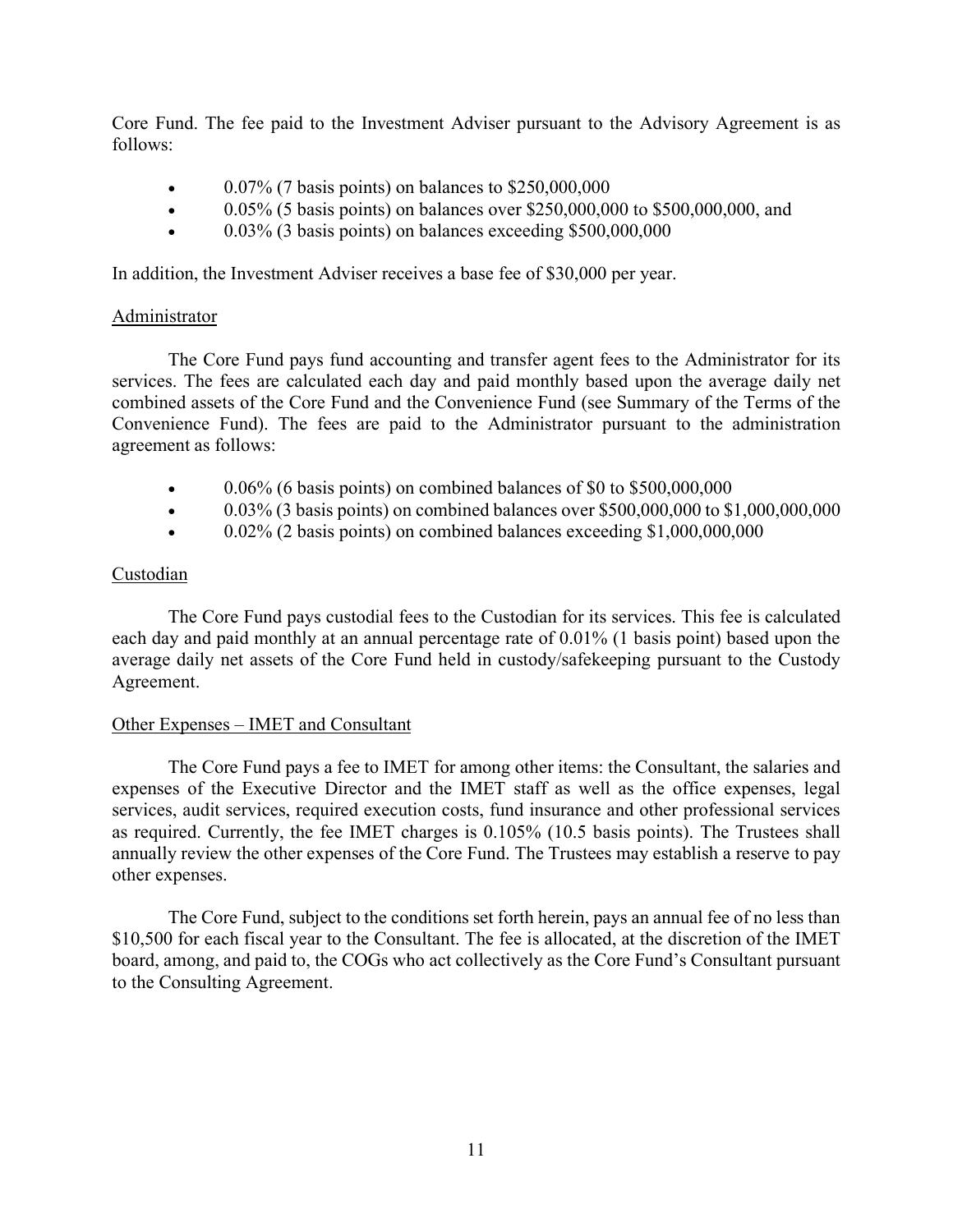### **PRINCIPAL RISK FACTORS OF THE CORE FUND**

All investments involve risk and the Core Fund is no exception. Set forth below are the principal risk factors of the Core Fund.

*U.S. Government Obligations Risk*. U.S. government obligations may be adversely impacted by changes in interest rates. For U.S. government obligations that are not backed by the full faith and credit of the U.S. government, there can be no assurance that the U.S. government will provide financial support when it is not obligated to do so.

*Credit Risk*. The issuer of a debt security may fail to pay interest or principal when due, and changes in market interest rates may reduce the value of debt securities or reduce the Core Fund's returns.

*Issuer Risk*. The value of a security may decline because of adverse events or circumstances that directly relate to conditions at the issuer or any entity providing it credit or liquidity support.

*Interest Rate Risk.* Rising interest rates could cause the value of the Core Fund's investments — and therefore its share price as well — to decline. Conversely, any decline in interest rates may cause the Core Fund's yield to decline.

*Lack of Governmental Insurance or Guarantee.* An investment in the Core Fund is not a bank deposit. An investment in the Core Fund is not insured or guaranteed by the Federal Deposit Insurance Corporation or any other government agency.

*Market Risk*. The market price of securities owned by the Core Fund may rapidly or unpredictably decline due to factors affecting securities markets generally or particular industries.

*Regulatory Risk*. Changes in government regulations may adversely affect the value of a security. An insufficiently regulated industry or market might also permit inappropriate practices that adversely affect an investment.

*Management Risk*. The Core Fund is subject to management risk, which is the risk that poor security selection by the Investment Adviser could cause the Core Fund to underperform relevant benchmarks or other funds with similar investment objectives. There is no guarantee that the Core Fund will meet its objective. The market value of your investment may decline and you may suffer investment loss.

*Concentration Risk.* Any fund that concentrates in a particular segment of the market will generally be more volatile than a fund that invests more broadly. Any market price movements, regulatory or technological changes, or economic conditions affecting banks or financial institutions may have a significant impact on the Core Fund's performance.

*Financial Sector Risk.* The Core Fund's assets will, from time to time, be concentrated in the financial sector, which means that the Core Fund will be more affected by the performance of the financial sector, including banks, than a fund that is more diversified. Financial services companies are subject to extensive governmental regulation which may limit both the amounts and types of loans and other financial commitments they can make, the interest rates and fees they can charge, the scope of their activities, the prices they can charge and the amount of capital they must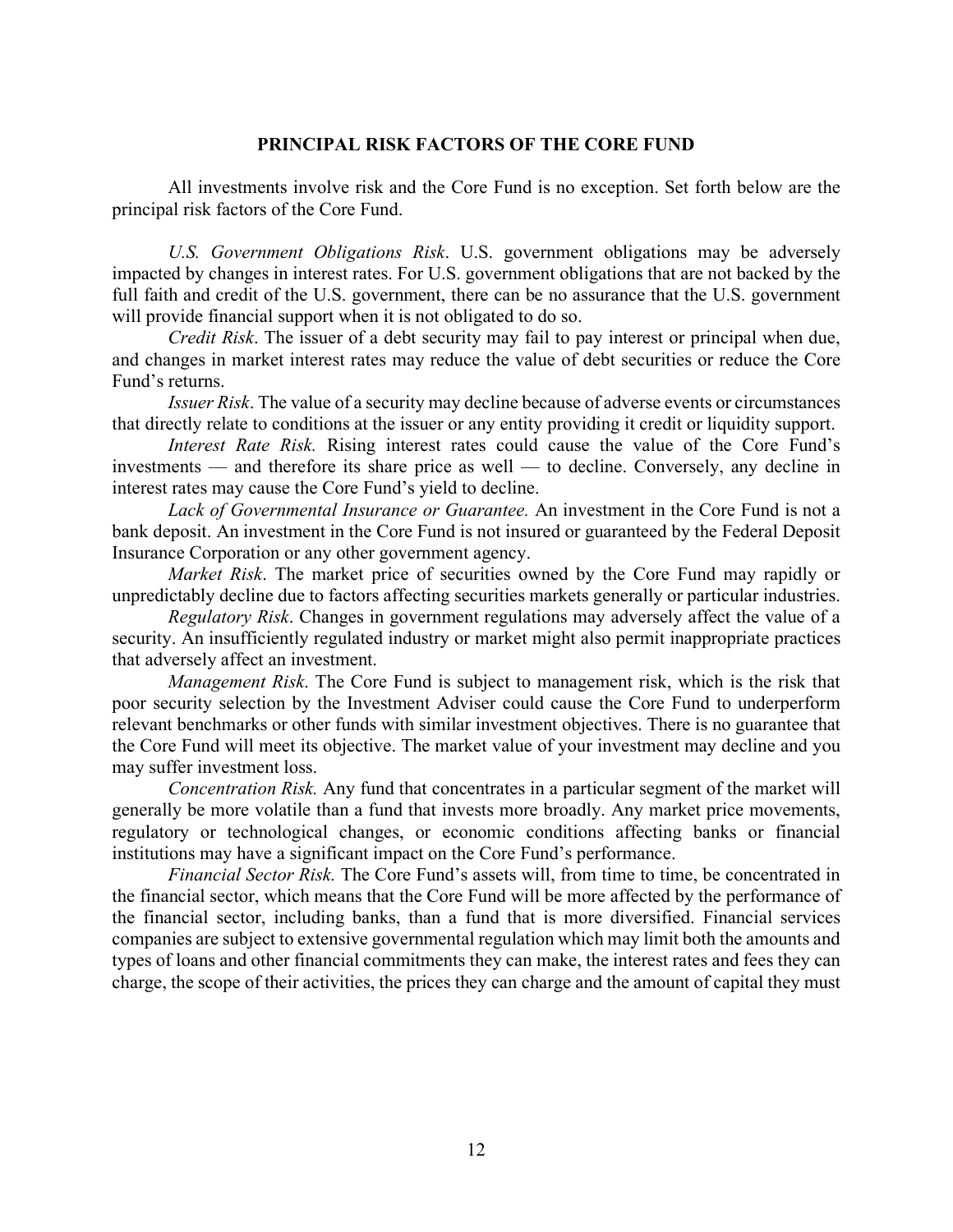maintain. Profitability is largely dependent on the availability and cost of capital funds and can fluctuate significantly when interest rates change or due to increased competition. In addition, deterioration of the credit markets generally may cause an adverse impact in a broad range of markets, including U.S. and international credit and interbank money markets generally, thereby affecting a wide range of financial institutions and markets. Certain events in the financial sector may cause an unusually high degree of volatility in the financial markets, both domestic and foreign, and cause certain financial services companies to incur large losses. Securities of financial services companies may experience a dramatic decline in value when such companies experience substantial declines in the valuations of their assets, take action to raise capital (such as the issuance of debt or equity securities), or cease operations. Credit losses resulting from financial difficulties of borrowers and financial losses associated with investment activities can negatively impact the sector.

*Repurchase Agreement Risk*. If the party that sells the securities to the Core Fund defaults on its obligation to repurchase them at the agreed-upon time and price, the Core Fund could lose money.

*Fraud or Misconduct Risk*. Although the Core Fund invests in high quality instruments permitted under the Investment Act, there can be no assurance that the Core Fund will not be the subject of fraud or other misconduct in relation to its investments.

*Temporary Suspension of Redemptions and Postponement of Redemption Proceeds*. Under certain circumstances described in "How to Purchase and Redeem Shares of the Core Fund," redemptions from the Core Fund may be temporarily suspended and redemption proceeds may be temporarily delayed.

*Ratings Risk*. While the Core Fund's portfolio is currently rated Aaa/bf by Moody's Investors Service, there is no guarantee that the Core Fund will maintain this or any rating.

# **DISTRIBUTIONS AND TAX ISSUES OF THE CORE FUND**

# **Distributions**

No distributions of income to Participants of the Core Fund are anticipated.

# Tax Issues

The Core Fund is not subject to Federal or Illinois income tax on income it realizes, nor are distributions of such income to any investor taxable if the investor is a municipality or political subdivision of the State of Illinois for Federal income tax purposes.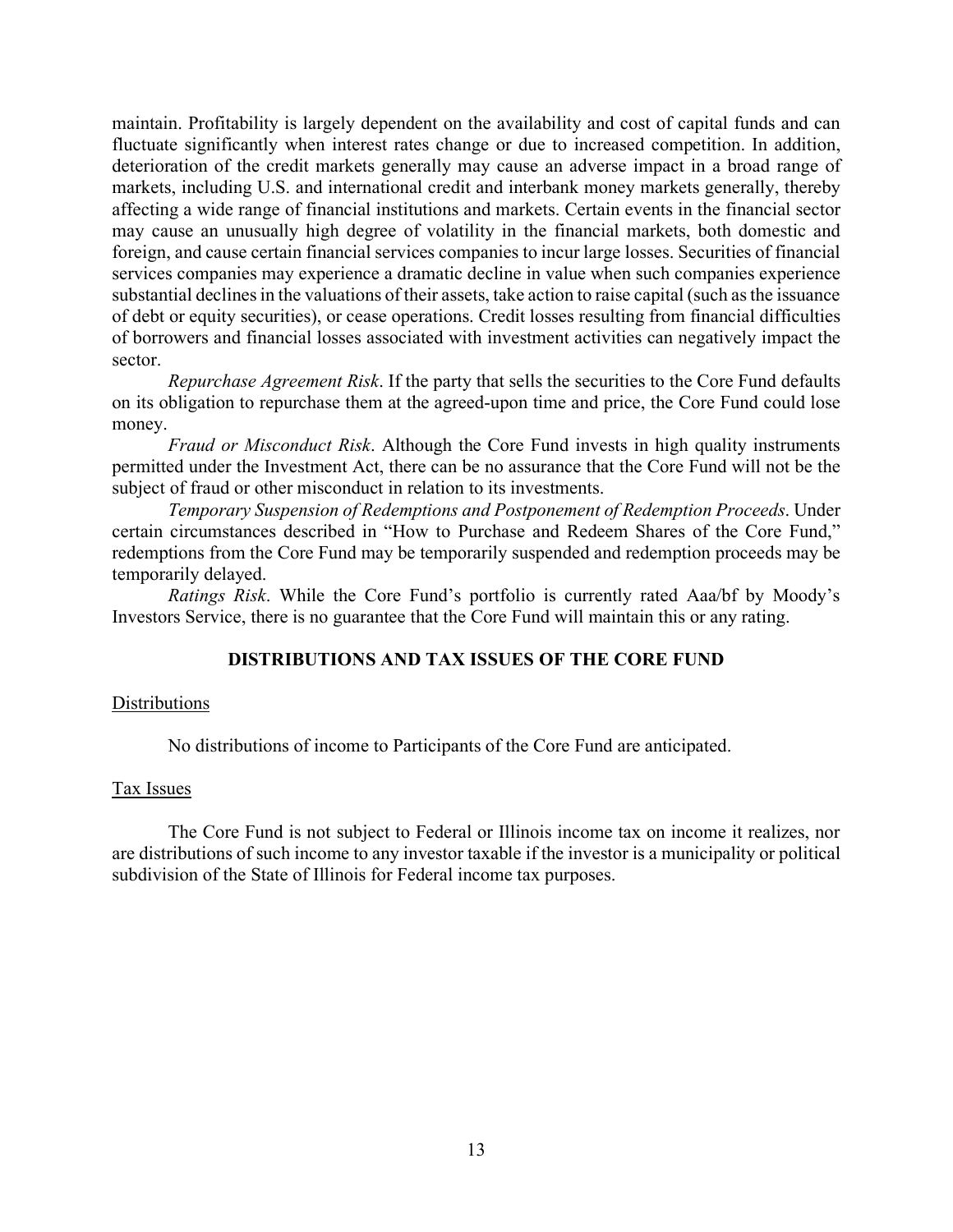### **HOW TO PURCHASE AND REDEEM SHARES OF THE CORE FUND**

### How to Purchase Shares

To open an account, participants call IMET at 888-288-IMET (4638) or visit [IMET New](https://www.investimet.com/content/documents/imet_new_account_kit_v7.pdf)  [Account.](https://www.investimet.com/content/documents/imet_new_account_kit_v7.pdf)

Investment purchases can be transacted by

- (1) telephone at 888-288-IMET (4638)
- (2) emailing IMETRequests $@$  imetfunds.com, or
- (3) on-line at [www.investIMET.com.](http://www.investimet.com/)

The net asset value ("**NAV**") of the Core Fund is determined as of the close of business on each business day except those holidays observed by the Core Fund.

### Valuation of Securities

Daily mark-to-market pricing is conducted by the Core Fund to keep Participants constantly aware of the market value of the portfolio. Daily fluctuations in value will be reflected by changes in the Core Fund Share price.

### Net Asset Value

The NAV per share of the Core Fund is calculated by adding the value of all portfolio securities and other assets, deducting its actual and accrued liabilities, and dividing by the number of Shares outstanding.

The NAV of the Core Fund for purposes of pricing purchase and redemption orders is determined by the Administrator as of 5:30 p.m., Central time, on each business day ("Business Day") except: (i) those holidays which the New York Stock Exchange, the Investment Adviser or its bank affiliates observe (currently New Year's Day, Dr. Martin Luther King, Jr., Day, Presidents' Day, Good Friday, Memorial Day, Independence Day, Labor Day, Columbus Day, Veterans' Day, Thanksgiving Day and Christmas Day); and (ii) those business days on which the New York Stock Exchange closes prior to the close of its regular trading hours (currently, 4:00 p.m. (EST) ("Early Closing Time") in which event the NAV of the Core Fund will be determined and its Shares will be priced as of such Early Closing Time.

The Core Fund is open to accept purchases and redemptions on each business day except: those holidays which the New York Stock Exchange or its bank affiliates observe (currently New Year's Day, Dr. Martin Luther King, Jr., Day, Presidents' Day, Good Friday, Memorial Day,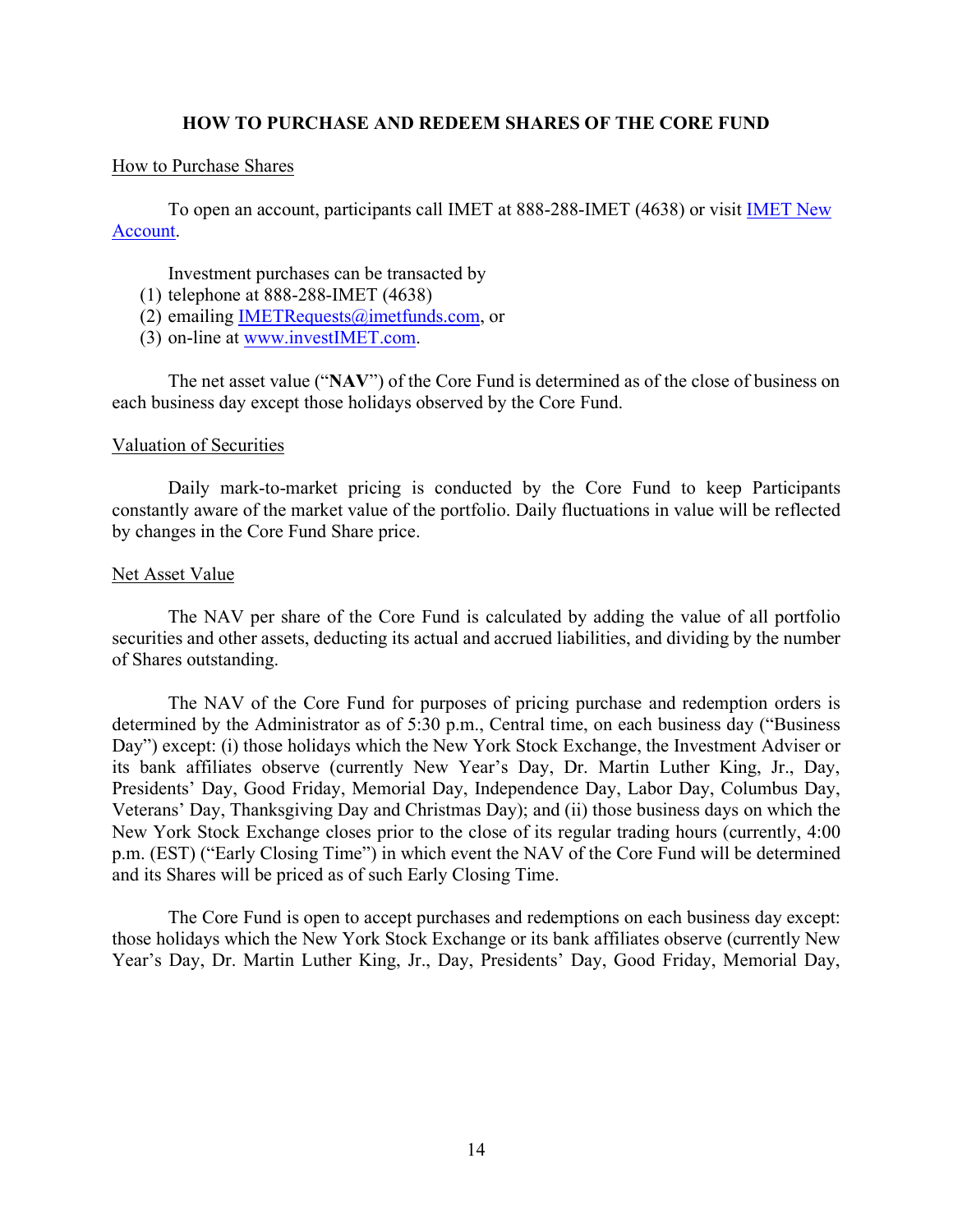Juneteenth Day, Independence Day, Labor Day, Columbus Day, Veterans' Day, Thanksgiving Day and Christmas Day).

# Automatic Reinvestment of Dividends

Dividends are automatically reinvested in the Core Fund.

# **Reports**

A monthly account statement for each Participant listing all transactions by that Participant for the month and the Core Fund's closing NAV will be sent via email after the close of each month, normally within approximately 5 Business Days. Participants also have access to on-line account information through the IMET website.

Participants who require information regarding the current status of any account should call IMET Client Services at 888-288-IMET (4638).

An Annual Financial Report of IMET that includes all funds and accounts of the Core Fund is provided annually to all Participants in the Core Fund.

# How to Redeem Shares

Redemptions from the IMET Core Fund will be completed in one business day following the order. All wire redemption requests received before 3:00 p.m. (CST) will be completed and proceeds will be wired to the Participant's bank the following business day. For notices received after 3:00 PM Central, redemptions will be processed on the following business day at the net asset value as of the close of business on that day.

Redemptions of all or any part of the collected balance in an account may be made by:

- (1) telephone at 888-288-IMET (4638)
- (2) emailing IMET staff at IMETRequests $@$  imetfunds.com, or
- (3) on-line at [www.investIMET.com.](http://www.investimet.com/)

Participants may redeem any amount of their available balance and have it wired of ACH'ed in federal funds to any pre-designated bank account. For protection of the Participants, funds may be wired or ACH'ed only to those bank accounts previously designated in the Core Fund's files.

Note that neither the Core Fund nor the Investment Adviser will be responsible for any losses resulting from unauthorized transactions.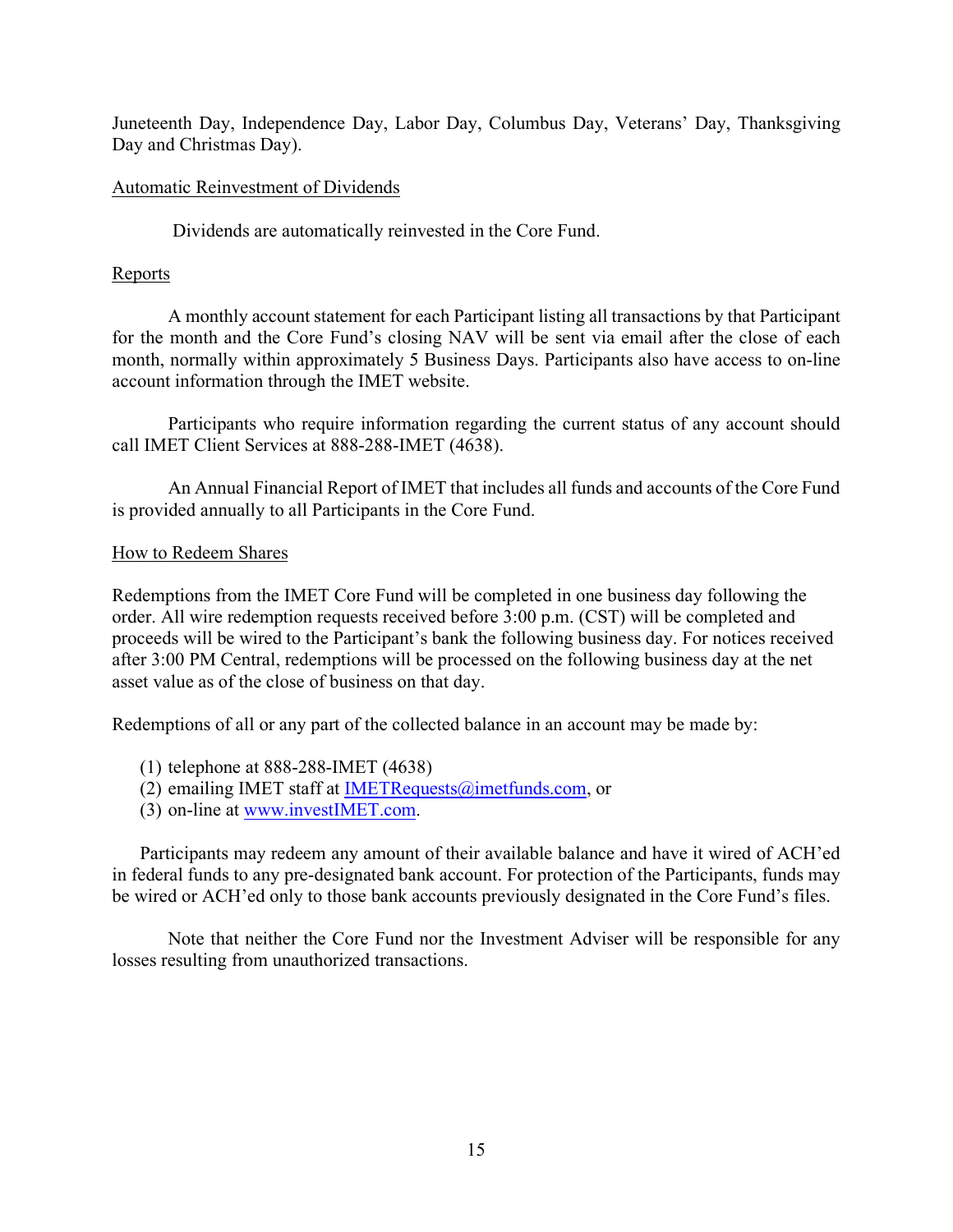As detailed in the Declaration of Trust, the Trustees may suspend the redemption of Core Fund shares or delay the payment of redemption proceeds during periods of emergency or during any financial emergency situation where disposal of the Core Fund's property is not practicable or when it is not reasonably practicable to determine the Core Fund's NAV.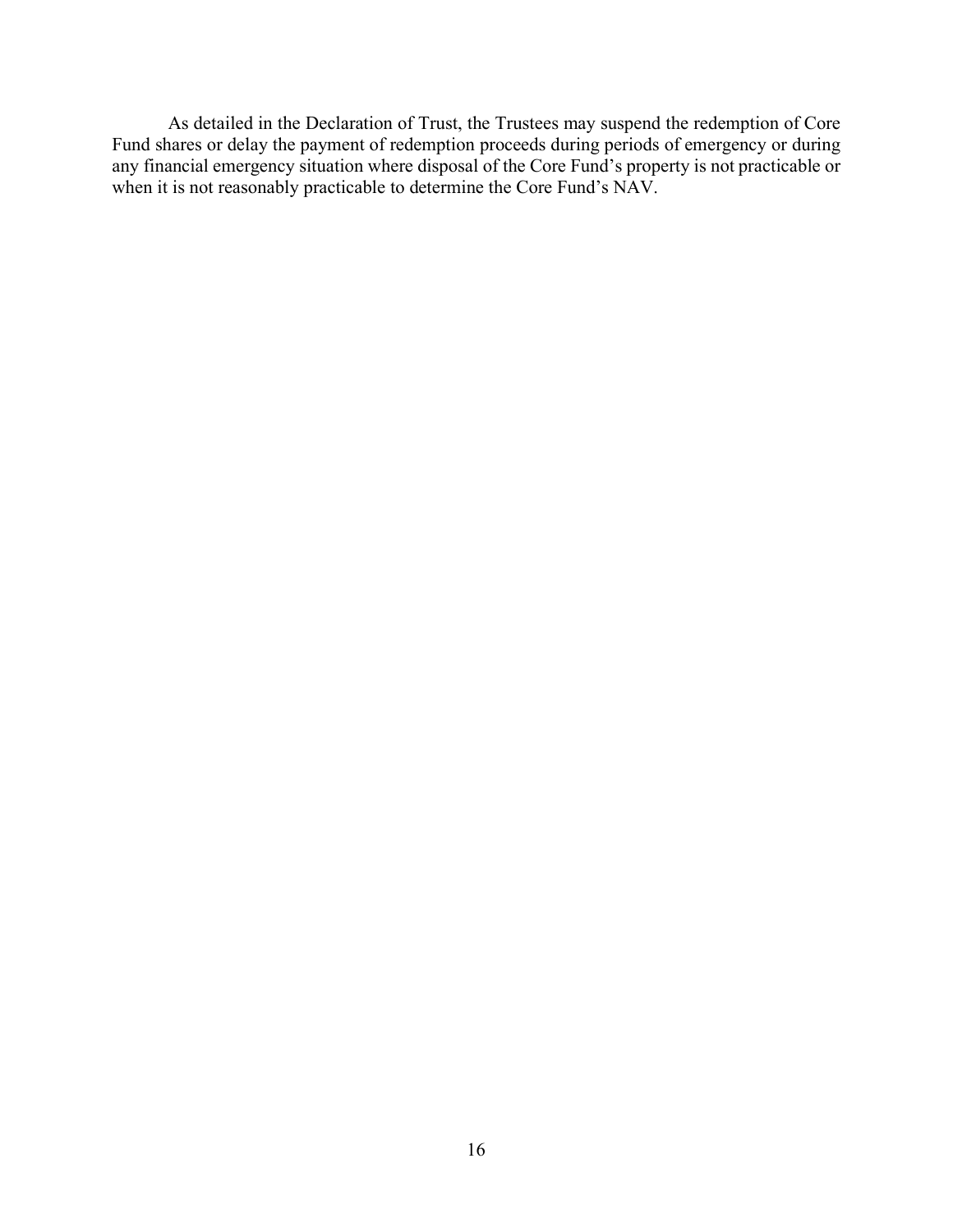# **PERFORMANCE AND YIELD INFORMATION OF THE CORE FUND**

### Total Return Calculations

Total returns quoted reflect all aspects of the Core Fund's return, including the effect of reinvestment of interest and/or principal and capital gains distributions, and any change in the Core Fund's NAV over a stated period. Average annual total returns are calculated by determining the growth or decline in value of a hypothetical historical investment in a fund over a stated period, and then calculating the annually compounded percentage rate that would have produced the same if the rate of growth or decline in value had been constant over the period. While average annual returns are a convenient means of comparing investment alternatives, investors should realize that a fund's performance is not constant over time, but changes from year to year, and that average annual returns represent average figures as opposed to the actual year-to-year performance of the Core Fund.

# Yield

A Participant may learn annualized yield on the Core Fund by visiting IMET's website at www.investIMET.com or by calling IMET at 888-288-IMET (4638). Yields for the Core Fund are computed by dividing the Core Fund's interest income for a given period, net of expenses, by the Core Fund's NAV at the end of the period, and annualizing the result to arrive at an annual percentage rate. Capital gains and losses generally are excluded from the calculation.

# **[Remainder of page intentionally left blank]**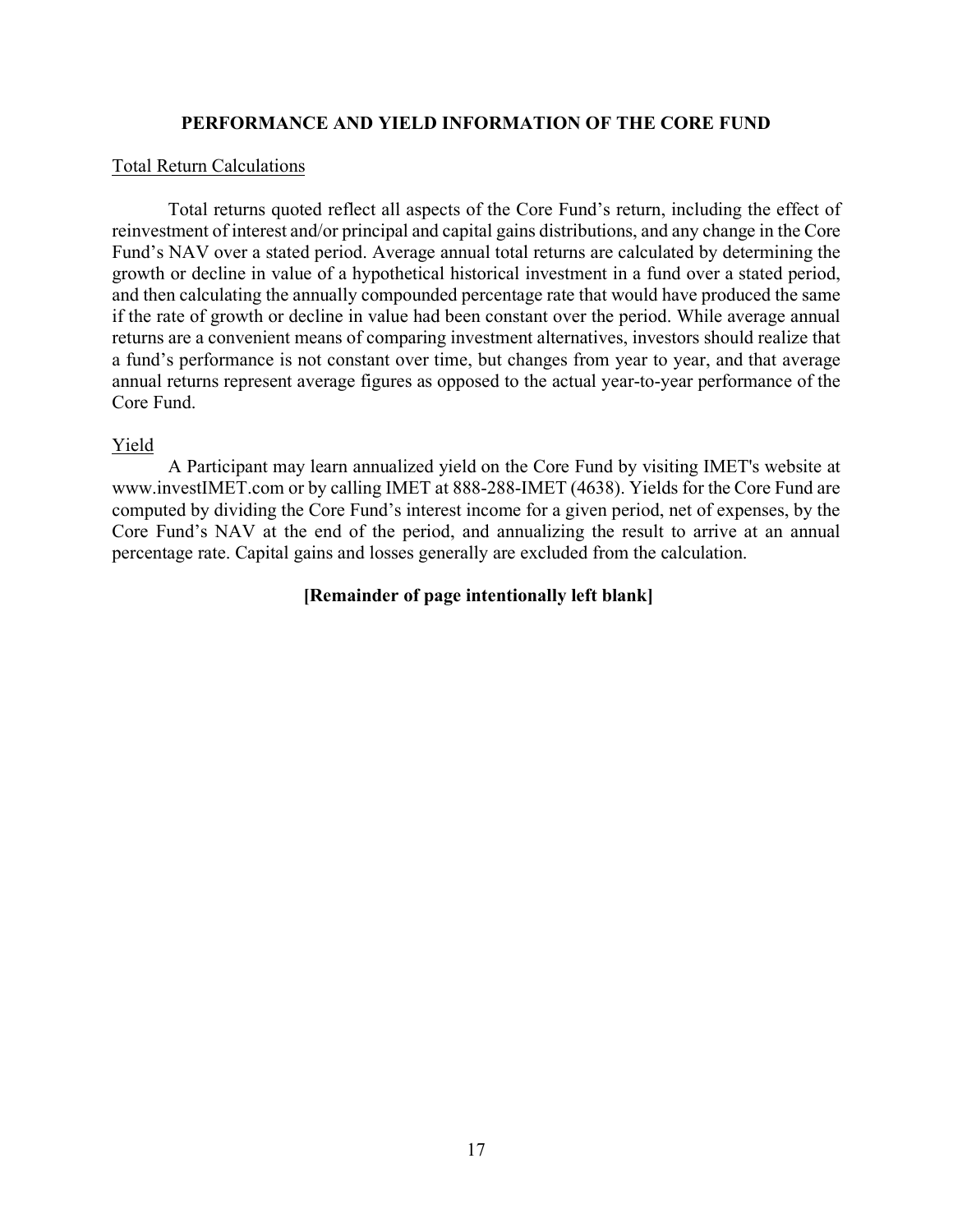### **SUMMARY OF THE TERMS OF THE IMET CONVENIENCE FUND**

The following summary is furnished solely to provide limited introductory information and is qualified in its entirety by the detailed information appearing elsewhere in this Circular. Terms not otherwise defined herein shall have the meaning set forth in the Fund's Third Amended and Restated Declaration of Trust dated February 28, 2019 and subsequent amendments, hereinafter referred to as the "**Declaration of Trust**."

| <b>Convenience Fund</b> | The Convenience Fund is designed for funds that may be         |
|-------------------------|----------------------------------------------------------------|
|                         | invested for a short-term, typically for one year or less. The |
|                         | Convenience Fund is restricted to a maximum dollar             |
|                         | weighted-average maturity of one year or less, under normal    |
|                         | conditions.                                                    |

**Investment Objective and Policy** It is the policy of the Convenience Fund to invest public funds of Illinois governments in a manner that seeks to provide a positive return while pursuing the preservation of capital. All investments by the Convenience Fund shall be made in compliance with the Illinois Public Funds Investment Act (30 ILCS 235/) (the "**Investment Act**") and in accordance with the Convenience Fund Investment Policy. In seeking to achieve its investment objectives, the Convenience Fund intends to invest, under normal market conditions, at least 50% in (i) interest-bearing savings accounts, interest-bearing certificates of deposit, or interestbearing time deposits, or any other investments constituting direct obligations of any bank as defined by the Illinois Banking Act, (30 ILCS 205/1 et seq.) (the "**Banking Act**") or (ii) money market mutual funds that are permitted investments under the Investment Act, (iii) securities now or hereafter issued that constitute direct obligations of the U.S. Treasury which are guaranteed by the full faith and credit of the U.S. as to principal and interest, (iv) other similar obligations of the U.S. or its agencies or (v) interest bearing bonds of any county, township, city, village, incorporated town, municipal corporation, or school district, of the State of Illinois, or any other state, or of any political subdivision or agency of the State of Illinois or of any other state, whether the interest earned thereon is taxable or tax-exempt under federal law. In extraordinary circumstances, the Convenience Fund may adopt a defensive position and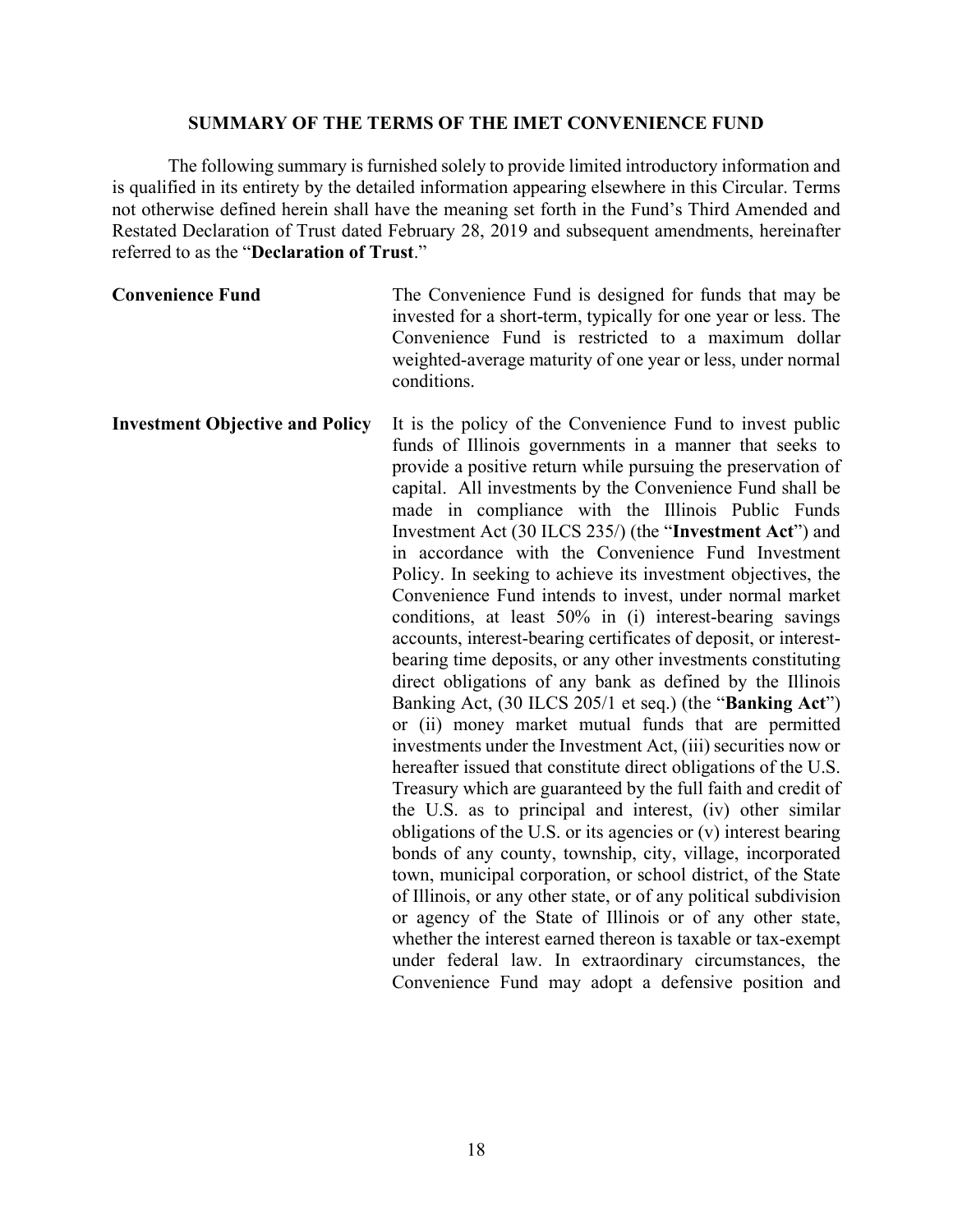invest up to 100% in bank obligations and/or money market mutual funds. The Convenience Fund is restricted to a maximum dollar weighted-average maturity of one year or less, under normal conditions. The Convenience Fund will be managed to maintain a stable \$1.00 Share price, although there is no guarantee that it will do so. **The Convenience Fund is not a money market fund and does not comply with the investment restrictions applicable to a money market fund per the Securities and Exchange Commission. Broker-Dealers** Broker-dealers identified through a rigorous due diligence process provide portfolio recommendations to and transact with the Trustees through the Executive Director consistent with the Investment Act and the Convenience Fund Investment Policy. The Trustees are responsible for the selection of the investments for the Convenience Fund portfolio. **Administrator** Mutual Funds Service Co. d/b/a Public Funds Administrators, a wholly-owned subsidiary of Meeder Investment Management, Inc. (the "**Administrator**") has been appointed as the Administrator of the Convenience Fund pursuant to an Agreement dated as of February 25, 2020. The Administrator assists in supervising all of the Convenience Fund's operations other than its investment operations, the marketing of its shares (the "**CVF Shares**") and those operations that are to be managed by the Custodian, as defined below. Among other activities, the Administrator services all Participant accounts; allocates income; calculates the stable net asset value; provides certain written confirmations of the investment and withdrawal of monies by Participants; provides administrative personnel and office facilities; bears certain expenses in discharging its responsibilities; and performs all related accounting and administrative services for the Convenience Fund.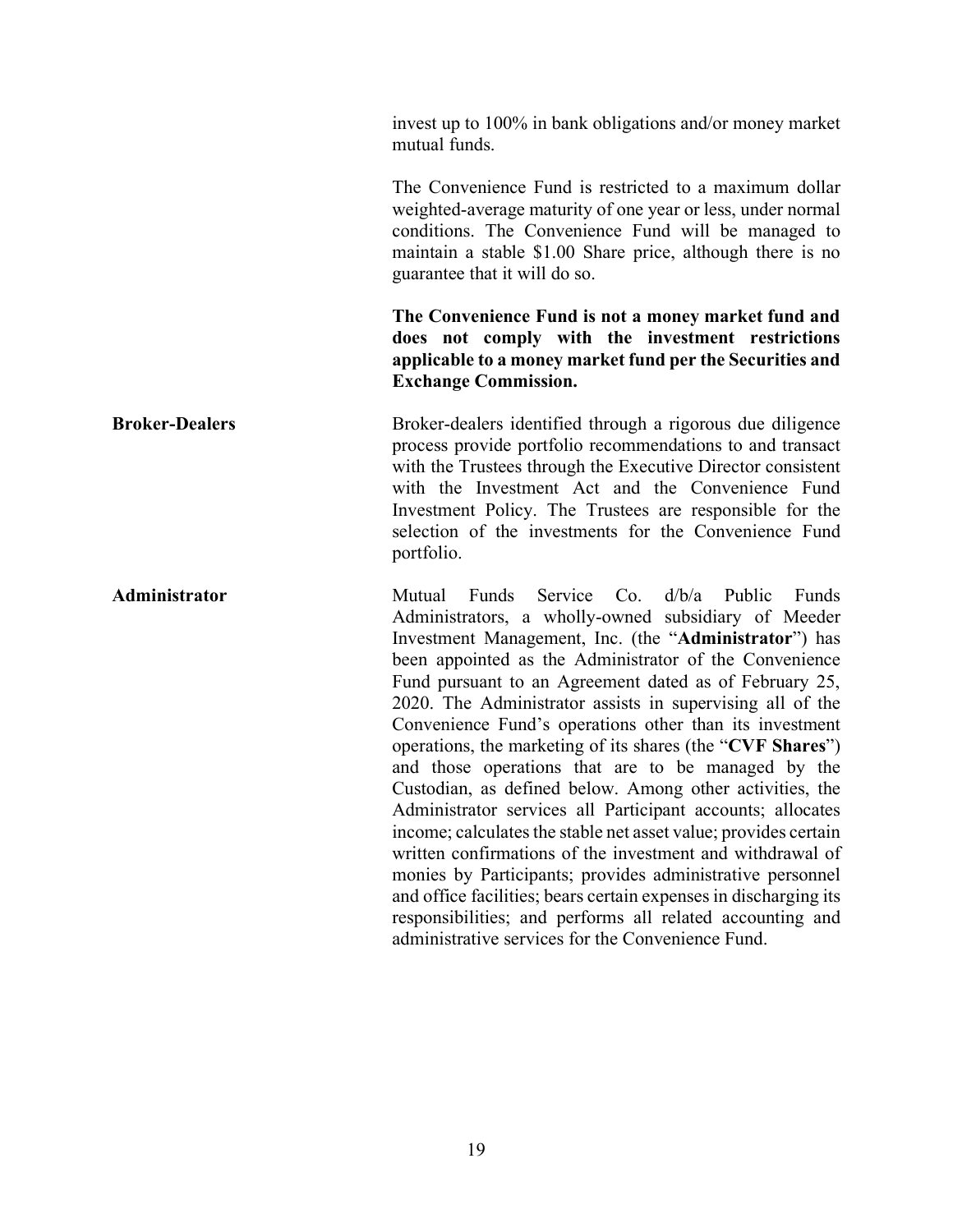|                     | The Administrator will also act as the transfer and servicing<br>agent to the Convenience Fund and provide such services as<br>maintaining and servicing Participant account records. The<br>Administration Agreement between the Convenience Fund<br>and the Administrator shall continue from year to year after<br>the initial three--year term if annually approved. The<br>Administration Agreement is assignable with prior written<br>consent.                                                                                                                                                                                                                                                                                                                                                                                                                                                                                                                                                                  |
|---------------------|------------------------------------------------------------------------------------------------------------------------------------------------------------------------------------------------------------------------------------------------------------------------------------------------------------------------------------------------------------------------------------------------------------------------------------------------------------------------------------------------------------------------------------------------------------------------------------------------------------------------------------------------------------------------------------------------------------------------------------------------------------------------------------------------------------------------------------------------------------------------------------------------------------------------------------------------------------------------------------------------------------------------|
| Custodian           | The Bank deposits will be held by the bank with which the<br>assets are on deposit and collateral for these deposits will be<br>held by a third party either through a tri-party collateral<br>agreement or by a Federal Reserve Bank.                                                                                                                                                                                                                                                                                                                                                                                                                                                                                                                                                                                                                                                                                                                                                                                 |
|                     | U.S. Bank N.A. serves as the Custodian of the Convenience<br>Fund, pursuant to a Custodian Agreement dated December<br>13, 2018. The Custodian acts as a safekeeping agent for the<br>CVF Fund's investment instruments and other monies. The<br>Custodian Agreement appointing the Custodian is<br>assignable with prior written consent.                                                                                                                                                                                                                                                                                                                                                                                                                                                                                                                                                                                                                                                                             |
| <b>Risk Factors</b> | Although the Convenience Fund seeks to maintain the value<br>of a Participant's investment at \$1.00 per Convenience Fund<br>Share, the Convenience Fund Share price is not guaranteed,<br>and if it falls below \$1.00, a Participant may lose money.<br>The credit quality of the Convenience Fund's holdings can<br>change rapidly in certain markets, and the default of a single<br>holding could cause the Convenience Fund's share price to<br>fall below \$1.00, as could periods of high redemption<br>pressures and/or illiquid markets. Please see "How to<br>Purchase and Redeem Shares of the Convenience Fund" for<br>more information on the steps the Administrator may take if<br>the Convenience Fund Share price falls below \$1.00 per<br>share. It is also important to note that neither the principal<br>value of the Convenience Fund nor its yield are guaranteed<br>by the U.S. Government, the State of Illinois, any<br>municipality of the State of Illinois, any Participant or<br>IMET. |

As with any investment, an investment in the Convenience Fund involves risk and special considerations that should be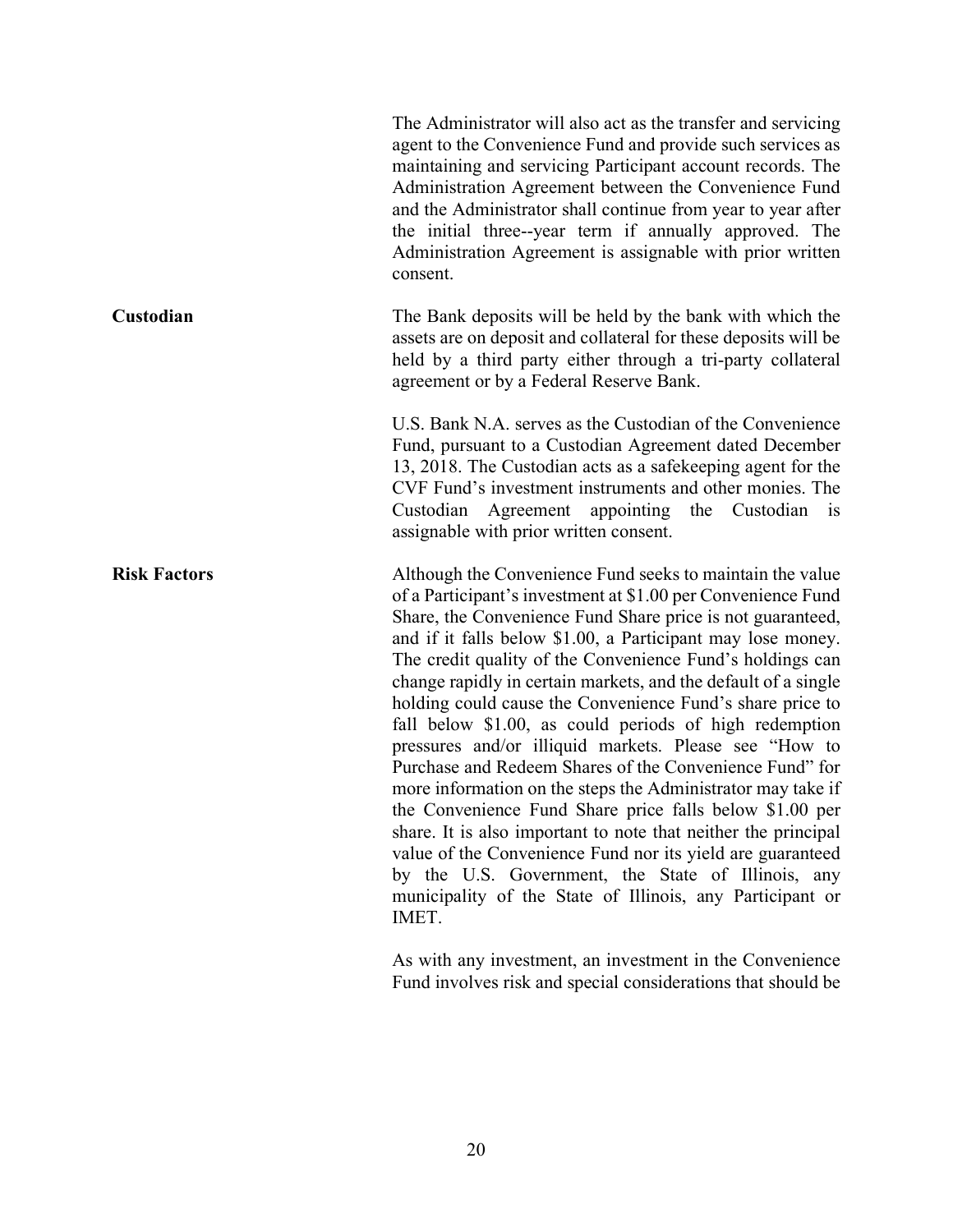carefully considered prior to investment. See "Principal Risk Factors of the Convenience Fund."

- **Fees and Expenses** The fees and expenses of the Convenience Fund, including the fees of the Administrator, Custodian, other service providers and IMET staff, are set forth below under "Fees and Expenses of the Convenience Fund." The total fees for the Convenience Fund are not expected to exceed 0.15% (15 basis points) of the average daily net assets of the Convenience Fund, but there is no guarantee that the Convenience Fund's overall expense will not exceed 15 basis points.
- **Stable Net Asset Value** The Convenience Fund seeks to maintain a stable net asset value ("**NAV**") of \$1.00 per CVF Share. The Trustees may discontinue or amend the practice of attempting to maintain the NAV per CVF Share at a constant dollar amount at any time and such modification shall be evidenced by appropriate changes in this Circular as the same may be amended from time to time or in the Certificate of Designation.
- **The Offering IMET** offers shares in the Convenience Fund Series on a continuous basis. A CVF Share is the unit used to denominate and measure the respective *pro rata* beneficial interest of the Participants in the Convenience Fund.
- **Minimum Investment** There is no initial minimum or minimum balance requirement.
- **Redemptions** Redemptions from the Convenience Fund that are requested by 3:00 PM Central will be completed on the same Business Day. Requests after 3:00 PM Central will be completed on the next Business Day. See "How to Purchase and Redeem Shares of the Convenience Fund."
- **Investor Reports** Participants receive monthly account statements, trade confirmations and an annual financial report containing the Annual Comprehensive Financial Report of IMET.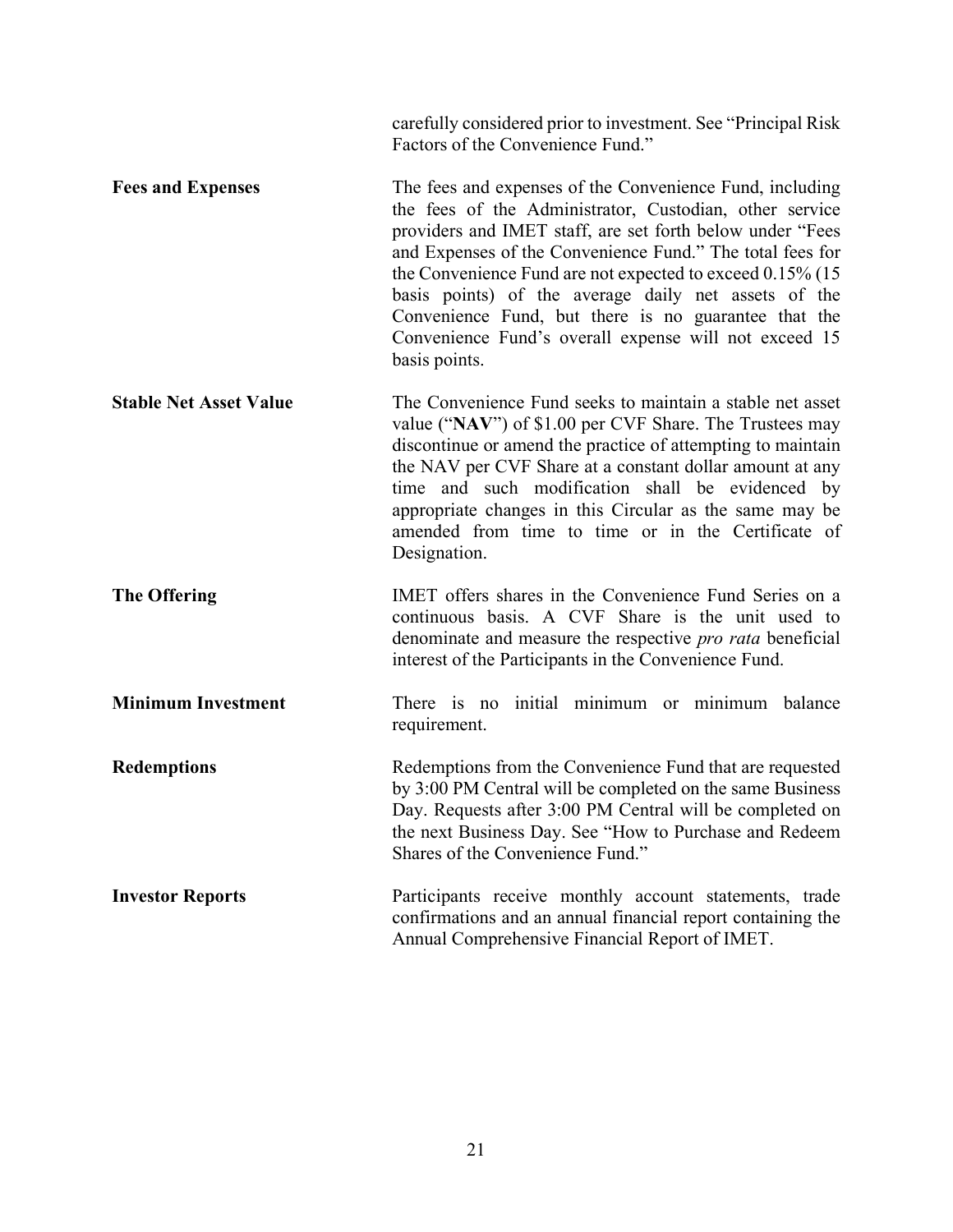**Participant Eligibility** Eligible Participants in the Convenience Fund include: (i) municipal or county treasurers acting on behalf of their municipalities or counties, (ii) each official custodian of municipal funds, whose intergovernmental risk management entity, self-insurance pool, waste management agency, or other intergovernmental entity is composed solely of participating municipalities organized under the laws of Illinois, (iii) each official custodian of Public Agency funds and (iv) each official custodian of funds of a COG who adopts the Declaration of Trust pursuant to Section 14.6. As used herein, the phrase *"municipal treasurer"* or *"county treasurer"* or *"official custodian"* shall refer to such officer or officers only in their official capacity as such, and not individually or personally.

# **OVERVIEW OF THE CONVENIENCE FUND**

The Convenience Fund is designed for funds that may be invested for a short-term, typically for one year or less. The Convenience Fund is restricted to a maximum dollar weighted-average maturity of one year or less, under normal conditions.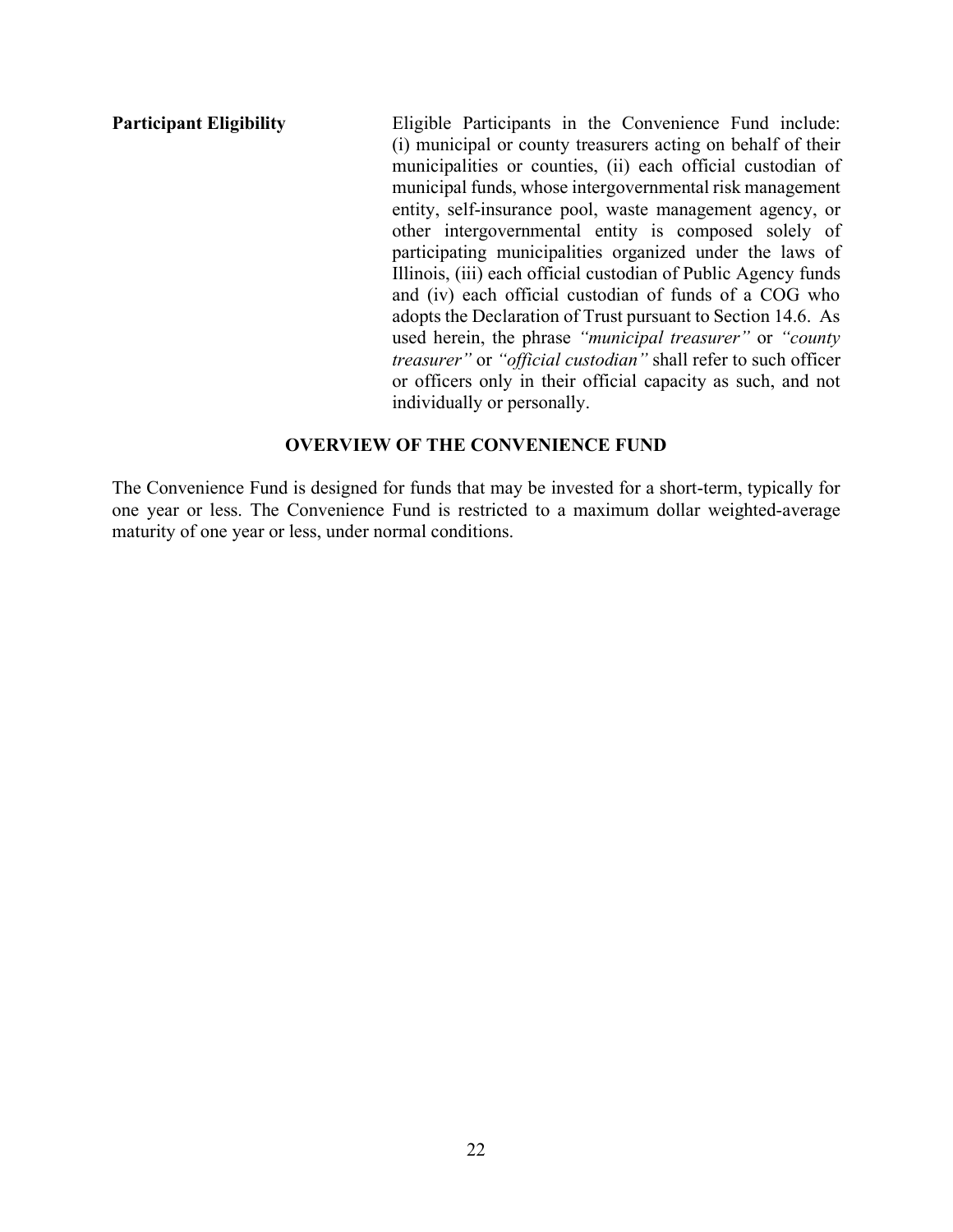### **HOW THE CONVENIENCE FUND INVESTS**

### Investment Policy

The investments permitted by the Convenience Fund policy are those defined by the Investment Act, including, without limitation, the definition of "agency" contained therein, and is further limited by the Convenience Fund Investment Policy. In seeking to achieve its investment objectives, the Convenience Fund intends to invest, under normal market conditions, at least 50% in (i) interest-bearing savings accounts, interest-bearing certificates of deposit, or interest-bearing time deposits, or any other investments constituting direct obligations of any bank as defined by the Illinois Banking Act, (ii) money market mutual funds that are permitted investments under the Investment Act, (iii) securities now or hereafter issued that constitute direct obligations of the U.S. Treasury which are guaranteed by the full faith and credit of the U.S. as to principal and interest, (iv) other similar obligations of the U.S. or its agencies or (v) interest bearing bonds of any county, township, city, village, incorporated town, municipal corporation, or school district, of the State of Illinois, or any other state, or of any political subdivision or agency of the State of Illinois or of any other state, whether the interest earned thereon is taxable or tax-exempt under federal law. In circumstances when the Board believes that market conditions indicate that the Convenience Fund should adopt a defensive position, the Convenience Fund may invest up to 100% in bank obligations and/or such money market mutual funds, defined in Section 2.2(b) of the Declaration of Trust. All investments must comply with the Investment Act, and, specifically, the Convenience Fund is prohibited from making any of the investments set forth in the Circular in the section entitled "Investment Restrictions and Investment Policy" (and in Section 4.2 of the Declaration of Trust) or any of the transactions set forth in Section 8.0 of the Investment Policy attached hereto as Exhibit C.

The Convenience Fund portfolio is restricted to a maximum dollar weighted-average maturity of 1 year or less, under normal conditions. The Convenience Fund will be managed to maintain a stable \$1.00 CVF Share price, although there is no guarantee that it will do so.

#### Additional Investment Restrictions

The following are additional investment restrictions:

(i) All fixed income securities (other than obligations of the U.S., treasury, agencies, instrumentalities, repurchase agreements, or obligations of any county, township, city, village, incorporated town, municipal corporation, or school district, of the State of Illinois or any other state, or of any political subdivision or agency of the State of Illinois or of any other state) at the time of purchase shall be rated at the highest rating classification established by at least 2 nationally recognized statistical ratings organizations ("NRSROs) (without regard to any refinement or gradation of rating category by numerical modifier or otherwise). However, issues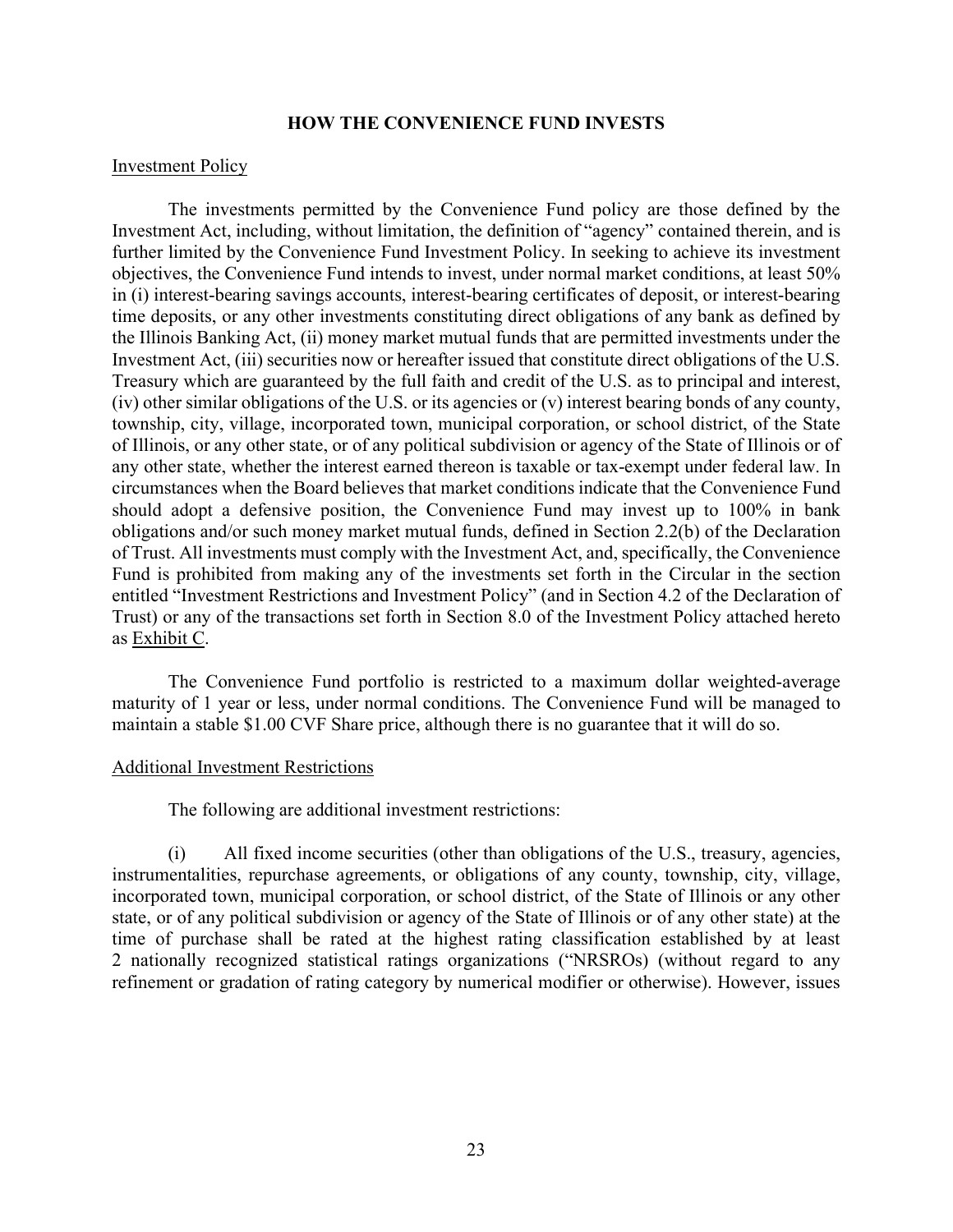that are reclassified after purchase so that they are no longer at the highest classifications established by at least 2 NRSROs may be sold by the Trustees after the date of the security's reclassification or held to maturity, in either case based on the Trustees' discretion.

(ii) All interest bearing bonds of any county, township, city, village, incorporated town, municipal corporation, or school district, of the State of Illinois, or any other state, or of any political subdivision or agency of the State of Illinois or of any other state, whether the interest earned thereon is taxable or tax-exempt under federal law at the time of purchase shall be rated within the 4 highest general classifications by an NRSRO (without regard to any refinement or gradation of rating category by numerical modifier or otherwise).

(iii) Mortgage pass-through securities must be issued by an agency of the U.S. government and must have a liquid market with a readily determinable market value. There are 3 major types of such agency pass-throughs, guaranteed by three organizations: Government National Mortgage Association ("**Ginnie Mae**"), Federal Home Loan Mortgage Corporation ("**Freddie Mac**"), and Federal National Mortgage Association ("**Fannie Mae**"). Pass-through securities or collateralized mortgage obligations of Fannie Mae are not permitted investments under Illinois law. In addition, privately structured and issued mortgage pass-through securities or collateralized mortgage obligations are not permitted investments.

(iv) All investments are required to be made in compliance with the Investment Act, including, without limitation, the definition of "agency" contained therein.

# Collateralization of Bank Deposits

The obligations of financial institutions with respect to the Convenience Funds' bank deposits which exceed the sum of the Federal Deposit Insurance Corporation's ("FDIC") insurance limitation (the "**Overage Amounts**") are to be collateralized by such financial institutions in an amount equal to at least 105% of such Overage Amount.

Collateral used by financial institutions for such purposes shall be in a form and amount deemed acceptable by the Trustees, including, but not limited to, government securities, Federal Home Loan Bank letters of credit, guaranteed loan pools, and municipal securities. The financial institution will monitor the collateral on at least a daily basis, and make adjustments as necessary. Because the value of FHLB Letters of Credit does not fluctuate, collateralization by such Letters of Credit will be in an amount of at least 100 % of the value of the bank deposits it supports.

Letters of credit will be received by IMET directly from the Federal Home Loan Bank issuing the letter of credit.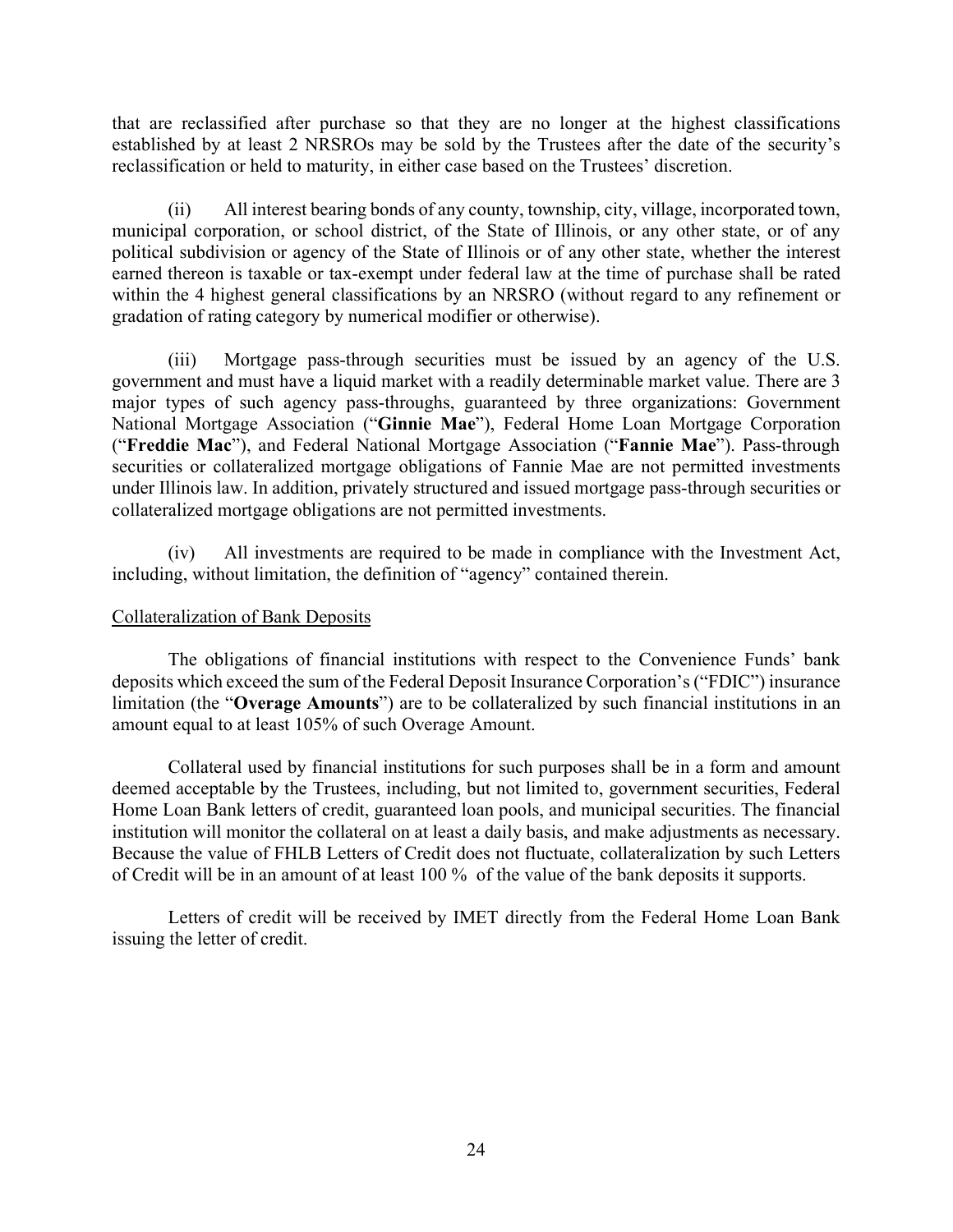# **Maturities**

The Convenience Series portfolio is restricted to a maximum dollar weighted-average maturity of one year or less.

Individual securities may have remaining maturities of greater than one year, but not greater than five years from the date of purchase by the Convenience Series. No more than 50 percent of the portfolio may be invested beyond 12 months. The remaining life of any agency mortgage pass-through security will be determined based on the weighted-average life of the security.

### Performance Standards

The Convenience Fund's investment strategy is designed so that the Convenience Fund will maintain a stable \$1.00 per CVF Share price, although there is no guarantee that it will do so. The investment portfolio will be managed in accordance with the parameters specified within its policy. The portfolio shall be designed with the objective of regularly meeting or exceeding the selected performance benchmark of Federal Funds prior to payment of Convenience Fund fees.

# **CHARACTERISTICS OF FIXED INCOME SECURITIES OF THE CONVENIENCE FUND**

Fixed income securities in the Convenience Fund will have the following characteristics:

- a. No more than 50% of the portfolio may be invested beyond 12 months, and the weighted-average maturity of the portfolio generally shall not exceed 1 year.
- b. The following instruments may be used without limitation:
	- i. Interest-bearing savings accounts, interest-bearing certificates of deposit or interest-bearing time deposits, or any other investments constituting direct obligations of any bank as defined by the Banking Act.
	- ii. Money market mutual funds registered under the Investment Company Act of 1940, provided that the portfolio of any such money market mutual fund is limited to obligations of the U.S. Treasury and its agencies as defined by Illinois law.

# **HOW THE CONVENIENCE FUND IS MANAGED**

# Board of Trustees

The Trustees are responsible for the general investment policy and program of the Fund and for the general supervision and administration of the business and affairs of the Fund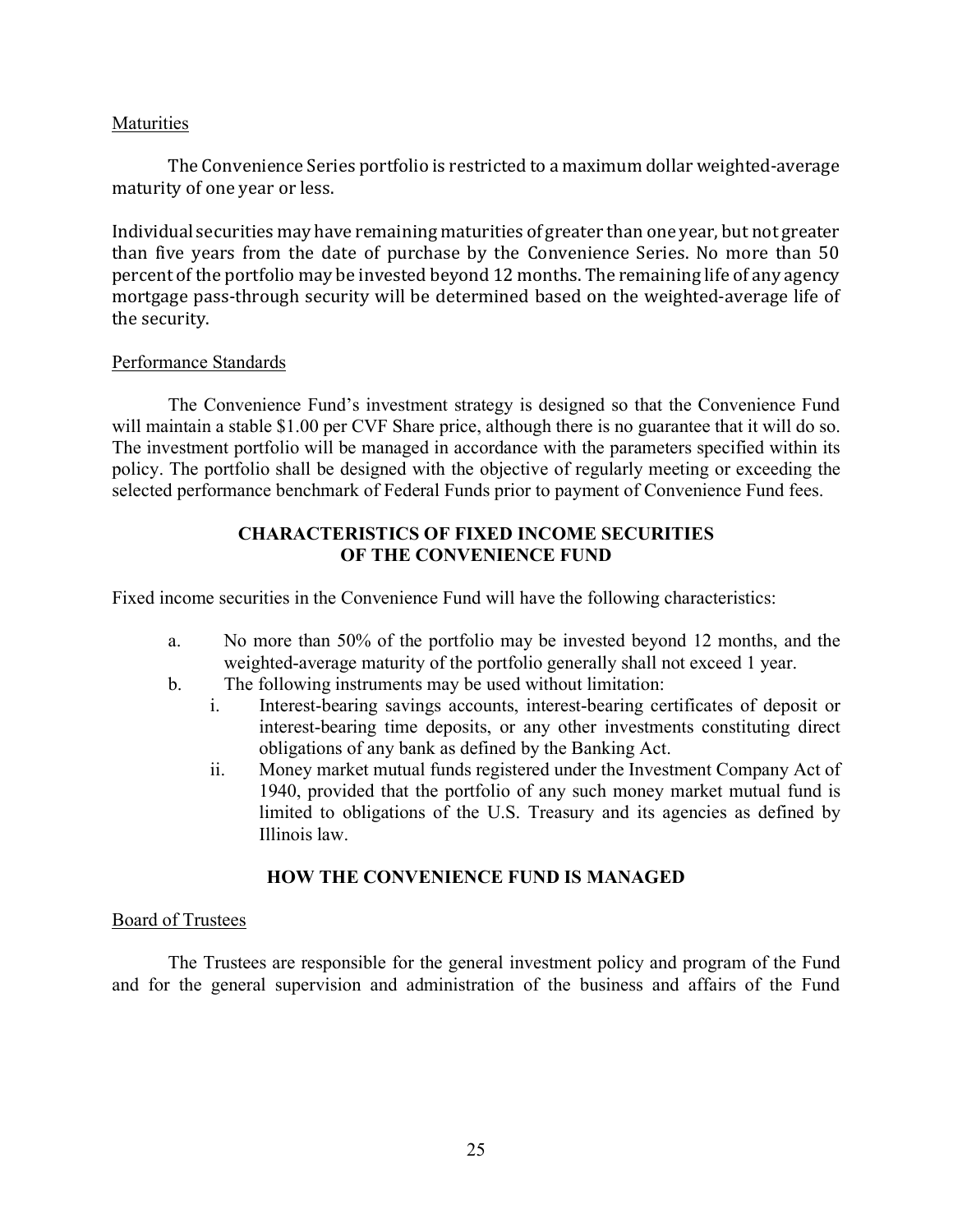conducted by the officers, agents, employees, administrators, consultants, distributors, or independent contractors of the Fund. There are currently eight authorized Trustee seats. The Trustees are divided into the following two classes:

| CLASS A | Four At-Large Trustees                         |
|---------|------------------------------------------------|
| CLASS B | Municipal Officials Representing the Four COGs |

Four Class A Trustees will be elected at-large from the eligible Participants. All Class B Trustees will be appointed from one of the following COGs: DuPage Mayors and Managers Conference, Northwest Municipal Conference, South Suburban Mayors and Managers Association, and Will County Governmental League. The appointment of the Trustees from the respective COGs is ratified by the Participants at the Annual Meeting. A Trustee representing one of the COGs will be an official of an Eligible Member that is a Participant with a fund balance in its account and that is a member of the respective COG from which the Trustee is to serve. As a further qualification for office for those Trustees representing one of the four COGs, those officials will present evidence in writing of the granting of an authorization by the respective COG with which such official is affiliated.

At-large Trustees shall be officials from any Eligible Member that are Participants without regard to any COG affiliations, and have had a funded account with the Fund for a minimum of one (1) year as of October 1st of the year of nomination to the Board of Trustees.

The Trustees serve without compensation, but they are reimbursed by the Fund for reasonable travel and other out-of-pocket expenses incurred in connection with their duties as Trustees. The Trustees are not required to devote their entire time to the affairs of the Fund.

### Broker-Dealers

Using a rigorous due diligence process, the Board selects broker-dealers to provide portfolio recommendations to and to transact with the Convenience Fund consistent with the Investment Act and the Convenience Fund Investment Policy. The Board of Trustees is responsible for the selection of the investments for the Convenience Fund portfolio.

### Administrator

Mutual Funds Service Co. d/b/a Public Funds Administrators, a corporation organized and existing under the laws of the State of Ohio and a wholly-owned subsidiary of Meeder Investment Management, Inc. (the "**Administrator**") has been appointed as the Administrator of the Core Fund pursuant to an Agreement dated as of February 25, 2020. The Administrator assists in supervising all of the Convenience Fund's operations other than the Convenience Fund's investment operations, the marketing of the Convenience Fund's Shares and those operations that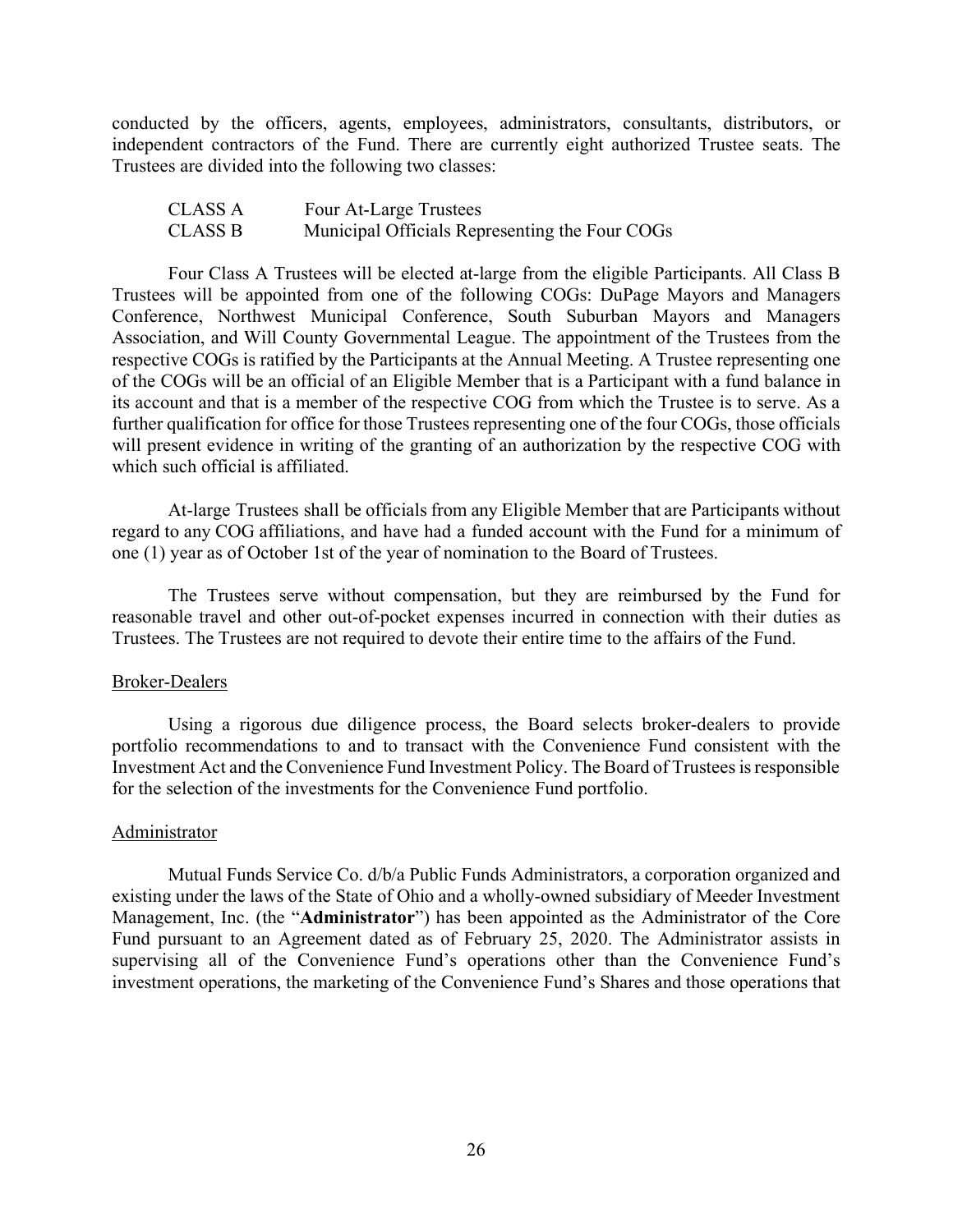are to be managed by the Custodian of the Convenience Fund's assets. Among other activities, the Administrator services all Participant accounts in the Convenience Fund; allocates income of the Convenience Fund; calculates the stable NAV; provides certain written confirmations of the investment and withdrawal of monies by Participants; provides administrative personnel and office facilities to the Convenience Fund; bears certain expenses for the Convenience Fund in discharging its responsibilities; and performs all related accounting and administrative services for the Convenience Fund.

The Administration Agreement between the Fund and the Administrator continues from year to year after an initial three-year term if so annually approved by the Fund. The Administration Agreement is not assignable without the prior written consent of each party thereto and may be terminated without penalty on 90 days' written notice at the option of the Fund or the Administrator.

The Administrator will also act as the transfer and servicing agent to the Convenience Fund and provide such services as maintaining and servicing Participant account records. The Administrator will maintain portfolio and general accounting records for the Convenience Fund.

### Custodian

The Bank deposits will be held by the bank with which the assets are on deposit and collateral for these deposits will be held by a third party either through a tri-party collateral agreement or by a Federal Reserve Bank.

U.S. Bank N.A. has been appointed to serve as Custodian of the Covenience Fund pursuant to a Custodian Agreement dated as of December 13, 2018. The Custodian acts as a safekeeping agent for the Convenience Fund's investment instruments.

#### **FEES AND EXPENSES OF THE CONVENIENCE FUND**

The total budgeted fees are not expected to exceed 0.15% (15 basis points) of the average daily net assets of the Convenience Fund, although there is no guarantee that the overall expenses of the Convenience Fund will not exceed 15 basis points. Fees of the Convenience Fund are broken down as follows:

#### Administrator

The Convenience Fund pays fund accounting and transfer agent fees to Mutual Funds Service Co. d/b/a Public Funds Administrators, a corporation organized and existing under the laws of the State of Ohio and a wholly-owned subsidiary of Meeder Investment Management, Inc. for its services. The fees are calculated each day and paid monthly based upon the average daily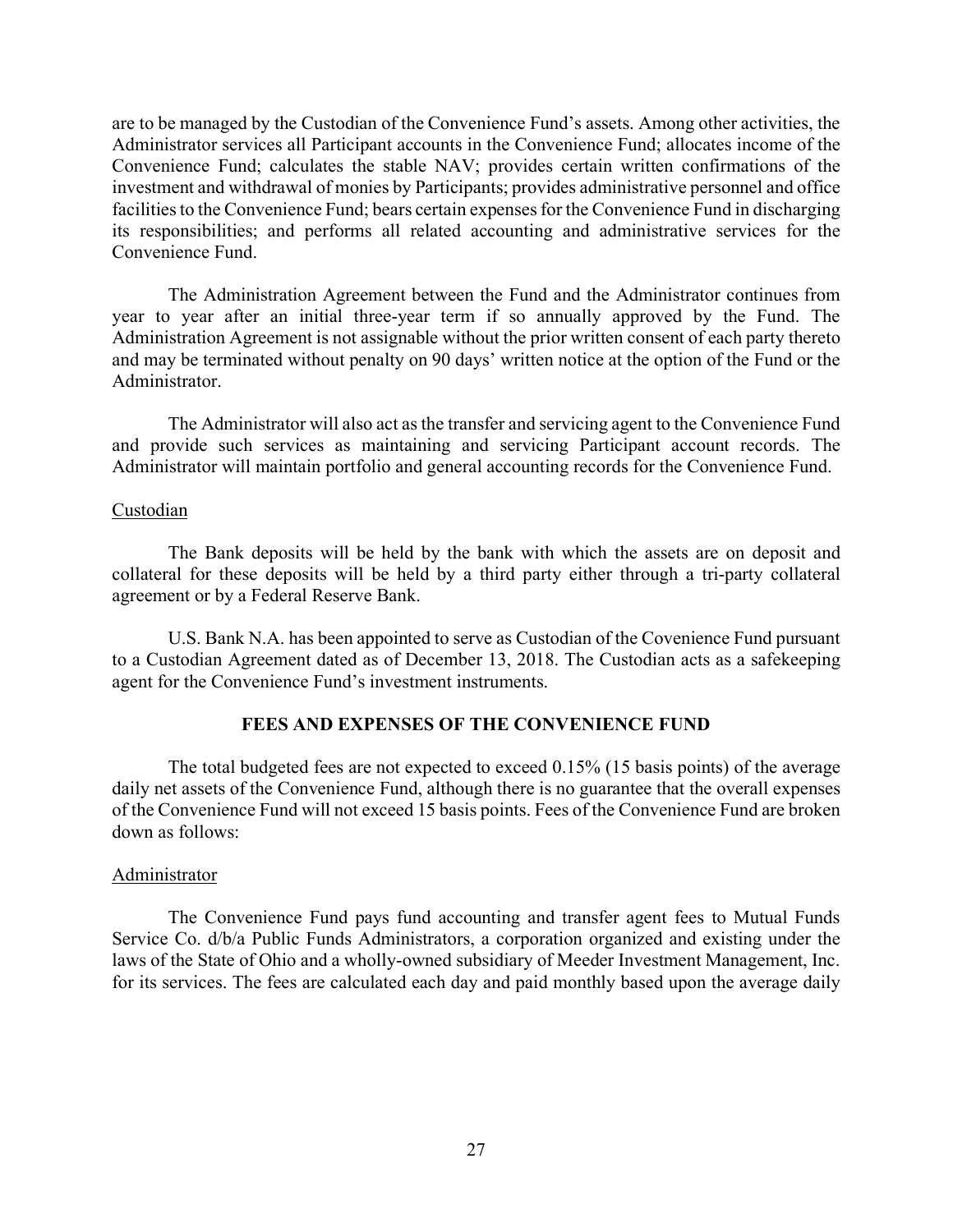net combined assets of the Convenience Fund and the Core Fund (see Summary of the Terms of the Core Fund). The fees are paid to the Administrator pursuant to the administration agreement as follows:

- $\bullet$  0.06% (6 basis points) on combined balances of \$0 to \$500,000,000
- 0.03% (3 basis points) on combined balances over \$500,000,000 to \$1,000,000,000
- $\bullet$  0.02% (2 basis points) on combined balances exceeding \$1,000,000,000

### Custodian

The Convenience Fund pays custodial fees to the Custodian for its services. This fee is calculated each day and paid monthly at an annual percentage rate of 0.01% (1 basis point) based upon the average daily net assets held in safekeeping for the Convenience Fund.

### Other Expenses – IMET

The Fund also pays a fee to IMET for among other items: the salaries and expenses of the Executive Director and the IMET staff as well as the office expenses, legal services, audit costs, required execution costs, fund insurance and other professional services as required. Currently, the fee IMET charges is 0.08% (8 basis points). The Trustees annually review the other expenses. The Trustees may establish a reserve to pay other expenses.

# **PRINCIPAL RISK FACTORS OF THE CONVENIENCE FUND**

All investments involve risk and investing in the Convenience Fund is no exception. Set forth below are some of the principal risk factors of the Convenience Fund:

*U.S. Government Obligations Risk*. U.S. government obligations may be adversely impacted by changes in interest rates. For U.S. government obligations that are not backed by the full faith and credit of the U.S. government, there can be no assurance that the U.S. government will provide financial support when it is not obligated to do so.

*Credit Risk*. The issuer of a debt security may fail to pay interest or principal when due, and changes in market interest rates may reduce the value of debt securities or reduce the Convenience Fund's returns.

*Issuer Risk*. The value of a security may decline because of adverse events or circumstances that directly relate to conditions at the issuer or any entity providing it credit or liquidity support.

*Interest Rate Risk.* Rising interest rates could cause the value of the Convenience Fund's investments — and therefore its Share price as well — to decline. Conversely, any decline in interest rates may cause the Convenience Fund's yield to decline, and during periods of unusually low interest rates, the Convenience Fund's yield may approach zero.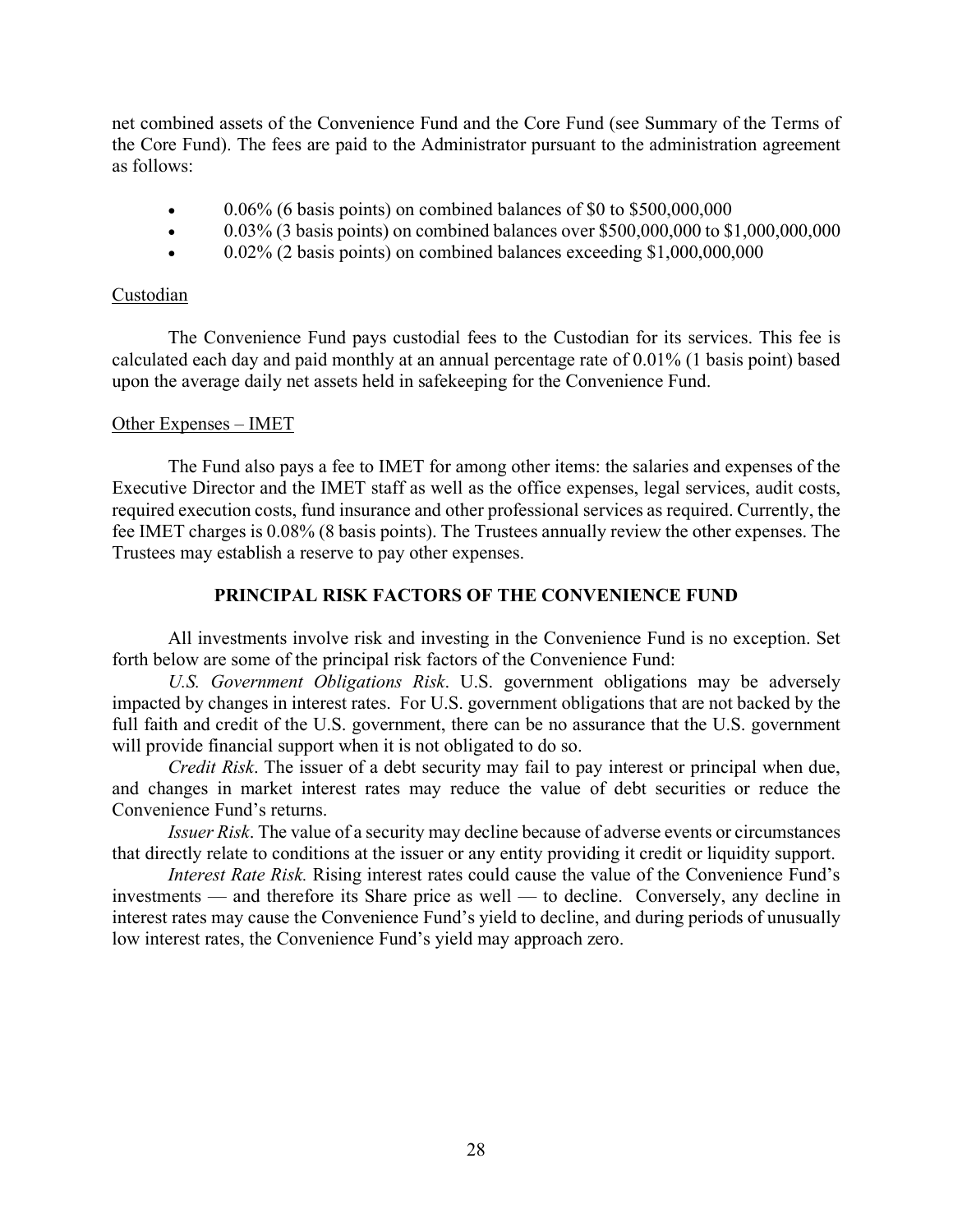*Lack of Governmental Insurance or Guarantee.* An investment in the Convenience Fund is not a bank deposit. An investment in the Convenience Fund is not insured or guaranteed by the Federal Deposit Insurance Corporation or any other government agency.

*Market Risk*. The market price of securities owned by the Convenience Fund may rapidly or unpredictably decline due to factors affecting securities markets generally or particular industries.

*Regulatory Risk*. Changes in government regulations may adversely affect the value of a security. An insufficiently regulated industry or market might also permit inappropriate practices that adversely affect an investment.

*Management Risk*. The Convenience Fund is subject to management risk, which is the risk that poor security selection could cause the Convenience Fund to underperform relevant benchmarks or other funds with similar investment objectives. There is no guarantee that the Convenience Fund will meet its objective. The market value of your investment may decline and you may suffer investment loss.

*Concentration Risk.* Any fund that concentrates in a particular segment of the market will generally be more volatile than a fund that invests more broadly. Any market price movements, regulatory or technological changes, or economic conditions affecting banks or financial institutions, may have a significant impact on the Convenience Fund's performance.

*Financial Sector Risk.* The Convenience Fund's assets will, from time to time, be concentrated in the financial sector, which means that the Convenience Fund will be more affected by the performance of the financial sector, including banks, than a fund that is more diversified. Financial services companies are subject to extensive governmental regulation which may limit both the amounts and types of loans and other financial commitments they can make, the interest rates and fees they can charge, the scope of their activities, the prices they can charge and the amount of capital they must maintain. Profitability is largely dependent on the availability and cost of capital funds and can fluctuate significantly when interest rates change or due to increased competition. In addition, deterioration of the credit markets generally may cause an adverse impact in a broad range of markets, including U.S. and international credit and interbank money markets generally, thereby affecting a wide range of financial institutions and markets. Certain events in the financial sector may cause an unusually high degree of volatility in the financial markets, both domestic and foreign, and cause certain financial services companies to incur large losses. Securities of financial services companies may experience a dramatic decline in value when such companies experience substantial declines in the valuations of their assets, take action to raise capital (such as the issuance of debt or equity securities), or cease operations. Credit losses resulting from financial difficulties of borrowers and financial losses associated with investment activities can negatively impact the sector.

*Fraud or Misconduct Risk*. Although the Convenience Fund invests in high quality instruments permitted under the Investment Act, there can be no assurance that the Convenience Fund will not be the subject of fraud or other misconduct in relation to its investments.

*Stable NAV Risk*. Although the Convenience Fund seeks to maintain the value of a Participant's investment at \$1.00 per CVF Share, the CVF Share price is not guaranteed, and if it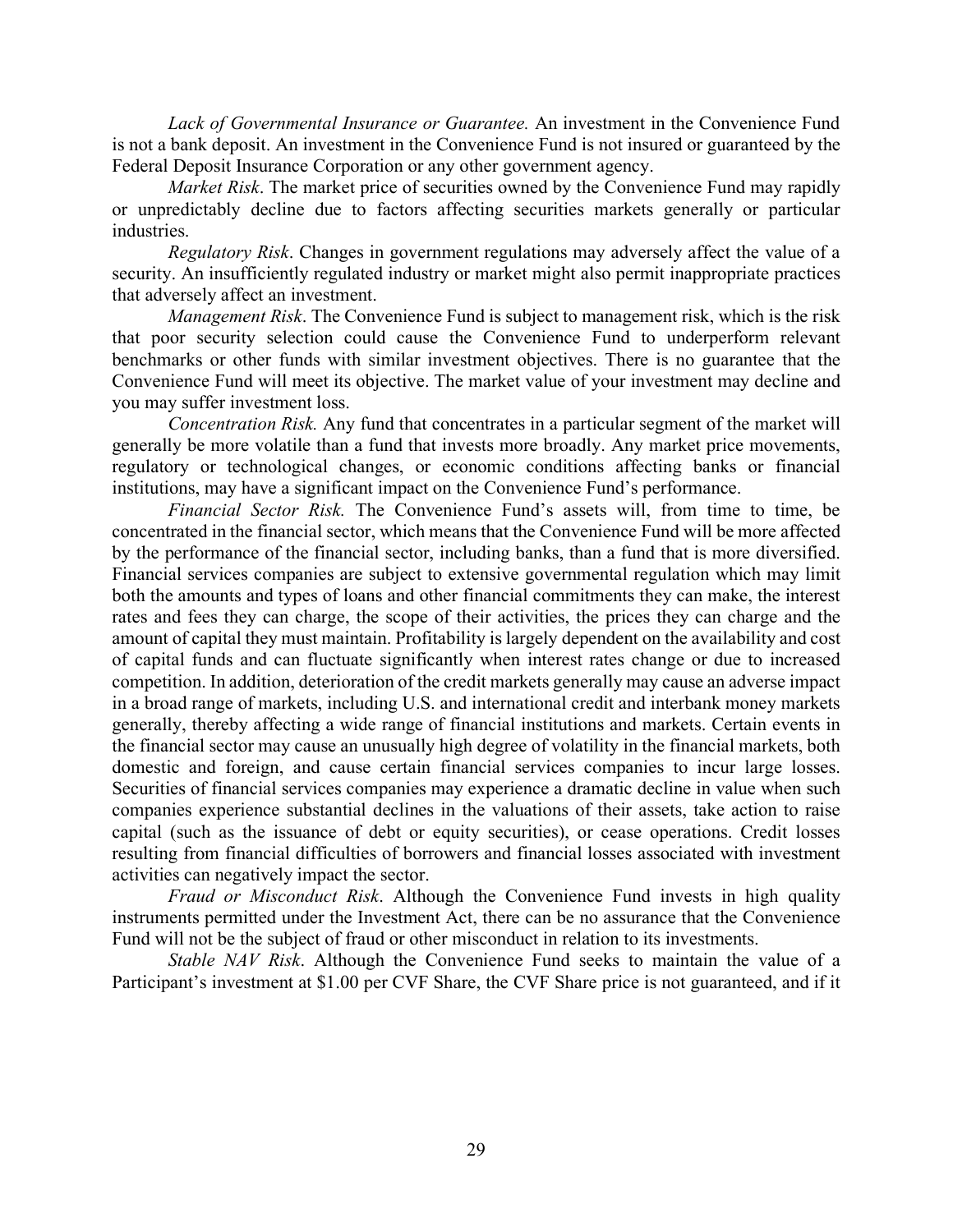falls below \$1.00 a Participant may lose money. The Share price could fall below \$1.00 as a result of the actions of one or more investors in the Convenience Fund. The default of a single holding could cause the Convenience Fund's Share price to fall below \$1.00, as could periods of high redemption pressures and/or illiquid markets. Please see "How to Purchase and Redeem Shares of the Convenience Fund" for more information on the steps the Trustees may take if the Share price falls below \$1.00 per share. It is also important to note that neither the principal value of the Convenience Fund nor its yield are guaranteed by the U.S. Government, the State of Illinois, or its affiliates, any municipality of the State of Illinois, any Participant, or IMET.

*Temporary Suspension of Redemptions and Postponement of Redemption Proceeds*. Under certain circumstances described in "How to Purchase and Redeem Shares of the Convenience Fund," redemptions from the Convenience Fund may be temporarily suspended and redemption proceeds may be temporarily delayed.

*Rate Guarantee Risk*. To the extent the Convenience Fund offers a rate guarantee, there can be no assurance that the rate will be achieved and that the default of a portfolio investment will not result in the loss of the rate guarantee.

### **DISTRIBUTIONS AND TAX ISSUES OF THE CONVENIENCE FUND**

# **Distributions**

Total earnings on an investment in the Convenience Fund include two components: income and price appreciation or depreciation. All investment income and realized capital gains on the Convenience Fund are reinvested therein.

Dividends of the Convenience Fund are declared daily and paid monthly. Investments received by 3:00 p.m. (CST) are credited to Participants' accounts on the same day and earn interest up to the day of exchange or redemption.

#### Tax Issues

The Convenience Fund is not subject to Federal or Illinois income tax on income it realizes, nor are distributions of such income to any investor taxable if the investor is a municipality or political subdivision of the State of Illinois for Federal income tax purposes.

### **[Remainder of page intentionally left blank]**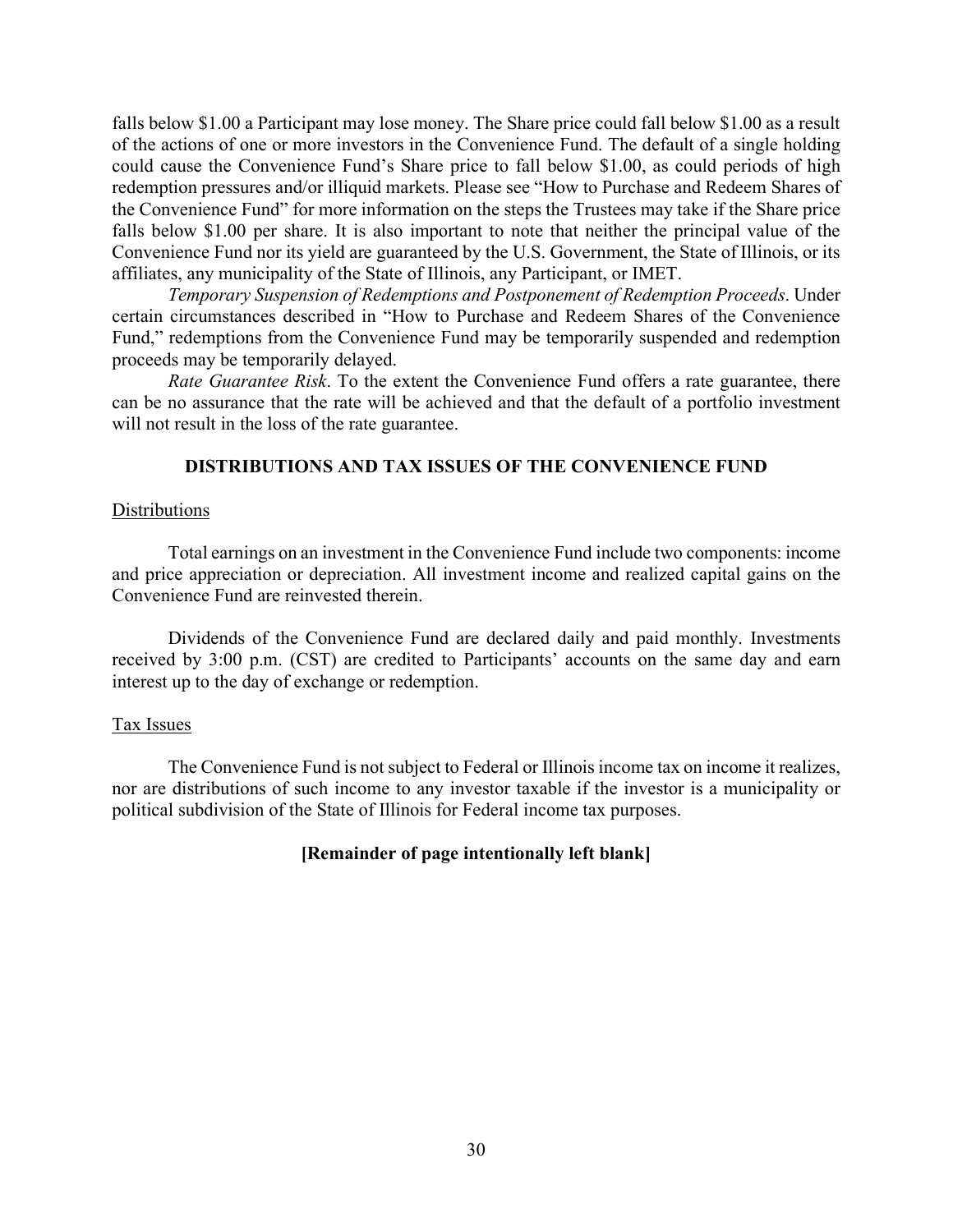## **HOW TO PURCHASE AND REDEEM SHARES OF THE CONVENIENCE FUND**

### How to Purchase Shares

To open an account, participants call IMET at 888-288-IMET (4638) or visit [IMET New](https://www.investimet.com/content/documents/imet_new_account_kit_v7.pdf)  [Account.](https://www.investimet.com/content/documents/imet_new_account_kit_v7.pdf)

Investment purchases can be transacted by

- (1) Telephoning 888-288-IMET (4638),
- (2) emailing IMETRequests $@$ imetfunds.com, or
- (3) on-line at [www.investIMET.com.](http://www.investimet.com/)

The Convenience Fund seeks to maintain a stable NAV of \$1.00 per CVF share.

### Valuation of Securities

For financial statement reporting purposes, portfolio securities are recorded at fair value and nonparticipating interest-earning investment contracts are recorded at cost. In addition, debt securities with a remaining maturity of ninety days or less are recorded at cost. Accounting records by which purchases and redemptions are processed are kept on a cost basis in order to enable the Convenience Fund to maintain a stable \$1.00 NAV per CVF share. Management evaluates the portfolio for indicators of impairment, such as credit worthiness of issuer or other factors and makes adjustments as needed. The Trustees may discontinue or amend the practice of attempting to maintain the NAV per CVF Share at a constant dollar amount at any time and such modification shall be evidenced by appropriate changes in this Circular as the same may be amended from time to time or in the Certificate of Designation.

If for any reason the Convenience Fund realizes a loss on securities transactions on any day, the accrued net income for the month may be reduced in the amount that it takes to maintain a NAV of \$1.00 per CVF share. To the extent that accrued net income for the month is insufficient, (i) outstanding shares may be cancelled in the amount required to maintain the \$1.00 NAV per CVF share, with each investor contributing its pro rata portion of the total number of shares to be canceled or (ii) outstanding shares may be redeemed for a proportionate interest in a liquidating trust established for the benefit of existing Participants. By investing in the Convenience Fund, each investor is deemed to agree to this contribution or redemption.

The Convenience Fund is open to accept purchases and redemptions on each business day except: those holidays which the New York Stock Exchange or its bank affiliates observe (currently New Year's Day, Dr. Martin Luther King, Jr., Day, Presidents' Day, Good Friday, Memorial Day, Juneteenth Day, Independence Day, Labor Day, Columbus Day, Veterans' Day, Thanksgiving Day and Christmas Day).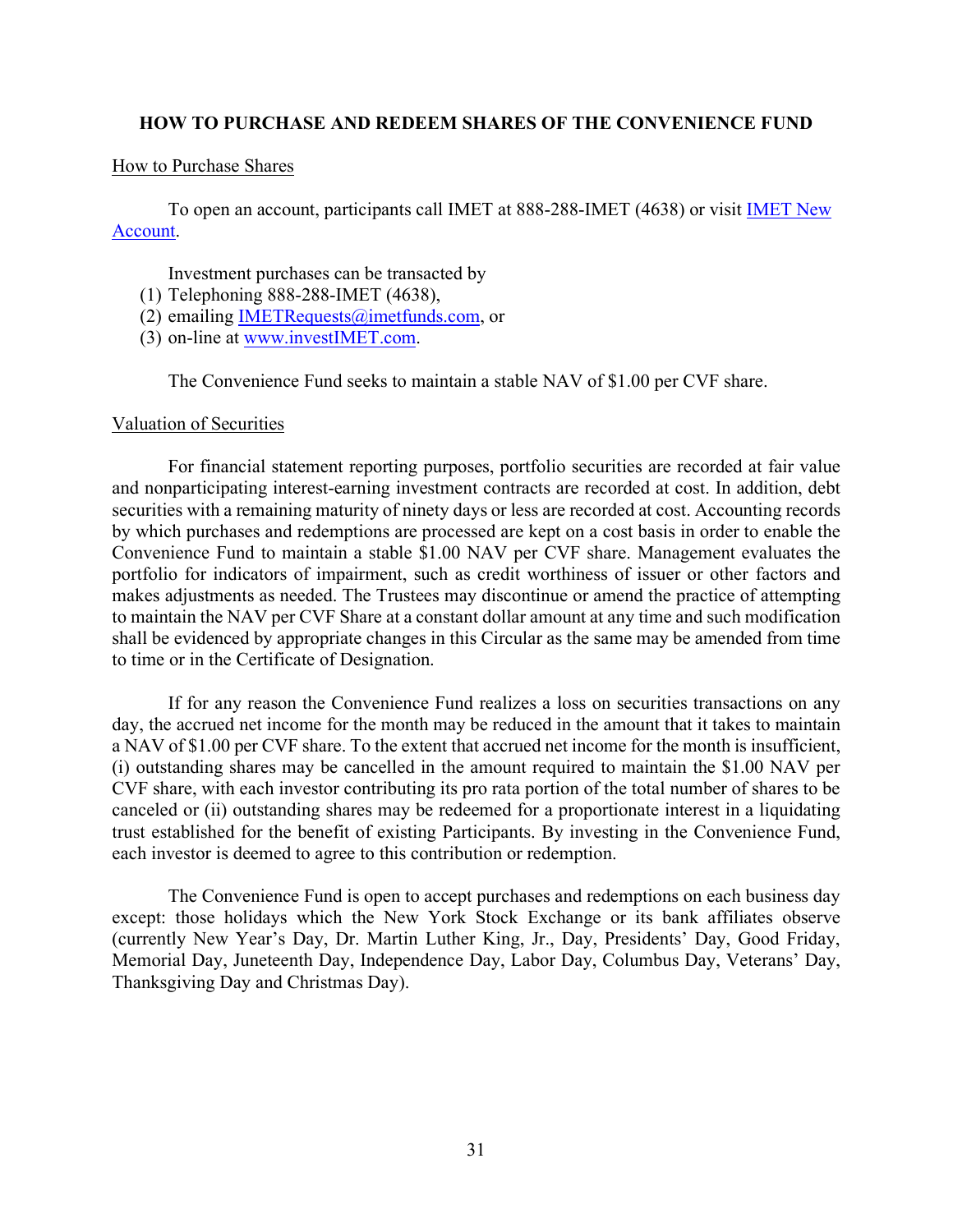### Automatic Reinvestment of Dividends

Distributions are automatically reinvested in the Convenience Fund.

# **Reports**

A confirmation of each Participant transaction will be sent promptly by email or regular mail indicating the date, amount and type of transaction that was processed. A monthly account statement for each Participant listing all transactions by that Participant for the month and the Convenience Fund's closing net asset value will be sent via email or regular mail after the close of each month, normally within approximately 5 Business Days. Participants also have access to on-line account information through the IMET website.

Participants who wish to receive only monthly statements or require information regarding the current status of any account should call IMET at 888-288-IMET (4638).

An Annual Comprehensive Financial Report of IMET including all funds and accounts of IMET, including the Convenience Fund is provided annually to all Participants in the Convenience Fund.

### How to Redeem CVF Shares

Redemptions from the Convenience Fund that are requested by 3:00 p.m. (CST) will be completed on the same day. Redemptions of all or any part of the collected balance in an account may be made as follows:

- (1) telephoning at 888-288-IMET (4638)
- (2) emailing IMETRequests $@$ imetfunds.com, or
- (3) on-line at [www.investIMET.com.](http://www.investimet.com/)

Participants may redeem any amount of their available balance and have it wired in federal funds to any pre-designated bank account. For protection of the Participants, funds may be wired only to those bank accounts previously designated in the Convenience Fund's files. To designate additional bank accounts, please call IMET at 888-288-IMET (4638), for the necessary instructions. All wire redemption requests received before 3:00 p.m. (CST) will be completed and proceeds will be wired to the Participant's bank the same day. Requests received after 3:00 p.m. will be completed and the proceeds wired to the Participant's bank the following business day.

Participants who wish to bring an account to a zero balance should call IMET at 888-288- IMET (4638) to receive proper instructions.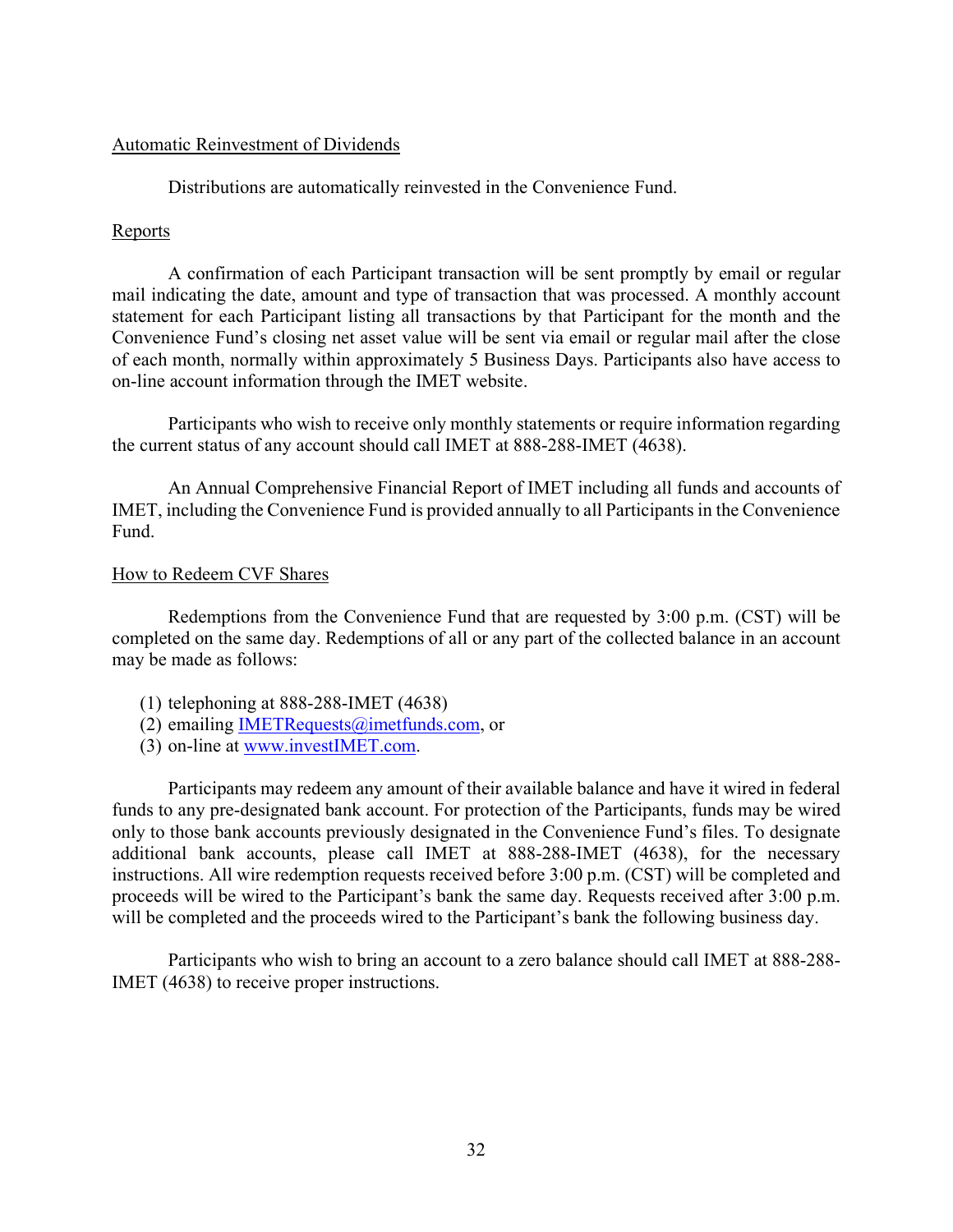Note that neither the Convenience Fund nor the Trustees will be responsible for any losses resulting from unauthorized transactions.

As detailed in the Declaration of Trust, the Trustees may suspend the redemption of shares or delay the payment of redemption proceeds during periods of emergency or during any financial emergency situation where disposal of the Convenience Fund's property is not practicable or when it is not reasonably practicable to determine the Convenience Fund's net asset value.

# **PERFORMANCE AND YIELD INFORMATION OF CONVENIENCE FUND**

# Total Return Calculations

Total returns quoted reflect all aspects of the Convenience Fund's return, including the effect of reinvestment of interest and/or principal and capital gains distributions, and any change in the Convenience Fund's net asset value over a stated period. Average annual total returns are calculated by determining the growth or decline in value of a hypothetical historical investment in a fund over a stated period, and then calculating the annually compounded percentage rate that would have produced the same if the rate of growth or decline in value had been constant over the period. While average annual returns are a convenient means of comparing investment alternatives, investors should realize that a fund's performance is not constant over time, but changes from year to year, and that average annual returns represent average figures as opposed to the actual year-to-year performance of a fund.

# Yield

The Convenience Fund rate is benchmarked to the Federal Funds Rate. The Convenience Fund rates are posted on IMET's website each day.

# Investment Restrictions and Investment Policy

CVF investments are subject to the restrictions listed below (and as contained in Section 4.2 of the Declaration of Trust). The restrictions apply to both the Core Fund and the Convenience Fund. The restrictions are fundamental policies of IMET, which means that they cannot be changed without the affirmative vote of a majority of IMET investors.

The Convenience Fund:

(i) May not make any investment other than investments authorized by the Investment Act or any other applicable provisions of law, as the same may be amended from time to time;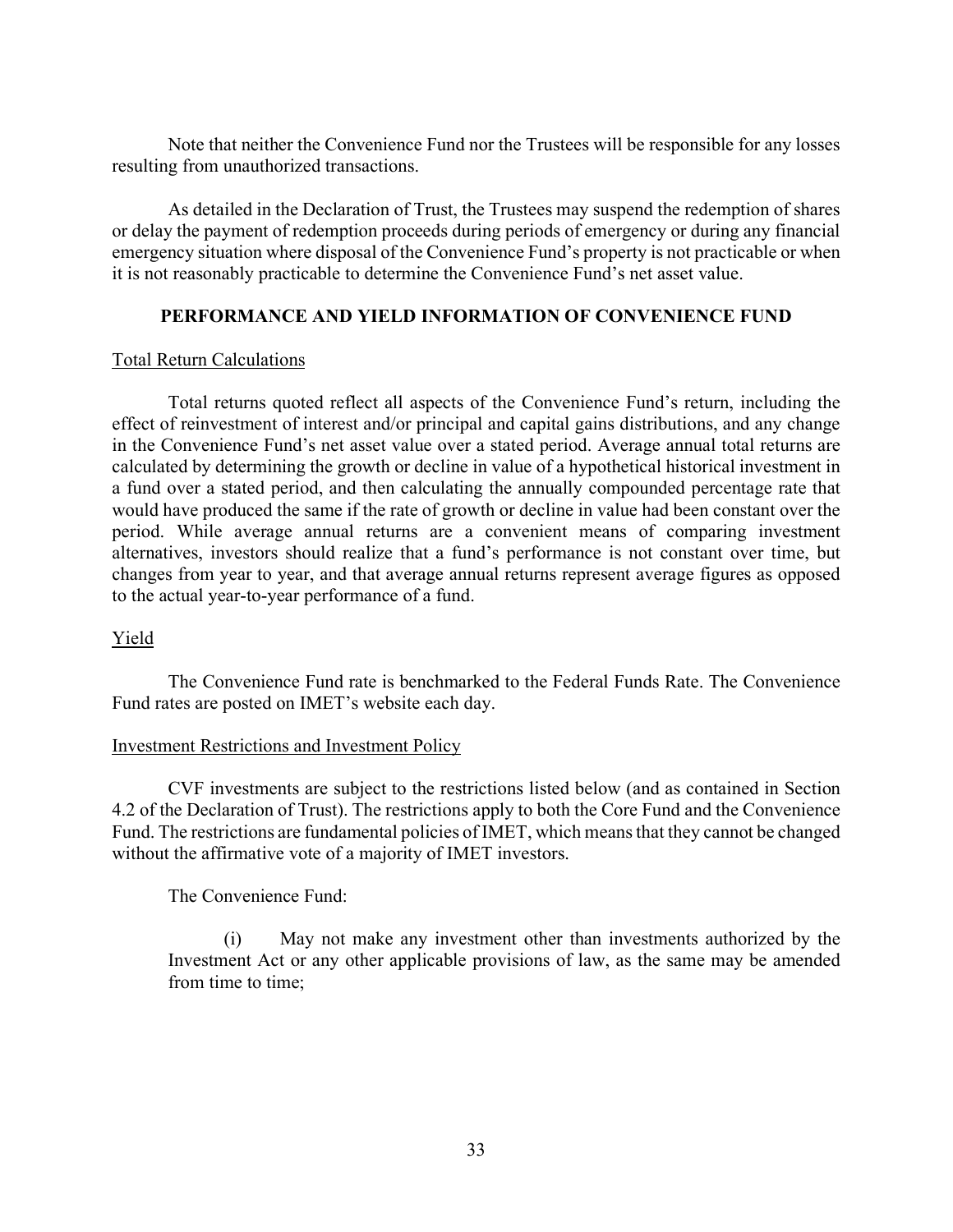(ii) May not purchase any Permitted Investment (as defined herein) which has a maturity date more than 10 years from the date of the Fund's purchase thereof; provided, however, that the Trustees may, in their discretion by an action set forth in the applicable Certificate or Certificates of Designation, waive such 10 year limitation with respect to any one or more series of Shares;

(iii) May not purchase any Permitted Investment if the effect of such purchase by CVF would be to make the average dollar weighted maturity of the CVF's investment portfolio greater than the period designated by the Trustees; provided, however, that in making such determination any Permitted Investment which is subject to an irrevocable agreement of the nature referred to in the preceding clause (ii) shall be deemed to mature on the day on which the Fund is obligated to sell such Permitted Investment back to a Responsible Person (as defined below) or the day on which the Fund may exercise its rights under such agreement to require the purchase of such Permitted Investment by a Responsible Person;

(iv) May not borrow money or incur indebtedness whether or not the proceeds thereof are intended to be used to purchase Permitted Investments, except:

(a) as a temporary measure to facilitate withdrawal requests which might otherwise require unscheduled dispositions of portfolio investments, including, without limitation, to facilitate withdrawal requests made by Participants and received by the Custodian after the CVF has already sold, or entered sell orders for, portfolio investments to cover the withdrawal requests previously made on that date, and only to the extent permitted by law; or

(b) as a temporary measure (not to exceed 1 business day) from the Custodian to provide for the purchase of portfolio securities pending receipt by the Custodian of collected funds from a Participant who has notified the CVF before such purchase that it has wire transferred funds (or otherwise transferred immediately available funds) to the Fund in an amount sufficient to pay the purchase price of such securities, and only as and to the extent permitted by law; *provided, however*, that nothing contained in this clause (iv) shall permit, or be construed as permitting, the pledge of the assets of the CVF to secure any such borrowing except for the pledge of amounts, limited to the amount of such borrowing, held in the specific Participant's account with the CVF Fund for whom

(v) May not make loans, provided that the CVF may make Permitted Investments; and

such borrowing was incurred;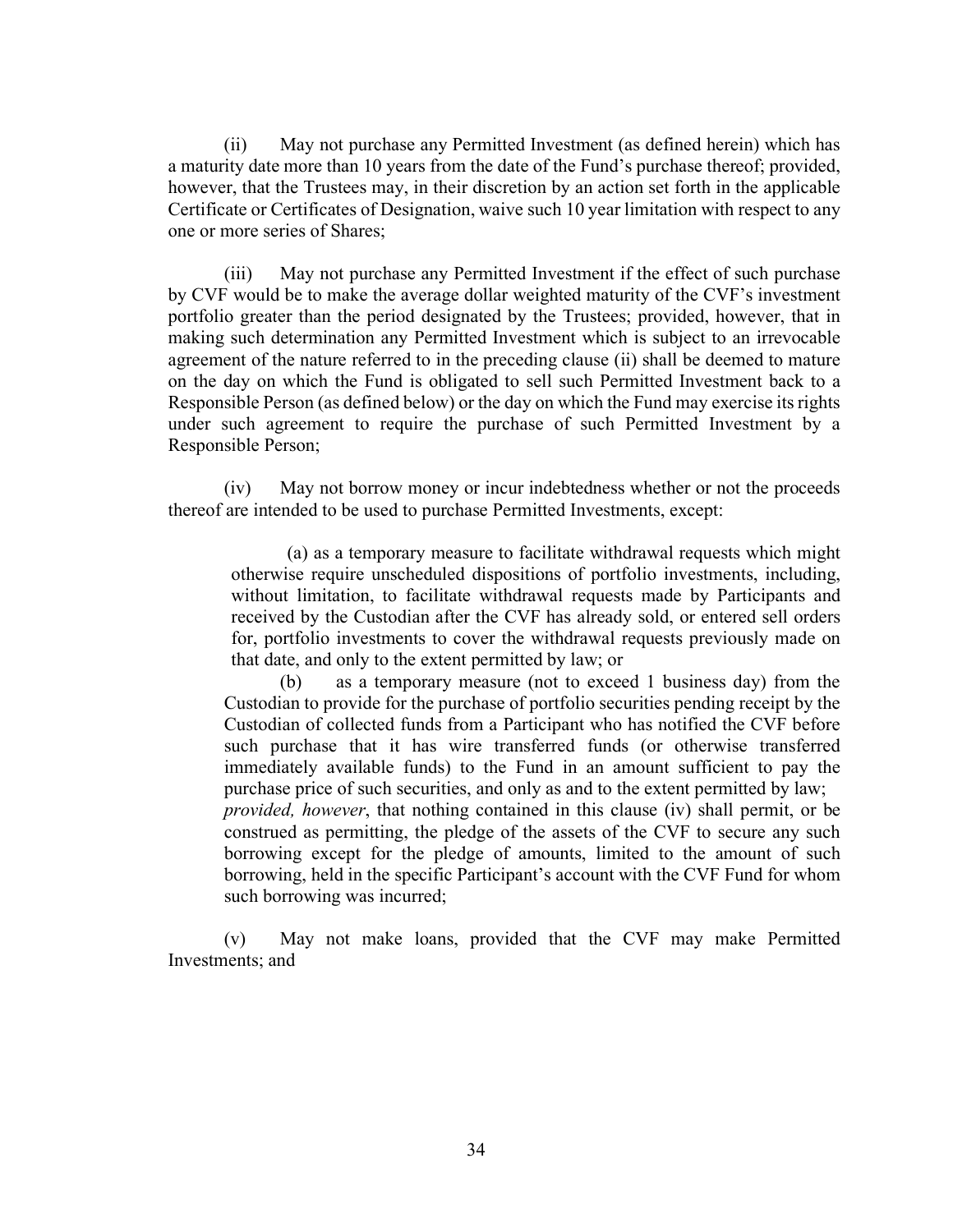(vi) May not hold or provide for the custody of any Convenience Fund property in a manner not authorized by law or by any institution or person not authorized by law.

For the purposes of this section, the phrase "**Responsible Person**" shall mean a person listed on the U.S. Treasury Department List of Primary Government Securities Dealers or any equivalent successor to such list or a bank organized and existing under the laws of the U.S. of America or any state thereof having assets in excess of \$500,000,000.

# **[Remainder of page intentionally left blank]**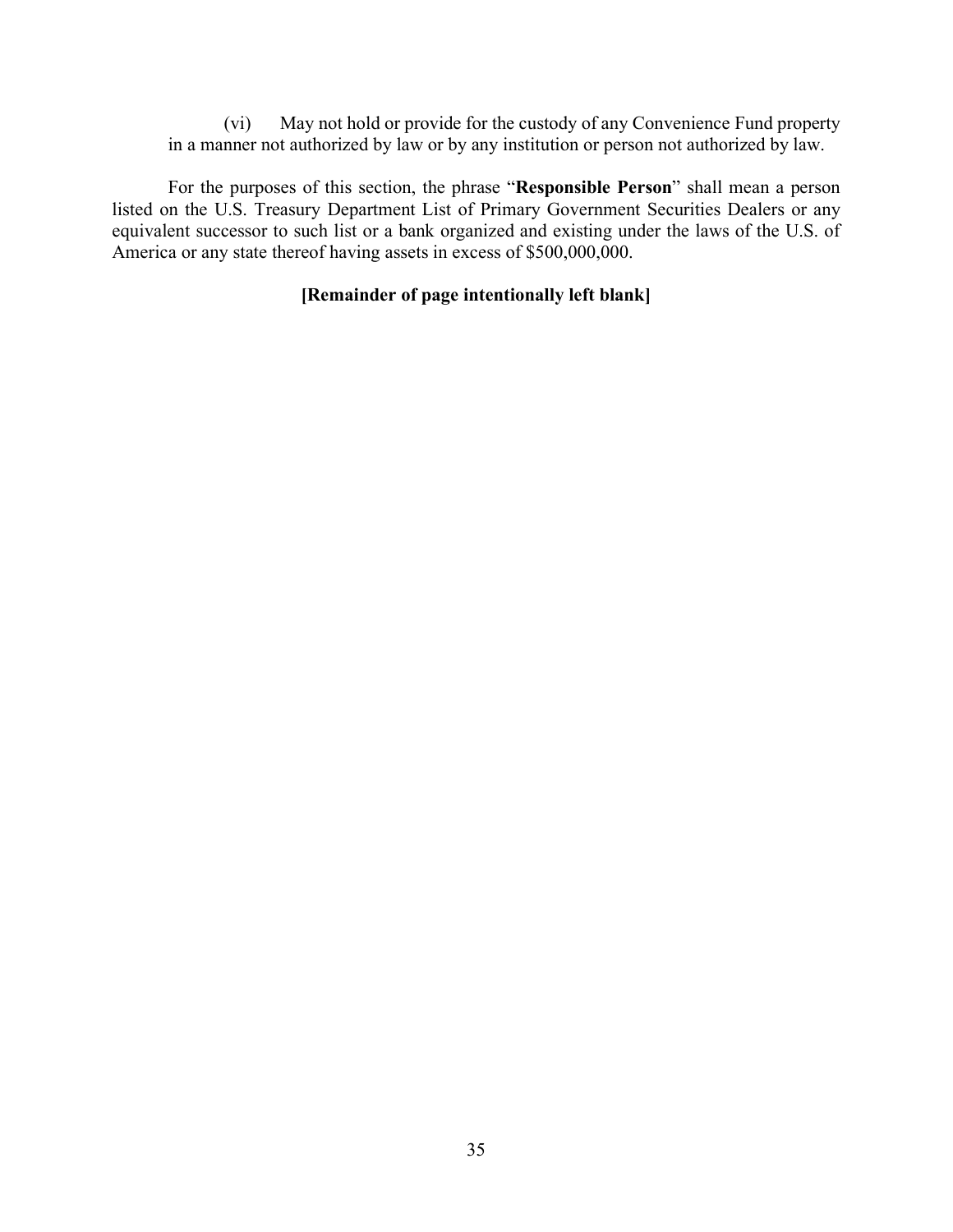### **AUTHORITY FOR ORGANIZATION OF IMET**

The authority for the creation and continued existence of IMET comes from the Illinois Municipal Code, the Intergovernmental Cooperation Act of the State of Illinois which provides, *inter alia*, that each official custodian of municipal funds, in addition to municipal treasurers, may jointly invest, with other official custodians of municipal funds, the funds of the respective municipality, intergovernmental risk management entity, self-insurance pool, waste management agency, or other intergovernmental entity composed solely of participating municipalities in accordance with the laws of the State of Illinois, and the Local Government Debt Reform Act which provides that a governing body may authorize and upon such authorization the treasurer of any governmental unit may join with the treasurers of other governmental units for the purpose of jointly investing the funds of which the treasurer has custody.

IMET was established on September 14, 1995 by the adoption of a Declaration of Trust (the "**Original Declaration**") by seven Illinois Municipal treasurers, as the initial Participants, and seven officials of Illinois municipalities, as the initial Trustees. The Original Declaration was amended and restated by adoption of that certain Third Amended and Restated Declaration of Trust, dated February 28, 2019, as subsequently amended and attached hereto as Exhibit A (the Original Declaration, as amended by the Amended and Restated Declaration of Trust and subsequent amendments, herein referred to as the "**Declaration of Trust**"). The Declaration of Trust allows Participants to open accounts and become Participants as described in this Circular.

IMET is governed by Trustees consisting of eight members, selected and with the characteristics described in the Declaration of Trust. The Trustees have full, exclusive and absolute control and authority over the business and affairs of the Fund and the Fund's assets, subject to the rights of the Participants as provided in the DECLARATION OF TRUST.

Each potential Participant is given a copy of the Declaration of Trust before becoming a Participant. Certain portions of the Declaration of Trust are summarized in this Circular. These summaries are qualified in their entirety by reference to the text of the Declaration of Trust which is attached as Exhibit A of this Circular.

#### Description of Shares

The Declaration of Trust provides that the beneficial interests of the Participants in the assets of the IMET funds and the earnings thereon are, for convenience of reference, divided into shares and to measure the proportionate allocation of beneficial interest among the Participants. The Declaration of Trust authorizes an unlimited number of shares. The shares have no conversion, exchange, or preemptive rights.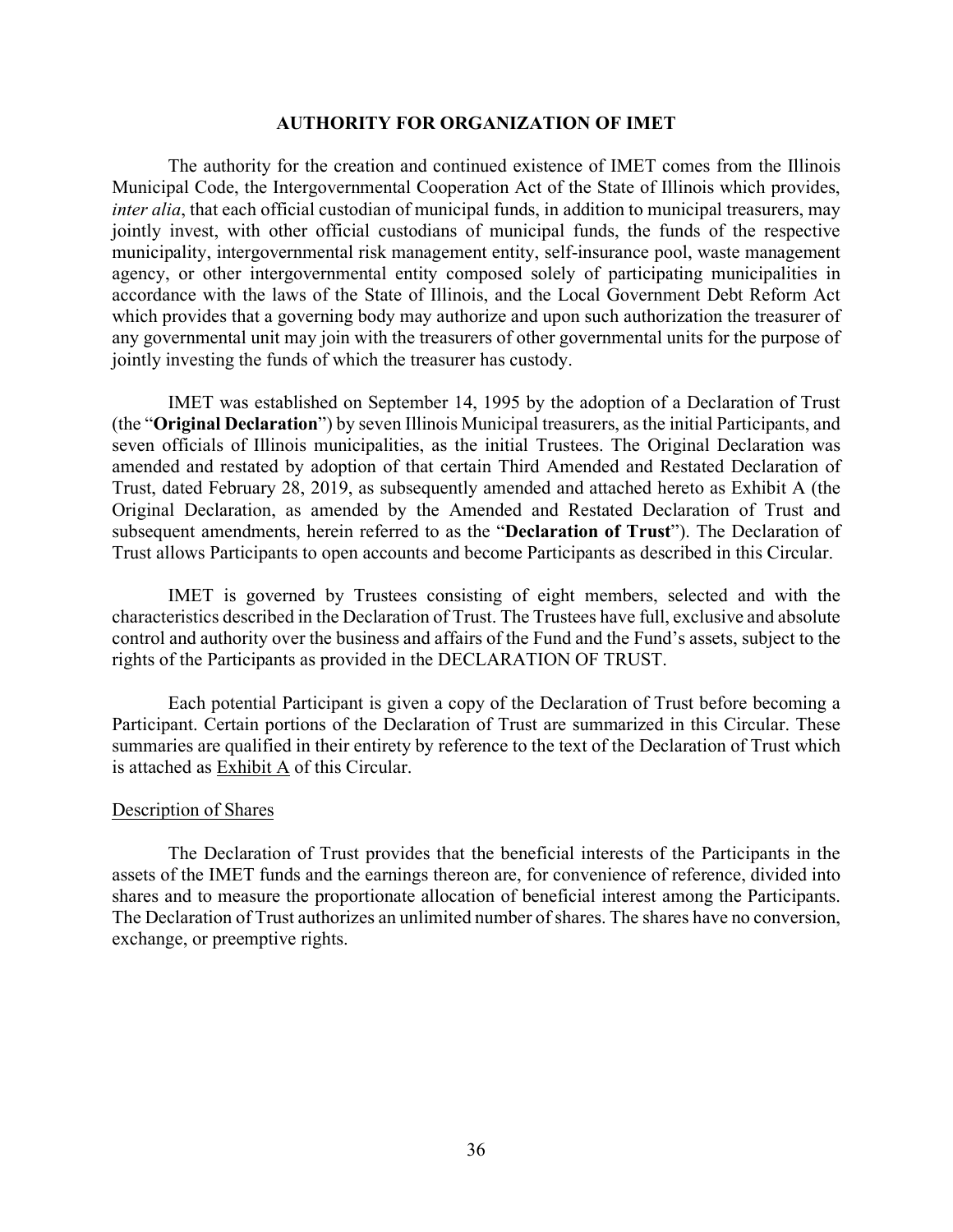The Trustees may authorize the division of the IMET Shares into two or more series, each series relating to a separate portfolio of investments. Each Share of a series represents an equal proportionate interest in the assets, liabilities, income and expenses of the portfolio relating to such series with each other Share of such series. In case of liquidation, subject to the rights of creditors, the Participants of each series being liquidated will be entitled to receive as a series a distribution out of the net assets belonging only to that series. Expenses attributable to any specific series will be borne by that series. Any general expenses of the Fund not readily identifiable as belonging to a particular series are allocated by or under the direction of the Trustees in such manner as the Trustees deem to be fair and equitable. The net asset value of the shares of any series will be computed based only upon the net assets of such series.

Each Participant shall be entitled to one vote as a matter of right with respect to the following matters: (i) amendment of the Declaration of Trust or termination of IMET as provided in Section 4.3 and Section 13.1 thereof; (ii) reorganization of IMET as provided in Section 13.2 thereof; and (iii) election of Trustees as provided in Section 9.3 thereof. The Participant shall have a fund balance in its account 45 days prior to its taking any vote or for any other purpose at any meeting including being considered as a member for the purpose of determining a quorum at the annual meeting. Participants shall not be entitled to vote on a series by series basis, except (a) when required by the Investment Company Act of 1940, as amended, shares shall be voted by individual series and not in the aggregate; and (b) when the Trustees have determined that the matter affects only the interest of one or more series, then only Participants of such series shall be entitled to vote thereon.

No shares may be transferred to any person other than by IMET itself at the time of withdrawal of monies by a Participant.

#### Participant Liability

The Declaration of Trust provides that Participants shall not be subject to any individual liability in connection with IMET property or the affairs of IMET and provides that every written instrument creating an obligation of IMET (other than instruments or agreements pertaining to the IMET's investment on behalf of the Core Fund by the Investment Adviser) shall contain a recital to the effect that the obligations thereunder are not binding upon any of the Participants individually. Counsel to IMET is of the opinion that no individual liability will attach to the Participants under any obligation containing such a provision under the laws of the State of Illinois. With respect to contract claims where the provision referred to above is omitted from the undertaking, a Participant may be held individually liable to the extent that claims are not satisfied by IMET. However, upon the payment of any such liability, the Participant will be entitled to reimbursement from the general assets of IMET. The Trustees intend to conduct the operations of IMET, with advice of counsel, in such a way as to avoid ultimate liability of the Participant for liabilities of the IMET.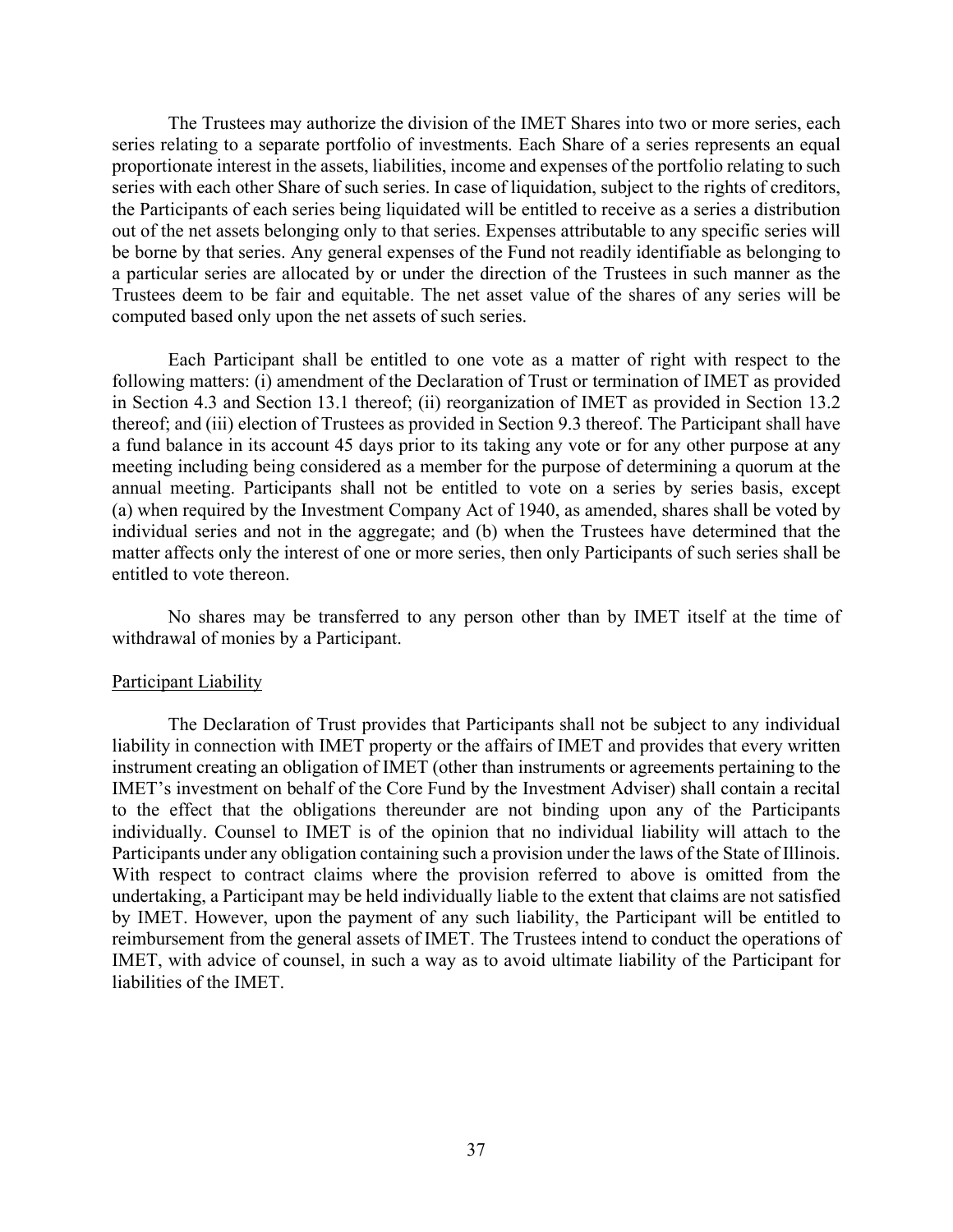### Responsibility of Trustees, Officers, Employees and Agents

No Trustee, officer, employee or agent of IMET designated by the Trustees of IMET is individually liable to IMET, a Participant, an officer, an employee, or an agent of IMET for any action or failure to act unless it is taken or omitted in bad faith or constitutes willful misfeasance, reckless disregard of duty, or negligence. All third parties shall look solely to IMET property for the satisfaction of claims arising to connection with the affairs of IMET. IMET will indemnify each Trustee, officer, employee, or agent of IMET designated by the Trustees to receive such indemnification, to the extent permitted by law, against all claims and liabilities to which they may become subject by reason of serving in such capacities for IMET, except in certain circumstances set forth in the Declaration of Trust.

### Termination of the Declaration of Trust

IMET may be terminated by the affirmative vote of a majority of the Participants entitled to vote by an instrument in writing, signed by a majority of the Trustees and consented to by a majority of the Participants entitled to vote. Upon the termination of IMET and after paying or adequately providing for the payment of all IMET liabilities, and upon receipt of such releases, indemnities and refunding agreements as they deem necessary for their protection, the Trustees may distribute the remaining IMET property, cash or in kind, or partly in kind, among the Participants according to their respective proportionate beneficial interests.

### Amendments of the Declaration of Trust

The Declaration of Trust may be amended by the affirmative vote of a majority of the Trustees entitled to vote to the extent they deem necessary to conform the Declaration of Trust to the requirements of applicable laws or regulations, or any interpretation thereof by a court or other governmental agency, or as the Trustees may deem appropriate but the Trustees shall not be liable for failing to do so.

The name "Illinois Metropolitan Investment Fund" is the designation of IMET under the Declaration of Trust. The Declaration of Trust is recorded and filed in the Office of the Recorder of Sangamon County, Illinois, and provides that the name of IMET refers to the Trustees collectively in such capacity and not personally or as individuals. All persons dealing with IMET must look solely to IMET property for the enforcement of any claims against IMET as neither the Trustees, officers, employees, agents, nor Participants assume any personal liability for obligations entered into on behalf of IMET.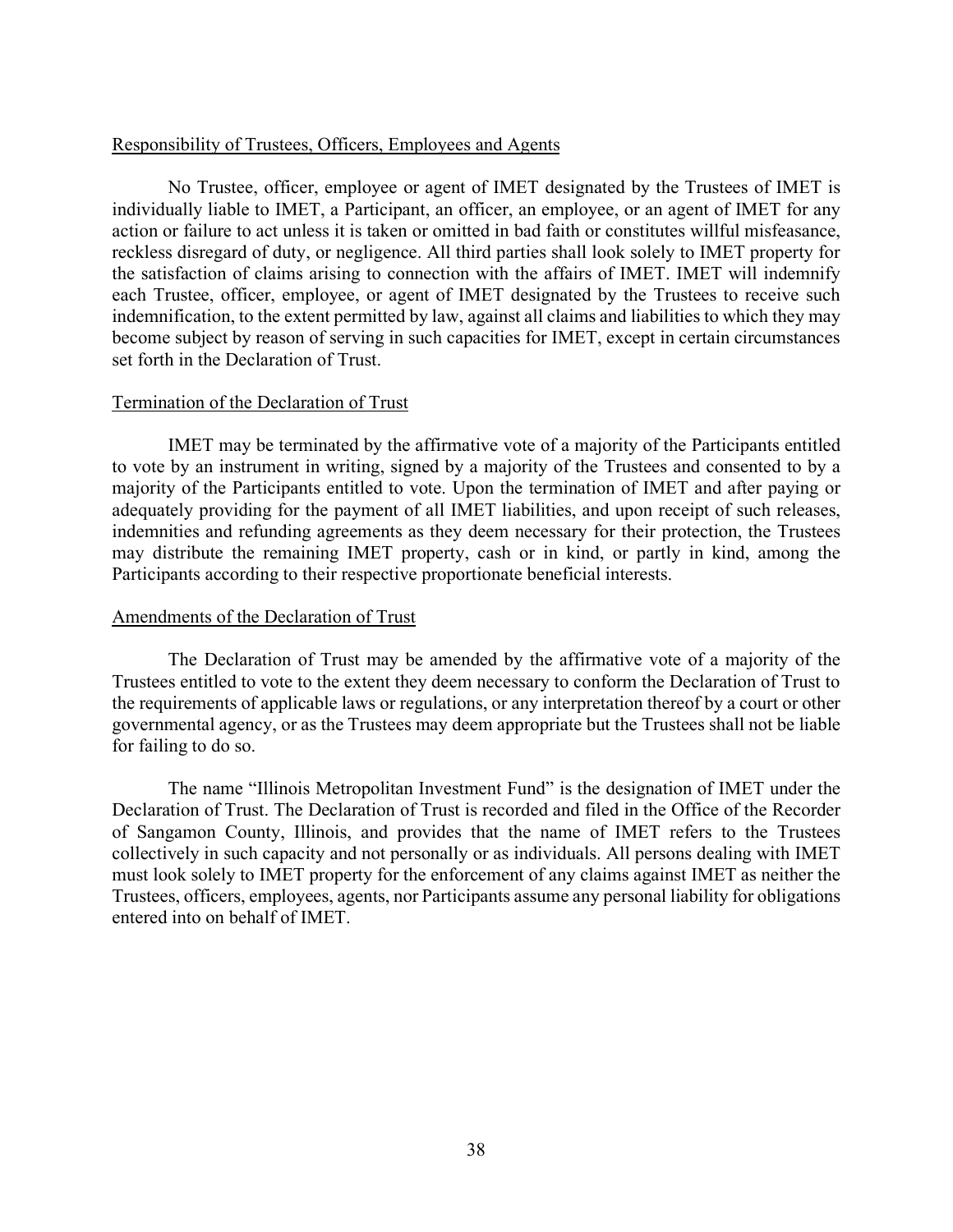# **ADDITIONAL SERVICES**

Arbitrage rebate calculation services are available through IMET to all Participants with bond funds invested with IMET. The rebate calculation services are provided by a highly respected third party – Ice Miller.

Cash flow forecast modeling is made available to participants on a no-cost basis though a model created by Municast.

IMET offers an **Investing Encyclopedia**.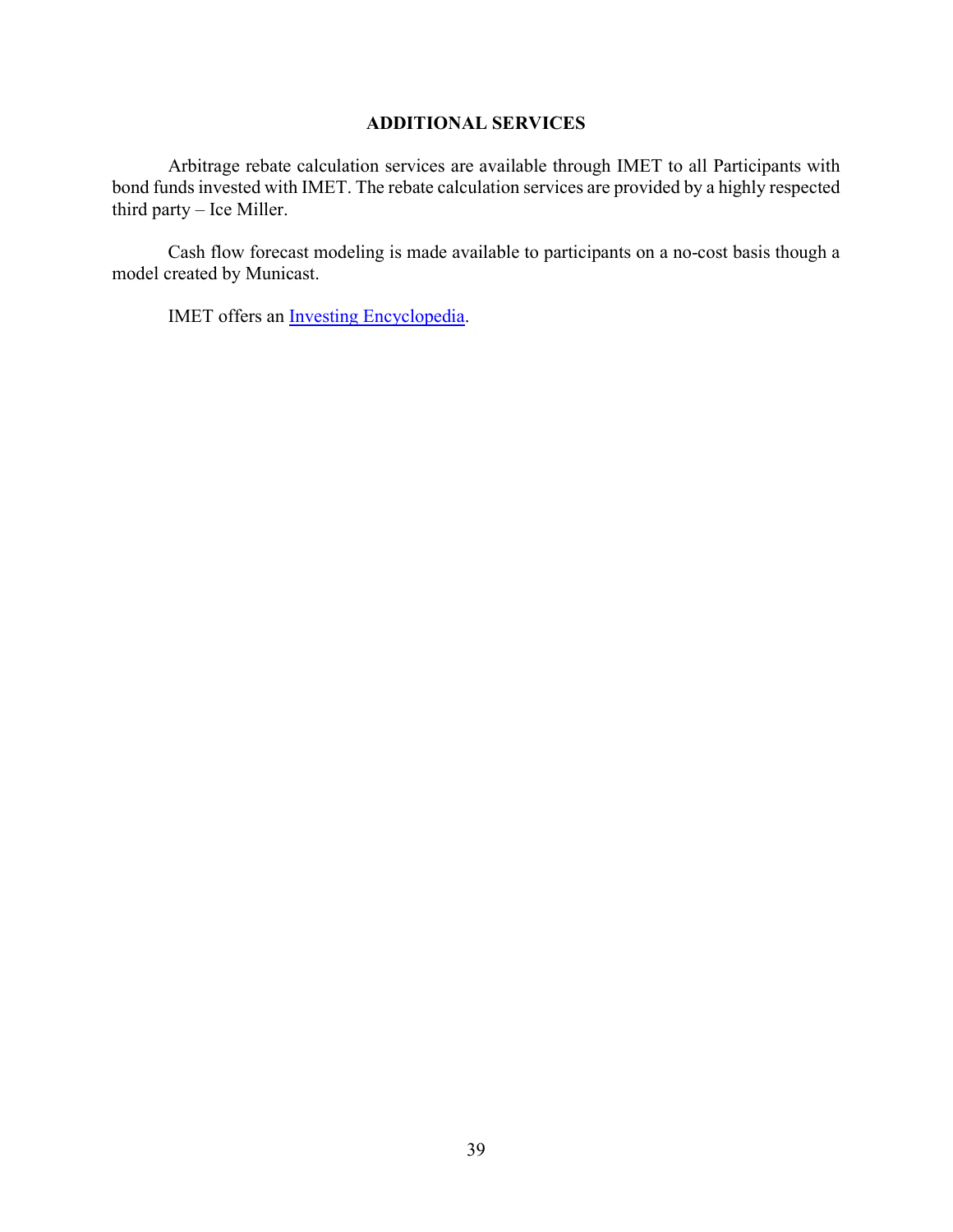### **IMET SERVICE PROVIDERS**

### **ADMINISTRATOR**

**Mutual Funds Service Co. d/b/a Public Funds Administrators** 6125 Memorial Drive Dublin, Ohio 43017

# **ADVISER – Core Fund**

Meeder Public Funds 6125 Memorial Drive Dublin, Ohio 43017

### **ARBITRAGE CALCULATION SERVICES**

Ice Miller One American Square Suite 2900 Indianapolis 46282

# **CASH FLOW FORECAST MODEL**

Municast Government Finance Research Group LLC P.O. Box 2271 Mission Viejo, California, 92690

# **CUSTODIAN**

U.S. Bank N.A. 190 S. LaSalle Chicago, IL 60603

### **INDEPENDENT AUDITOR**

Miller Cooper & Co., Ltd 1751 Lake Cook Road, Suite 400 Deerfield, IL 60015

### **LEGAL COUNSEL**

Vedder Price P.C. 222 North LaSalle Street Chicago, IL 60601-1003